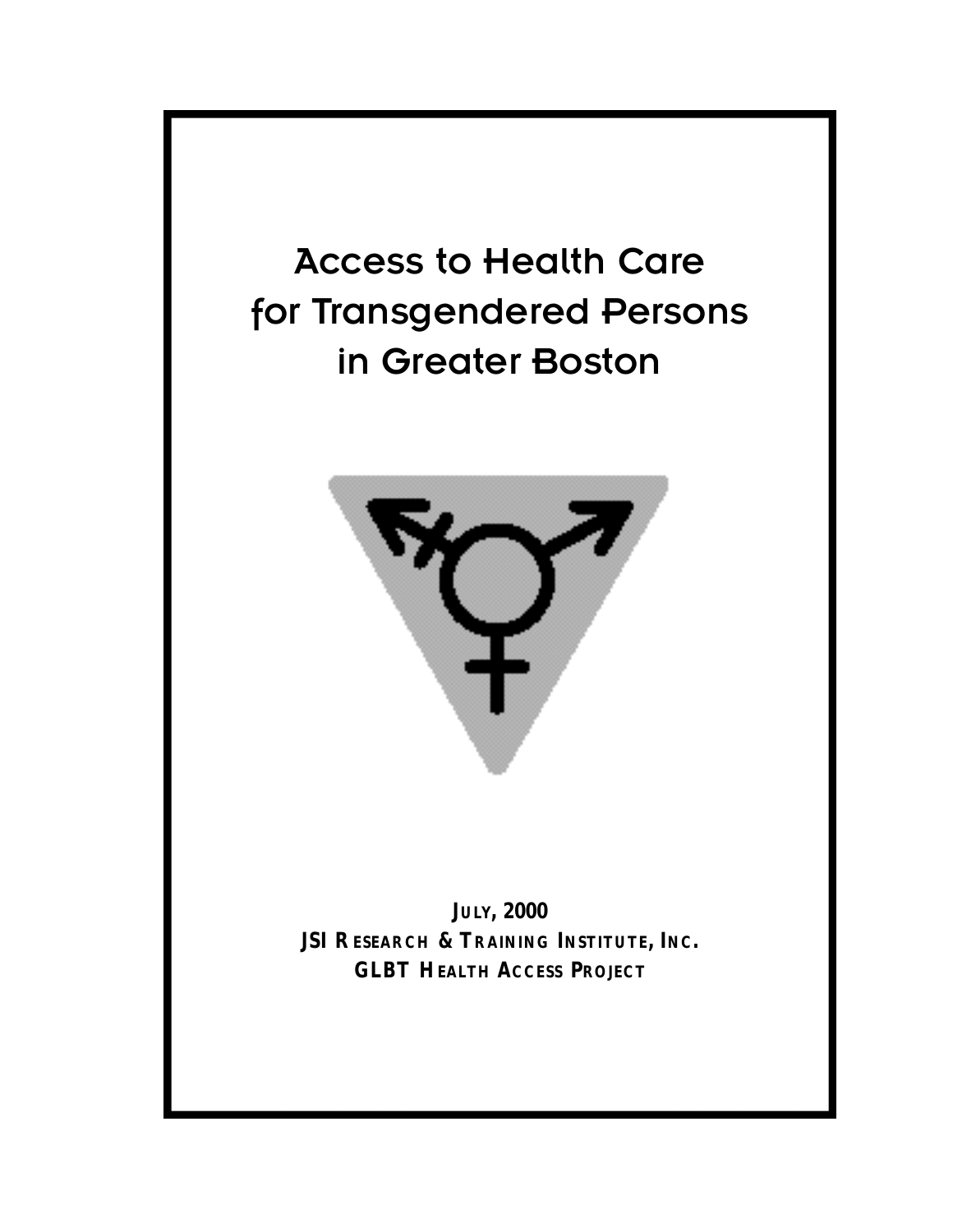# Table of Contents

| <b>Appendices</b>                                   |
|-----------------------------------------------------|
|                                                     |
| APPENDIX 2: SAMPLE FOCUS GROUP MODERATOR'S GUIDE 38 |
|                                                     |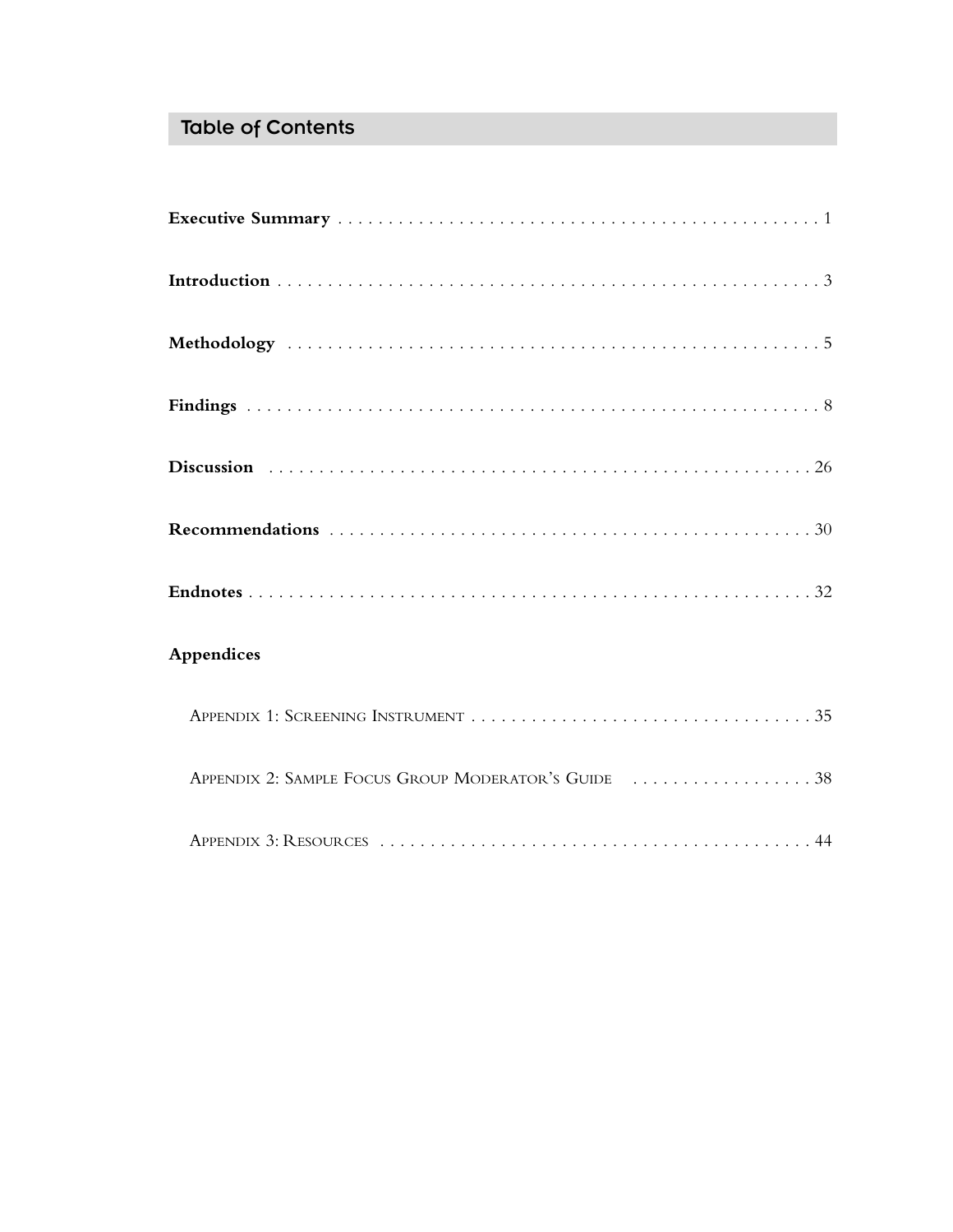## Acknowledgements

The authors would like to thank all of the transgender and transsexual individuals who participated in these focus groups. Special thanks to the group facilitators: Rebecca Durkee, Dean Kotula, Daviko Marcel, Jessica Piper and Grace Stowell. Michele Clark trained the facilitators. Gary Fallas and Jodi Sperber assisted with the organizing of the focus groups and served as notetakers. Gary Fallas, Stewart Landers, Susan Lawrence,and Jodi Sperber co-authored the report.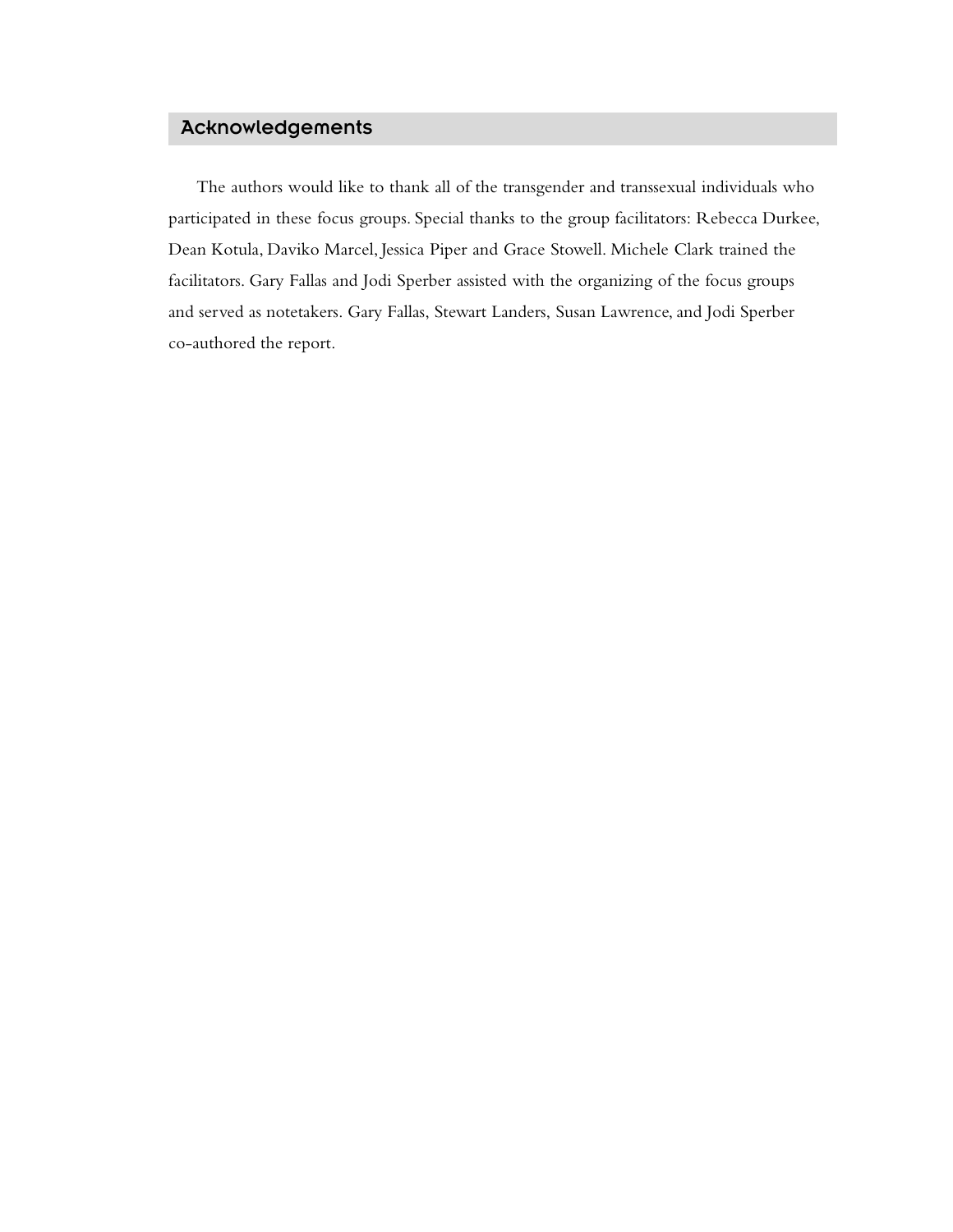## <span id="page-3-0"></span>Executive Summary

Access to health care services for the transgendered persons has not been studied in detail. The transgender community is a population group that has experienced an increase in visibility, with only a small, concomitant increase in understanding.This study reports on four focus groups,at which over forty transgendered individuals discussed their experiences and interactions with the health care system.

The specific aims of the study were as follows:

- to identify the health needs of transgender and transsexual (TG/TS) individuals;
- to hear the experiences and perceptions of TG/TS individuals who are using the current health care system;
- to identify any barriers to obtaining services, support and/or resources;
- to assess the extent to which health care providers and systems are able to offer sensitive, high quality services that meet TG/TS consumers' needs; and
- to identify ways that health care services can be enhanced to better meet the needs of the target population.

What the study found was a system that was anything but high quality in meeting the needs of TG/TS individuals.Widespread ignorance, insensitivity and discrimination appears to be the norm. Specifically, the focus groups found the following:

- Transgendered and transsexual persons frequently encounter providers who will not treat them and blatantly say so.There is a need for education and a change in anti-discrimination law needed to change this.
- The lack of provider training on transgender issues creates insensitivity to simple issues of respect for trans people. One example is the unwillingness to address TG/TS people by the pronoun preferred by the patient/client.
- Many providers lack the knowledge to adequately treat many of the routine health care needs of TG/TS individuals when such treatment related to issues of hormone use, gynecological care, HIV prevention counseling, or other concerns related to gender or sexuality.
- Providers frequently refer to trans issues in unrelated health care situations such as setting a broken bone, filling a cavity or treating a cold. Greater familiarity with the health care needs of the trans population would reduce such incidents.

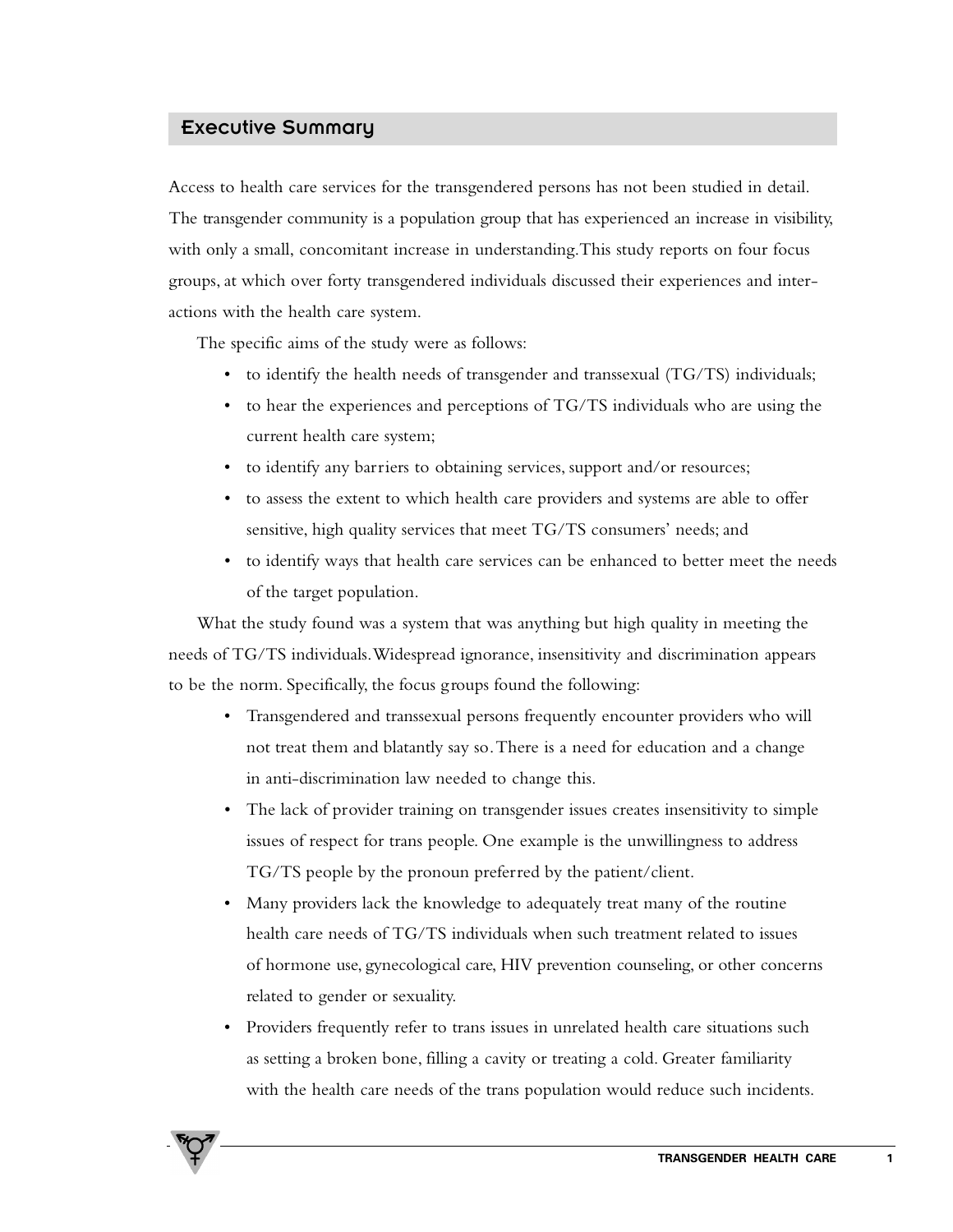- Mental health and substance abuse treatment providers need additional training in order to work cooperatively with TG/TS clients to identify when gender issues are or are not relevant to specific mental health or substance abuse treatment episodes. Sometimes gender issues are central to mental health or substance abuse treatment, sometimes they are peripheral and sometimes they are unrelated.
- Discrimination in health insurance is the rule, not the exception.There is a need for education to encourage policy changes on the part of insurers and public policy changes on the part of legislators and regulators.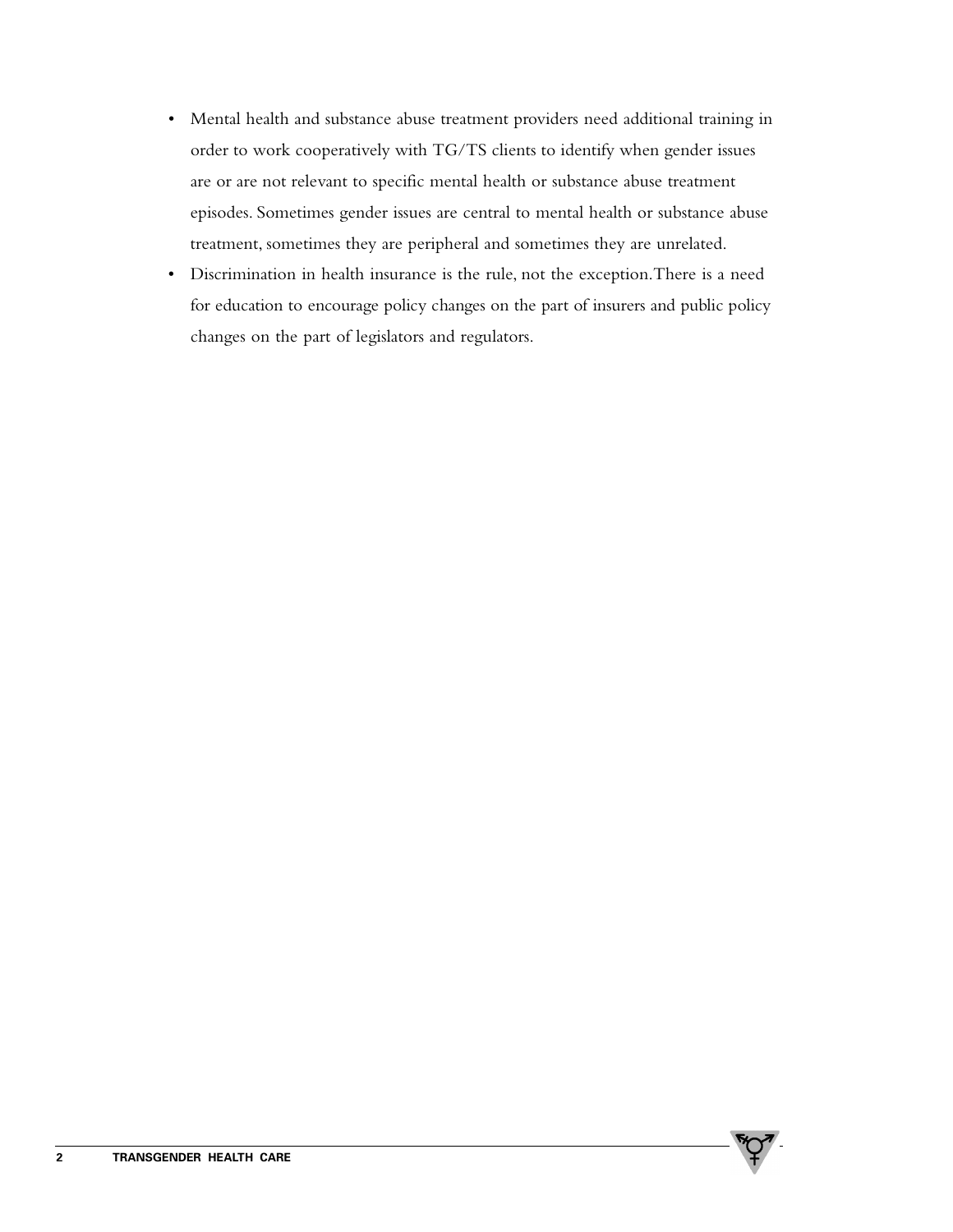## <span id="page-5-0"></span>Introduction

<span id="page-5-1"></span>In recent years, gender identity issues and transgender and transsexual (TG/TS, or trans) people have received unprecedented attention in research literature as well as in the popular media. Because trans individuals may experience gender discrimination along with discrimination based on sexual orientation, they in many ways fit under the larger umbrella of a gay, lesbian, bisexual, and transgender community. However, in the past five years, some research has focused specifically on the unique concerns and needs of TG/TS individuals.<sup>[1,2,3,4](#page-34-0)</sup> It is clear from these most recent investigations that individuals who identify as trans face discrimination and other barriers, particularly in accessing health services.

Recent estimates vary as to the prevalence of transsexuality in the general population. In the U.S.,prevalence is estimated by the American Psychiatric Association's Diagnostic and Statistical Manual IV (1987) at 1/30,000 (born) males and 1/100,000 (born) females. In the Netherlands (1986), 1/18,000 (born) males and 1/54,000 (born) females were estimated as transsexual.The discrepancy between U.S.and Dutch estimates may be related to the greater availability of care for transsexual health needs in the Netherlands and/or the greater likelihood of transgendered individuals reporting their condition there.

What gaps in health care exist for TG/TS individuals, and how can they be filled? What can providers and agencies do to make a TG/TS individual feel, and be, welcome and well cared for? What resources are available to providers, agencies, and consumers to facilitate high quality health care for trans people? To explore these questions, the Gay, Lesbian, Bisexual and Transgender Health Access Project (GLBT HAP) commissioned JSI Research and Training Institute, Inc. (JSI) to conduct focus groups addressing the health care experiences and needs of TG/TS individuals.The GLBT HAP is a collaborative, community-based program funded by the Massachusetts Department of Public Health (MDPH). The program's mission is to foster the development and implementation of comprehensive, culturally appropriate, high quality health promotion policies and health care services for gay, lesbian, bisexual and transgender people and their families.

A review of current literature reveals a growing body of knowledge regarding the concerns and needs of the TG/TS community. Most of the relevant research examines HIV prevention and services, commonly by studying male-to-female (MTF) transgender or transsexual individ-uals.<sup>[5,6,7](#page-34-0)</sup> The research shows that trans individuals are at high risk for acquiring HIV. MTF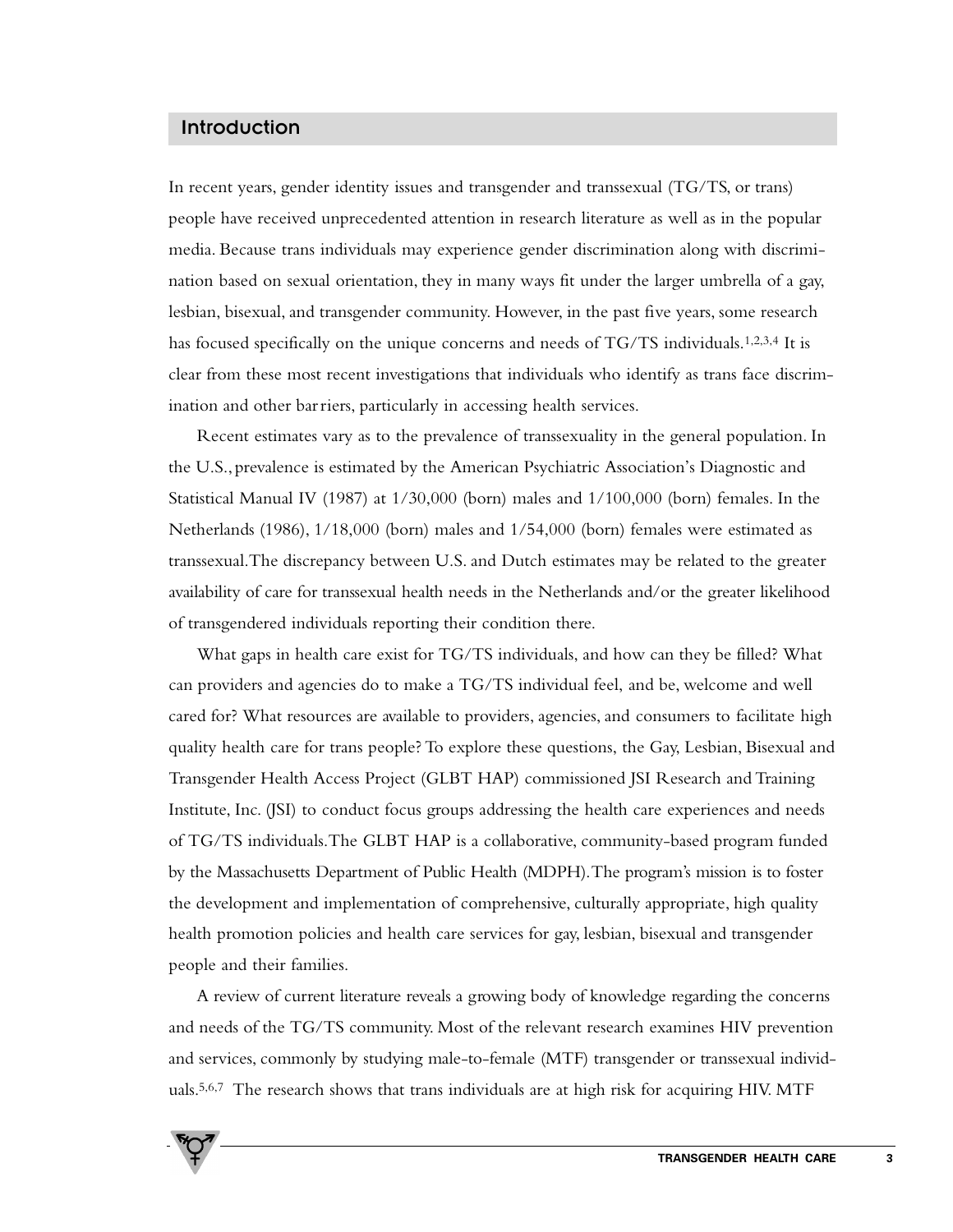<span id="page-6-0"></span>individuals appear to be at particularly high risk; in one study, 35% of MTF study participants tested positive for HIV, compared to 1.6% of female-to-male (FTM) participants.Additionally, within the MTF population surveyed,African-Americans were disproportionately affected, with 63% testing positive for HI[V.](#page-34-0) 8

While the existing research helps to identify the trans population as a group at risk for HIV infection, it also suggests that  $TG/TS$  people may be a generally ill-served or underserved population in terms of health care. Questions arise from the research, including "What factors contribute to the high reported HIV infection rate among trans people?" and "Do the HIV infection rates suggest that trans individuals are at a higher risk for other types of physical, emotional, or material suffering?"The high rate of HIV infection may be an indicator of broader difficulties that trans people face in accessing health care services.

This study has aimed to improve the health care received by trans people by exploring what a  $TG/TS$  person experiences when she/he seeks health care. The study asked participants in four focus g roups to report on their experiences in obtaining routine health care as well as specialty services,and to discuss their health insurance status.

The specific aims of the study were as follows:

- to identify the health needs of transgender and transsexual (TG/TS) individuals;
- to hear the experiences and perceptions of TG/TS individuals who are using the current health care system;
- to identify any barriers to obtaining services, support and/or resources;
- to assess the extent to which health care providers and systems are able to offer sensitive, high quality services that meet TG/TS consumers' needs; and
- to identify ways that health care services can be enhanced to better meet the needs of the target population.

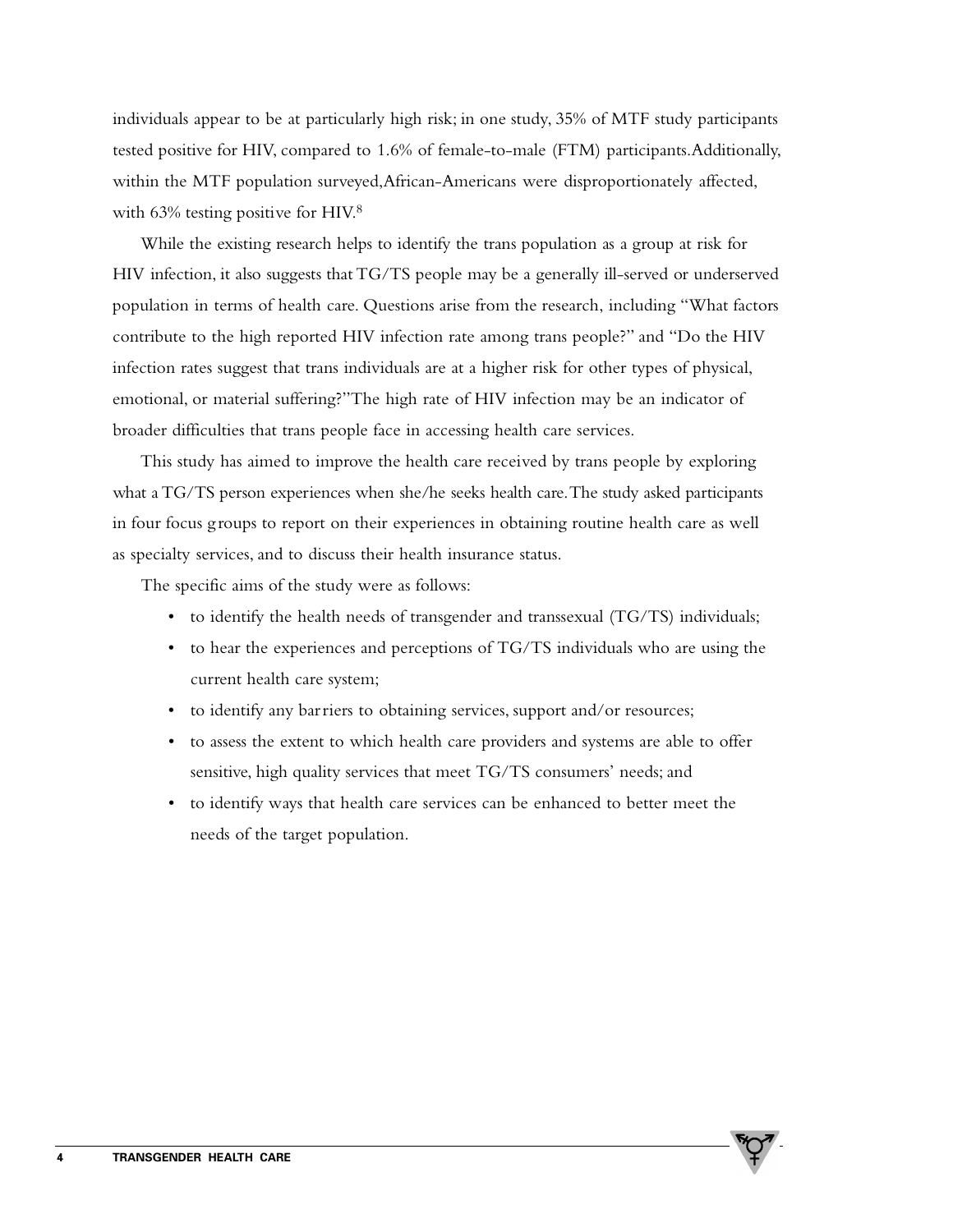## <span id="page-7-0"></span>Methodology

Participants were recruited for four focus groups using networking within the transgender and transsexual (TG/TS) community and outreach to health care providers who have trans clients.Advertising in community centers and health centers and outreach on the Internet drew additional participants. JSI Research and Training Institute, Inc. managed the logistics for the focus groups, including training TG/TS community members to be the group facilitators.

#### **DECISION TO HOLD FOUR GROUPS**

Having identified the trans community as an underserved group, the study explored how to organize focus groups to represent the trans community. Networking among TG/TS people and organizations revealed the difficulty of establishing a singular trans community. The TG/TS world lacks a standard set of definitions, as the language for describing nuances of trans identity is dynamic, not fixed. The task of categorizing individual TG/TS people proved challenging, as potential study participants varied widely in terms of how they categorize themselves.

Two transgendered people who are activists for TG/TS issues in Boston aided in determining a meaningful and achievable structure for this study. These two individuals recommended that separate focus groups be conducted for MTF and FTM trans individuals.They also suggested grouping participants by age, since the perspectives and experience of youth and adults were likely to differ significantly due to the vastly greater resources available now to trans youth and the cultural/political changes as well as medical advances that have occurred over time. For example, the study anticipated age-related differences in participants' experience with hormone use and sex reassignment surgery (SRS).

It was agreed that the most important variable around which to build focus groups should be TG/TS identity. However, trans identity by its very nature belongs to an individual for whom traditional gender definitions may not fit. Because of the finite allowable number of focus groups, the gender identity categories in this study were limited to two key groups: MTF and FTM. It was acknowledged that this strategy would tend to exclude biologically intersexed and/or self-identified ungendered individuals. Another consideration was that people who identify as male or female transsexuals might see themselves as unlike transgender individuals; each focus group was likely to comprise two sub-cohorts (transsexual and transgender).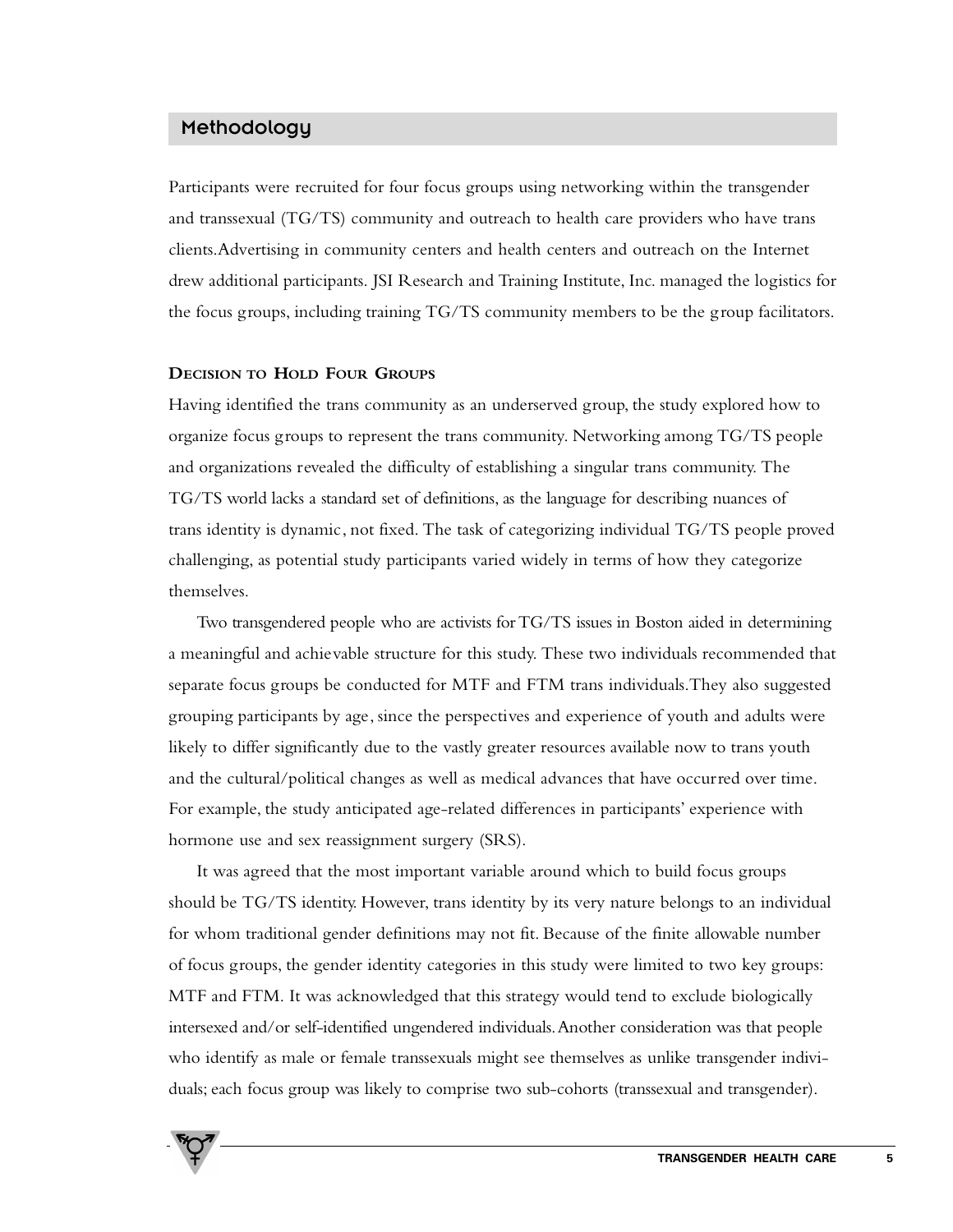Some transgender and transsexual individuals now see themselves only in their new or current gender identity. For example, an MTF might just identify as "female" rather than "trans." Despite the possibility of discomfort between members of these two sub-cohorts, merging both groups allowed the study to research what were potentially very different health care needs and experiences (see ["Findings,"](#page-10-0) below).

Four focus groups were planned, each determined by trans identity and age, as follows:

- adult male-to-females (MTF);
- adult female-to-males (FTM);
- youth male-to-females (MTF); and
- youth female-to-males (FTM).

A youth was defined as someone age 25 or under.

#### **SELECTION OF FACILITATORS AND PARTICIPANTS**

The groups were structured to be facilitated by trans individuals from the local community in order to build trust among focus group participants and to ensure the integrity of the study. Facilitators were sought who had experience in leading groups. Ideally, the study would have engaged only facilitators with experience leading groups; however, this was impossible.

A facilitator was chosen for each group who had the same MTF or FTM self-designation as that group's participants, although each group would comprise individuals who self-identified in various ways, including as transgender, transsexual, male or female.All of the selected facilitators were adults.

To fill the focus groups, the facilitators were asked to recruit community members.The facilitators were encouraged to be open to group participants whose self-identity differed from theirs; for example, a transsexual facilitator needed to be open to people who identify as transgender.

For both of the adult groups (MTF and FTM), the facilitators were able to recruit all the participants. For the MTF youth,the adult facilitator had experience working with GLBT youth and personally knew many potential participants, but would have been unable on her own to recruit a group of the size and diversity that eventually participated.A transgender female with many youth contacts helped to recruit participants. JSI staff recruited most of the participants for the FTM youth group.The facilitator was an adult who works with TG/TS youth and is the director of a local transgender agency.A notetaker was present at each group.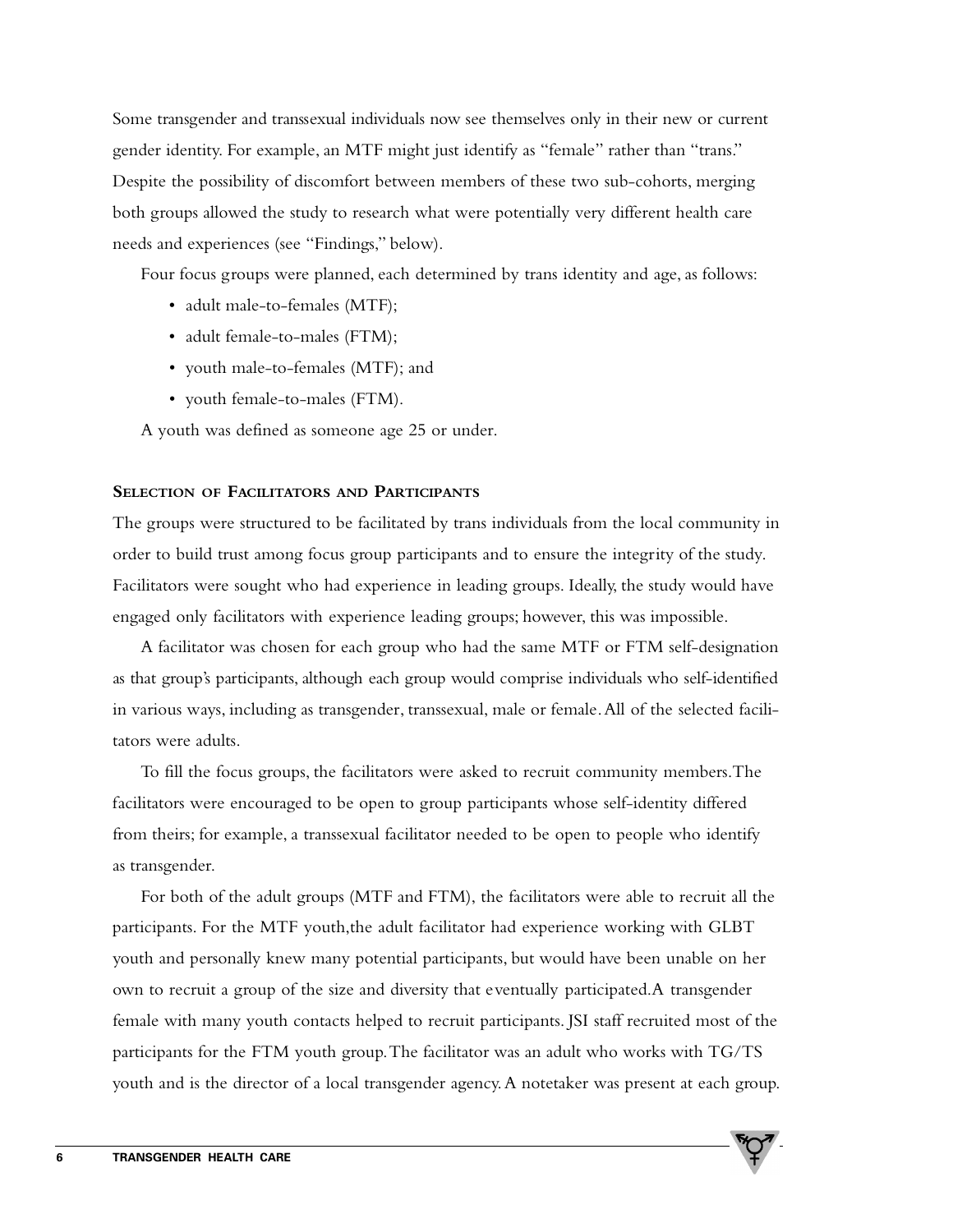A focus group moderator's guide was developed (see Appendix 2) with assistance from the facilitators.

#### **TRAINING OF FACILITATORS**

The facilitators for both FTM groups and the facilitator and co-facilitator/notetaker for the MTF youth group received training from JSI.The facilitator for the MTF adult group had previous experience leading discussion groups, and did not receive the full training offered by JSI.

JSI staff trained the facilitators on qualitative research, interviewing and listening skills, preparing for and conducting a focus group, and improving interviewing techniques. Elements of the training, along with feedback from the trainees, were later incorporated into a focus group facilitation guide tailored to this study.

Even with appropriate training for community-based facilitators, some bias was risked by intentionally assigning community members to help form and lead focus groups on issues crucial to their own lives.Also, while using community members to recruit and facilitate was expected to increase the comfort level and openness of a focus group, in some ways such a strategy might backfire. It was possible that focus group participants might be reluctant to share personal stories or perspectives if fellow participants belonged to the same community and might be encountered again in a different context.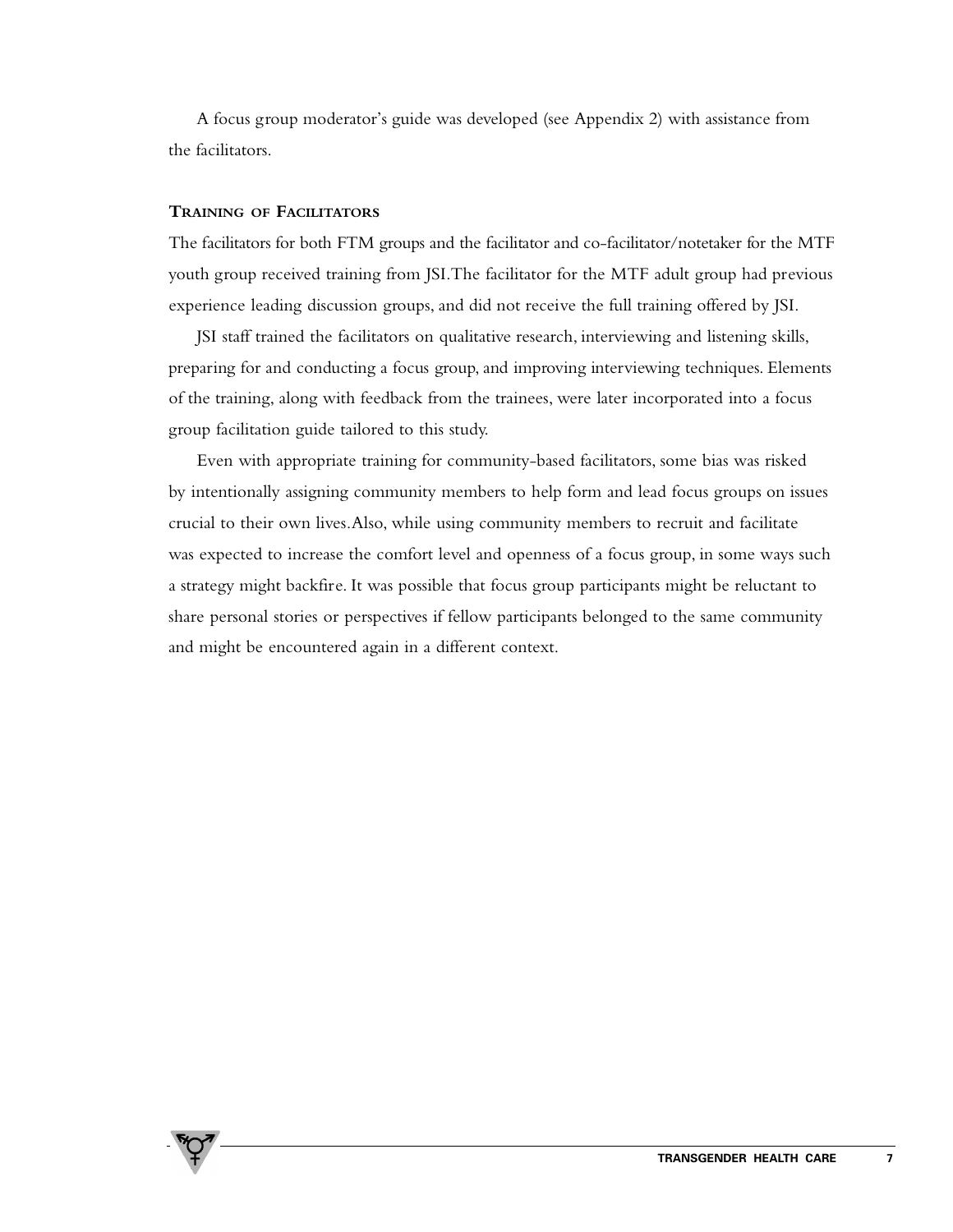## <span id="page-10-0"></span>Findings

This study of transgender and transsexual health care needs was purely qualitative.The findings presented here are based on information and opinions gathered from four focus groups, each including five to 14 participants.This section summarizes the aggregated findings from all four groups and is organized according to the topics discussed in each group, although not all groups discussed all of the topics below, nor did every group necessarily discuss these topics in the same order.The topics included the following:

- identity and demographic information;
- disclosure;
- health issues:
- quality and standards of care;
- accessing health care;
- relationships with health care providers; and
- participant recommendations.

#### **IDENTITY AND DEMOGRAPHIC INFORMATION**

Participants in all of the focus groups were asked to provide information about themselves in a screening instrument by telephone prior to the group, or at the focus group session. Not all participants completed the screening instrument. Of those who did, many amended its language to incorporate personal words of self-identification.

The [screening instrument,](#page-36-0) (see Appendix 1) to this report, sought information including the participant's age, race or ethnicity, and place of residence. Participants were asked to describe their medical care and coverage.The participants also were asked to characterize their sexual identity in several ways, as follows:

- sex or gender;
- TG/TS identity; and
- sexual orientation.

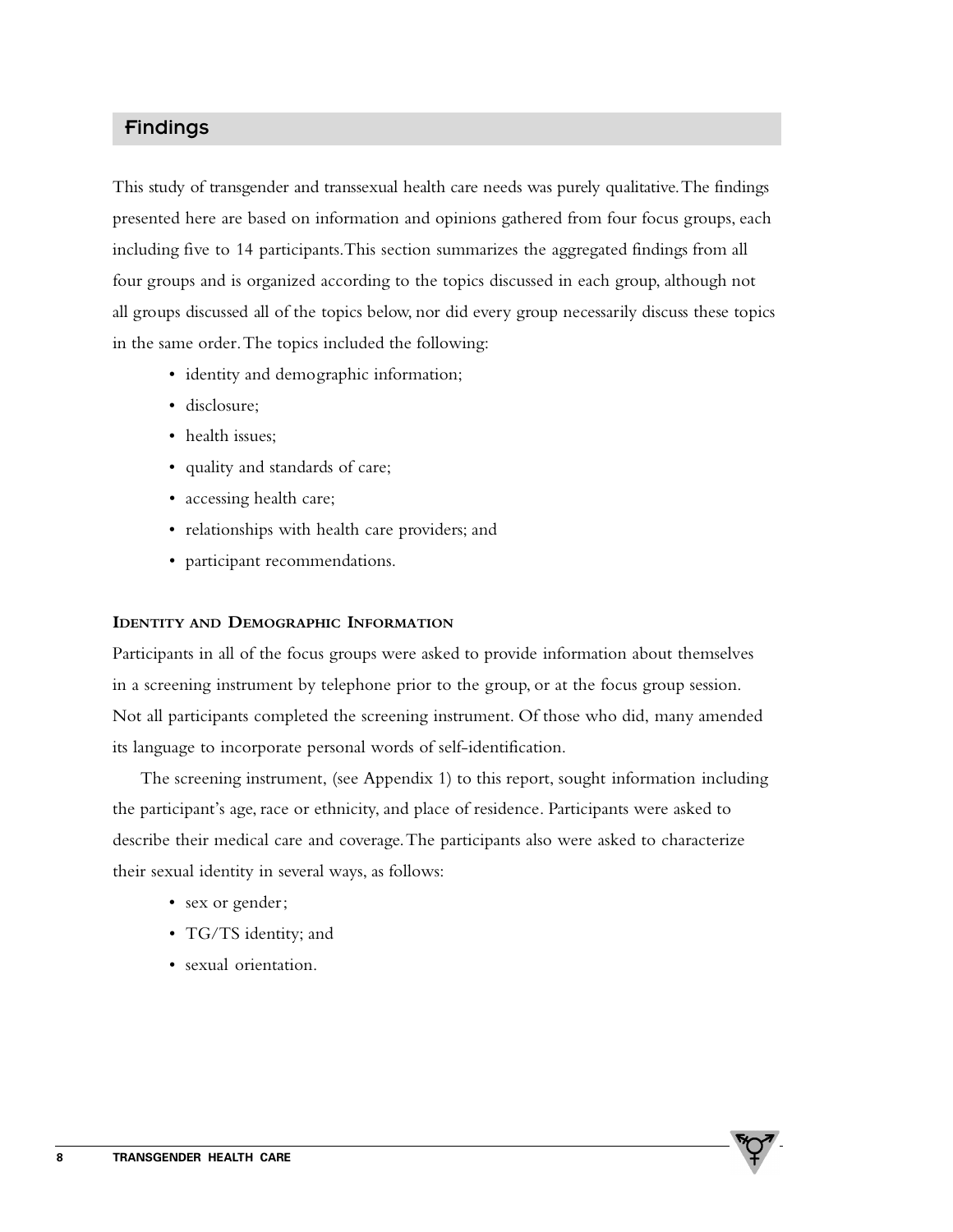## *MTF Adults*

In the MTF adult group, most of the 14 participants lived in Metro Boston. Most of the participants were white; one was Asian and one was multi-racial. For the eight participants who provided demographic information via the screening instrument, the average age was 37.

The screening instrument used with this group was a pilot version, asking only one question about gender identity:"As a transgender or transsexual, are you male-to-female, female-to-male, or other?"All participants who completed the screening instrument responded that they were male-to-female. During the focus group discussion, half of the participants identified themselves as transgender, and the other half chose the term transsexual. In terms of sexual orientation, 11 participants identified themselves during the discussion as heterosexual, two said they were gay, and one said she was lesbian. Of the eight participants who filled out a screening instrument, the following self-identification information was reported:

| <b>Participant</b> | <b>Sex/Gender Identity</b> | <b>TG/TS Identity</b> |  |
|--------------------|----------------------------|-----------------------|--|
|                    | Transgender                | <b>MTF</b>            |  |
| 2                  | Transgender                | <b>MTF</b>            |  |
| 3                  | Transgender                | MTF, Transgenderist   |  |
| 4                  | Transsexual                | <b>MTF</b>            |  |
| 5                  | Transgender                | MTF, post-operative   |  |
| 6                  | Transsexual                | <b>MTF</b>            |  |
| 7                  | Transsexual, MTF           | <b>MTF</b>            |  |
| 8                  | Transgender                | MTF, Woman            |  |

#### *FTM Adults*

The FTM adult group had 12 participants with an average age of 36.All participants completed screening instruments at the group meeting. Eleven were white and one was Latino. Nine lived in the Metro Boston area. Most of the FTM adults–regardless of their interest in or experience with sexual reassignment surgery or hormone treatment–described their sex or gender identity as transsexual (as opposed to transgender).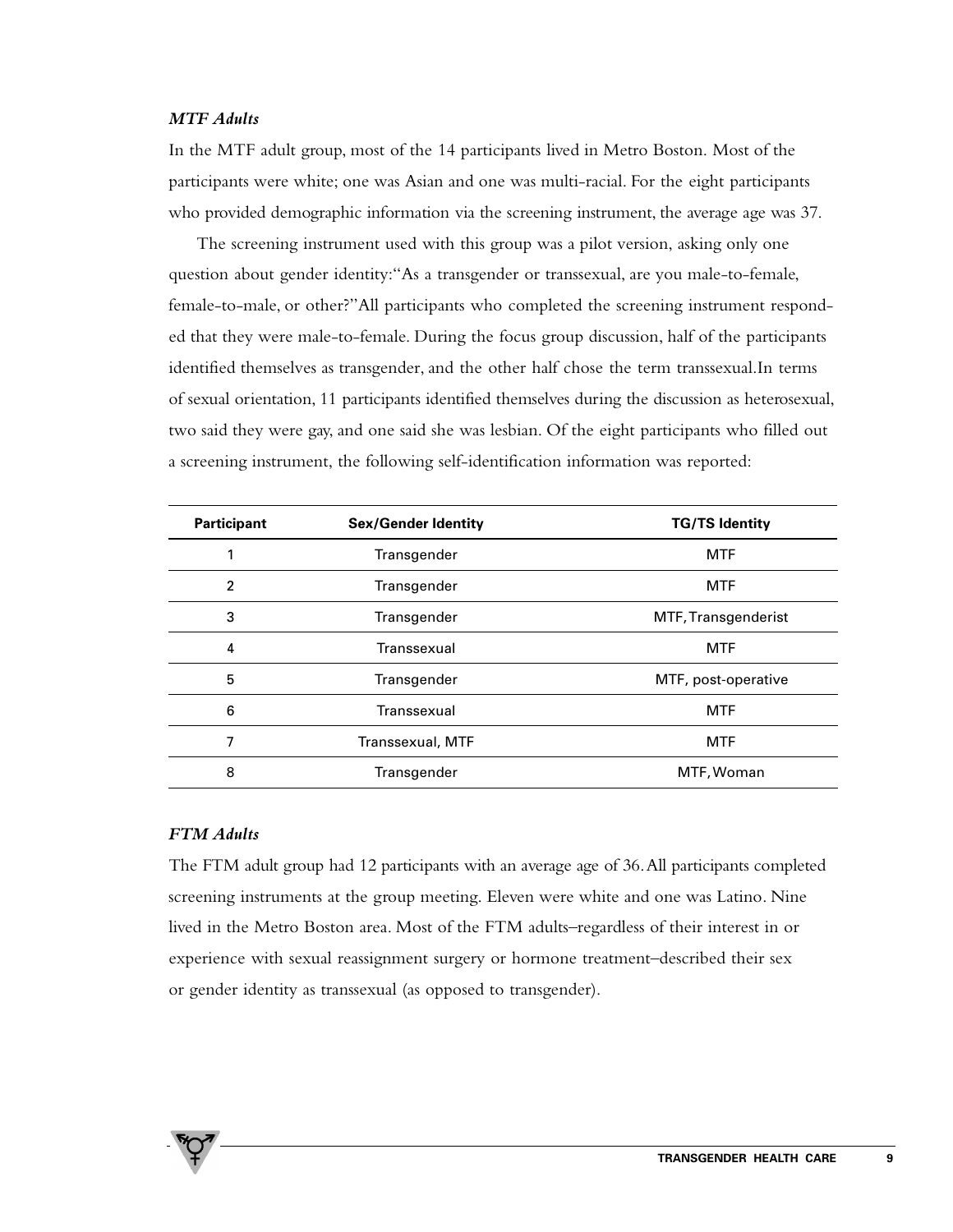| Participant    | <b>Sex/Gender Identity</b> | <b>TG/TS Identity</b> |
|----------------|----------------------------|-----------------------|
| 1              | Male, Transsexual          | <b>FTM and Trans</b>  |
| $\overline{2}$ | Pre-transition transsexual | <b>FTM</b>            |
| 3              | Male, Transsexual          | <b>FTM</b>            |
| 4              | Transsexual                | <b>FTM</b>            |
| 5              | Transsexual                | Male                  |
| 6              | Male                       | <b>FTM</b>            |
| 7              | Male, Transsexual          | <b>FTM and Trans</b>  |
| 8              | Transsexual                | <b>FTM</b>            |
| 9              | Transsexual                | <b>FTM and Male</b>   |
| 10             | Male                       | Male                  |
| 11             | Transsexual                | <b>Trans and Male</b> |
| 12             | Transsexual                | <b>FTM</b>            |

The table below displays how each participant in the FTM adult group self-identified, in terms of sex/gender and TG/TS identity.

Five of the participants identified their sexual orientation as heterosexual, four as bisexual, and three as gay (one specifying both gay and queer).All participants in the FTM adult group said they had health insurance and a primary care doctor. Nine of the 12 said they had undergone procedures "that would be considered to be part of sex reassignment or gender reassignment."

## *MTF Youth*

The MTF youth group included nine participants between the ages of 16 and 26, with an average age of 21.All participants completed screening instruments at the group meeting. Three identified themselves as black; two as white; one as Asian (Korean); and three as other (one "biracial black and white," one "Middle Eastern/African-American," and one "Italian and Jamaican"). Five said they were employed, three said they were students, and one did not name an occupation. Eight lived in Metro Boston.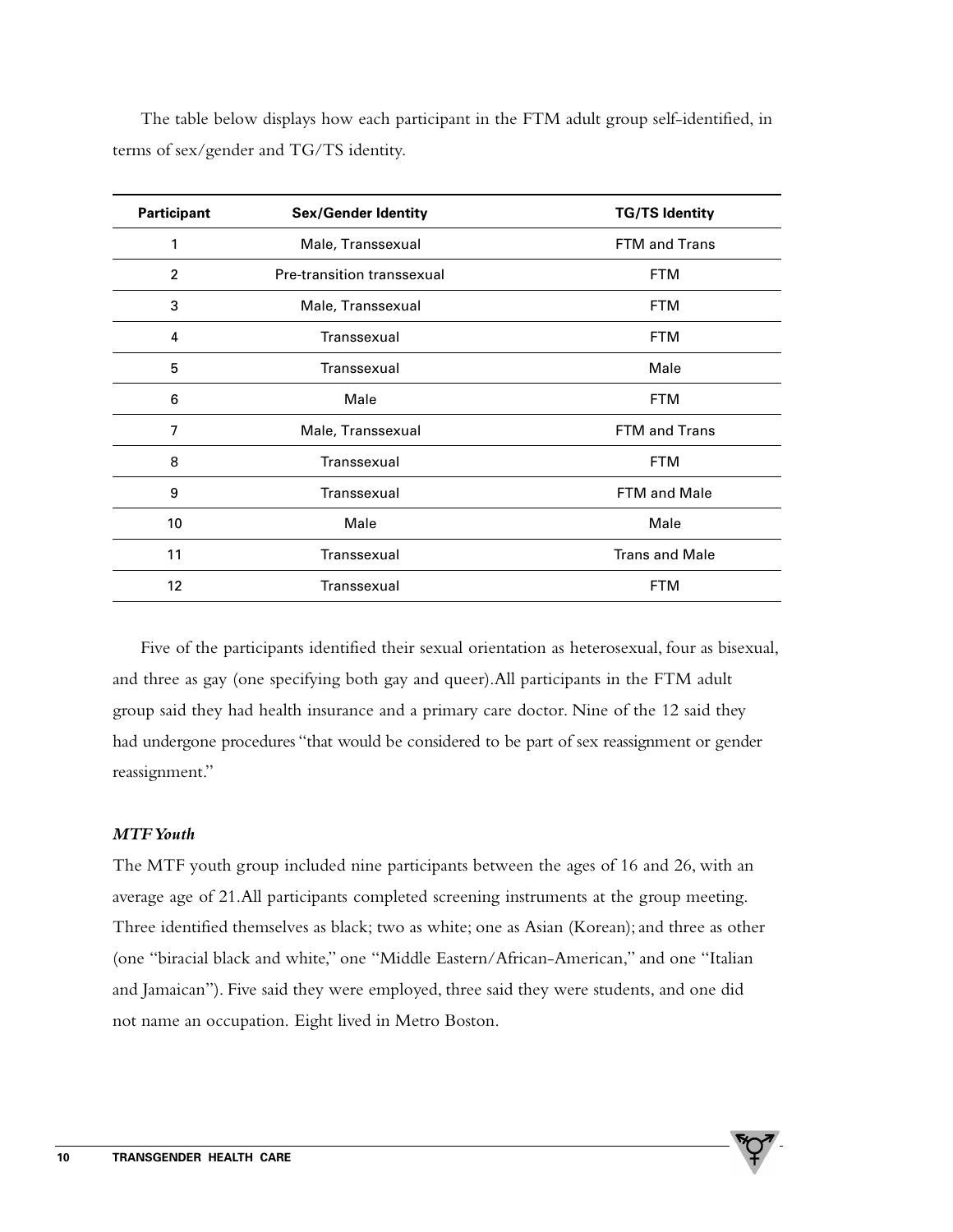| Participant    | <b>Sex/Gender Identity</b> | <b>TG/TS Identity</b> |
|----------------|----------------------------|-----------------------|
| 1              | Transgender                | Female                |
| $\overline{2}$ | Transsexual/Female         | Female                |
| 3              | Female                     | Female                |
| 4              | Female                     | Female                |
| 5              | Female                     | Female                |
| 6              | Female                     | Female                |
| 7              | Transsexual                | <b>Male to Female</b> |
| 8              | Female                     | Male to Female        |
| 9              | Other                      | Male to Female        |
|                |                            |                       |

The table below displays how each participant in the MTF youth group self-identified, in terms of sex/gender and TG/TS identity.

When asked "How do you identify when asked your sexual orientation?" six described their sexual orientation as heterosexual, and three described theirs as gay, queer or other.

Among the MTF youth, four said they were "currently taking hormones prescribed by a professional health care provider." Of the other five, two said they receive hormones from other sources, three said they did not take hormones at all, and one did not respond. Four said they had had "a procedure that would be considered to be part of sex reassignment or gender reassignment," while four said they had not undergone such a procedure. Six participants had health insurance, and three were uninsured. Eight participants had a regular health care provider.

## *FTM Youth*

The FTM youth group included five participants, ranging in age from 16 to 25 with an average age of 21. Two participants provided information upon their recruitment. For one participant who is 16 years old, information was gathered from his mother after he agreed to participate.Two individuals completed the screening instrument at the group meeting. Four participants identified as white and one as other.Two lived in Metro Boston and three lived outside the Metro Boston area.

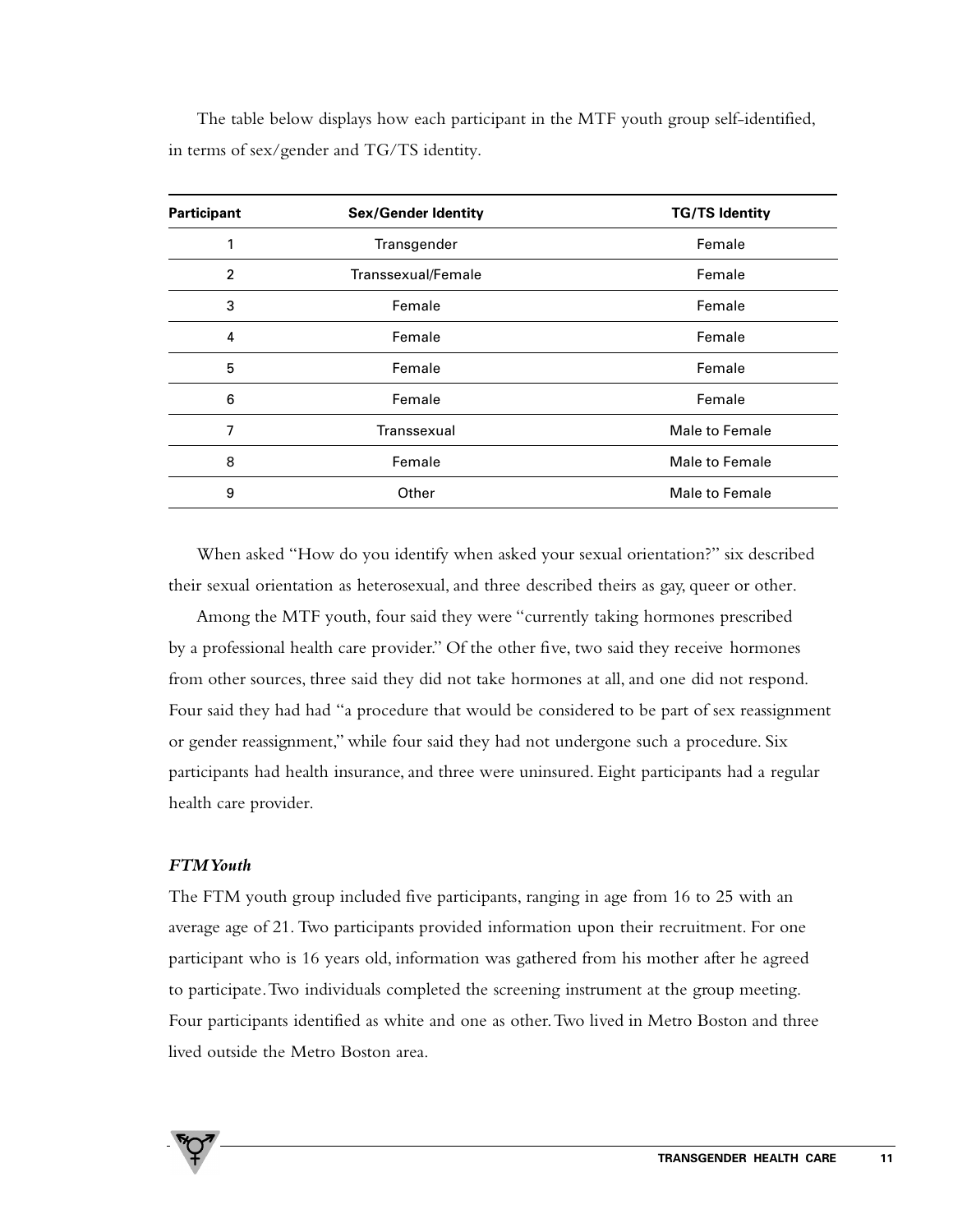| Participant | <b>Sex/Gender Identity</b>    | <b>TG/TS Identity</b> |  |
|-------------|-------------------------------|-----------------------|--|
|             | Transsexual                   | Male                  |  |
| 2           | Transsexual                   | <b>FTM</b>            |  |
| 3           | Transgender                   | Male                  |  |
| Male<br>4   |                               | <b>FTM</b>            |  |
| 5           | Female, Transgender and Queer | FTM, Trans and Queer  |  |

The table below displays how each participant in the FTM youth group self-identified, in terms of sex/gender and TG/TS identity.

In terms of sexual orientation, three participants identified themselves as bisexual, one as "queer" and one as "none."Two participants were covered by their parents' insurance, one had MassHealth, one had insurance through school, and one participant was uninsured.

#### **DISCLOSURE**

In all four groups, participants discussed the difficulty of choosing when and how to disclose their transgender identity to a health care provider. Some of the MTF youth felt it was not always necessary to inform health care providers of their gender status:"What does being transgender have to do with my eyes?" In the FTM adult group, a participant stated,"That kind of information is on a need-to-know basis;" he reported an incident in which he needed a wrist X-ray,and providers wrote in their notes that he was a transsexual "to educate others, because it was an educational institution.That was disrespectful."Another participant said he avoided disclosure by requesting that the providers start a brand new health chart at each visit: "I didn't want any evidence [of being female]." Other participants were adamant about the need for disclosure: "That's the first thing you do when you see a doctor," said one FTM adult.

A feeling of trust in a primary care physician was a factor that encouraged disclosure. Some of the MTF youth, acknowledging the value of disclosure to the quality of their health care, said they actively seek out friendly, knowledgeable providers. One MTF adult said she called a clinic in advance to ask whether they were "TG/TS-friendly."Another MTF adult described a time when she "finally blurted it out" during an examination and found the provider was "very open" to her being a transsexual.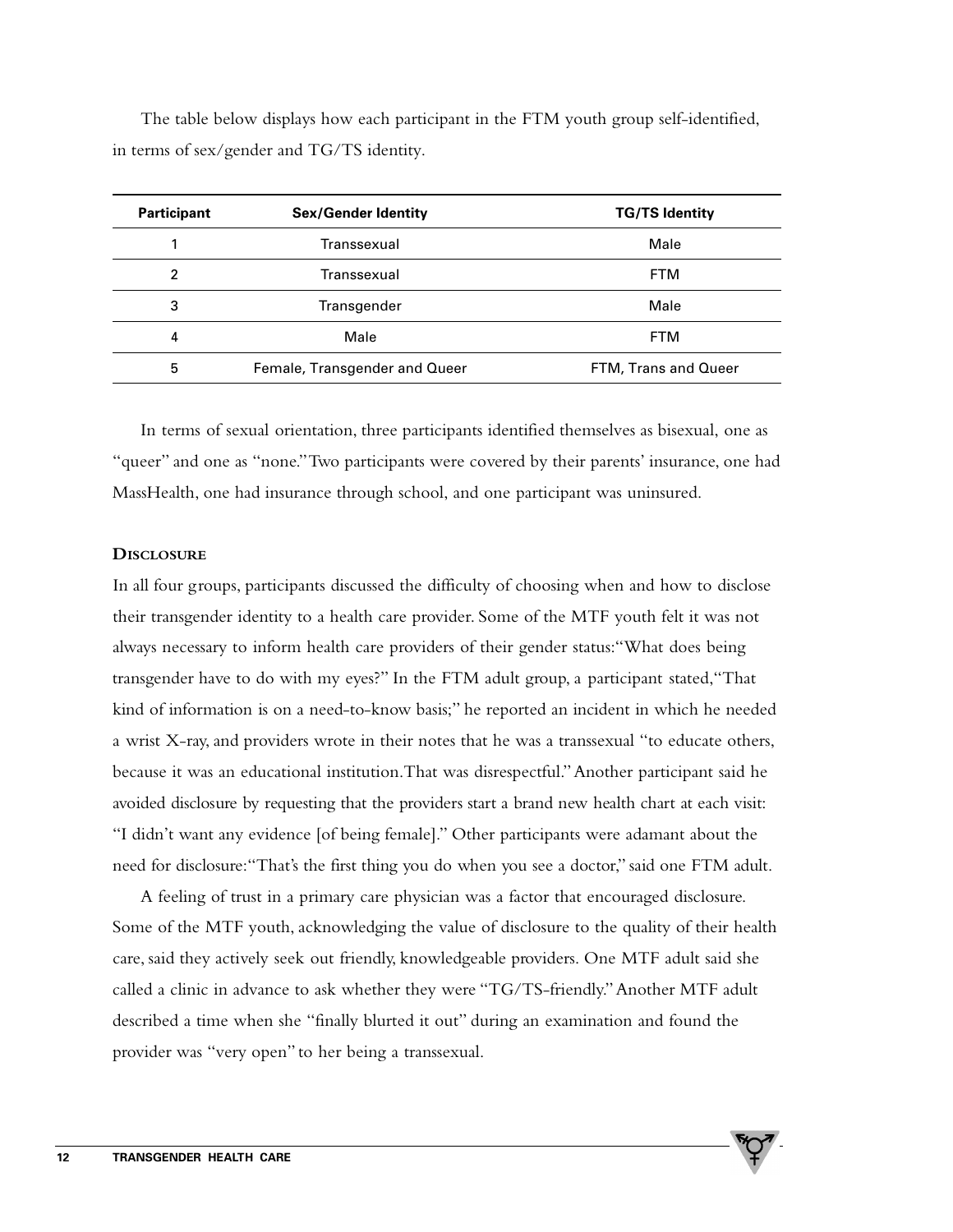The lack of expectation of continuity in one's health care argues against disclosure, for some participants. One FTM adult said he had not disclosed his gender identity to his provider. He stated,

## *I'm afraid…I have had some bad experiences with health providers…so unless I'm convinced that I'm going to be with them a long time, I don't want to come out.*

Safety concerns can deter disclosure. One of the MTF youth described a nationally publicized 1995 incident in which a fire response team refused to treat an injured transgender in dividual, leading to her death. The MTF youth discussed concerns about safety upon disclosure outside of Massachusetts, which they perceived as progressive in terms of gender orientation and sexual preference issues. MTF youth also felt that even within Massachusetts, outside of the urban center of Boston a sense of trans community was unlikely and disclosure less safe.

In all groups, participants illuminated the real risks of disclosure in terms of health coverage. An FTM youth participant said,

> *…(a)t best, the doctor will treat me, but report me in my medical records, which in turn will 'out' me to an insurance company that will in turn deny me health coverage for anything they say is related to me being trans.*

In each of the groups, some participants said that a difficult component of disclosure was the need to inform health care providers how to refer properly to the gender of a TG/TS individual. In the MTF adult group, one participant described her anger when a provider was unwilling to refer to her as "she," and continued referring to her as "he," despite repeated requests.

#### **HEALTH ISSUES**

Participants identified a variety of health issues. In all groups, participants revealed their need for medical and psychological services common to the general population. In addition, participants described service needs particular to  $TG/TS$  individuals, mainly hormone treatments and sex reassignment surgery (SRS); and mental health and substance abuse treatment tailored to TG/TS clients.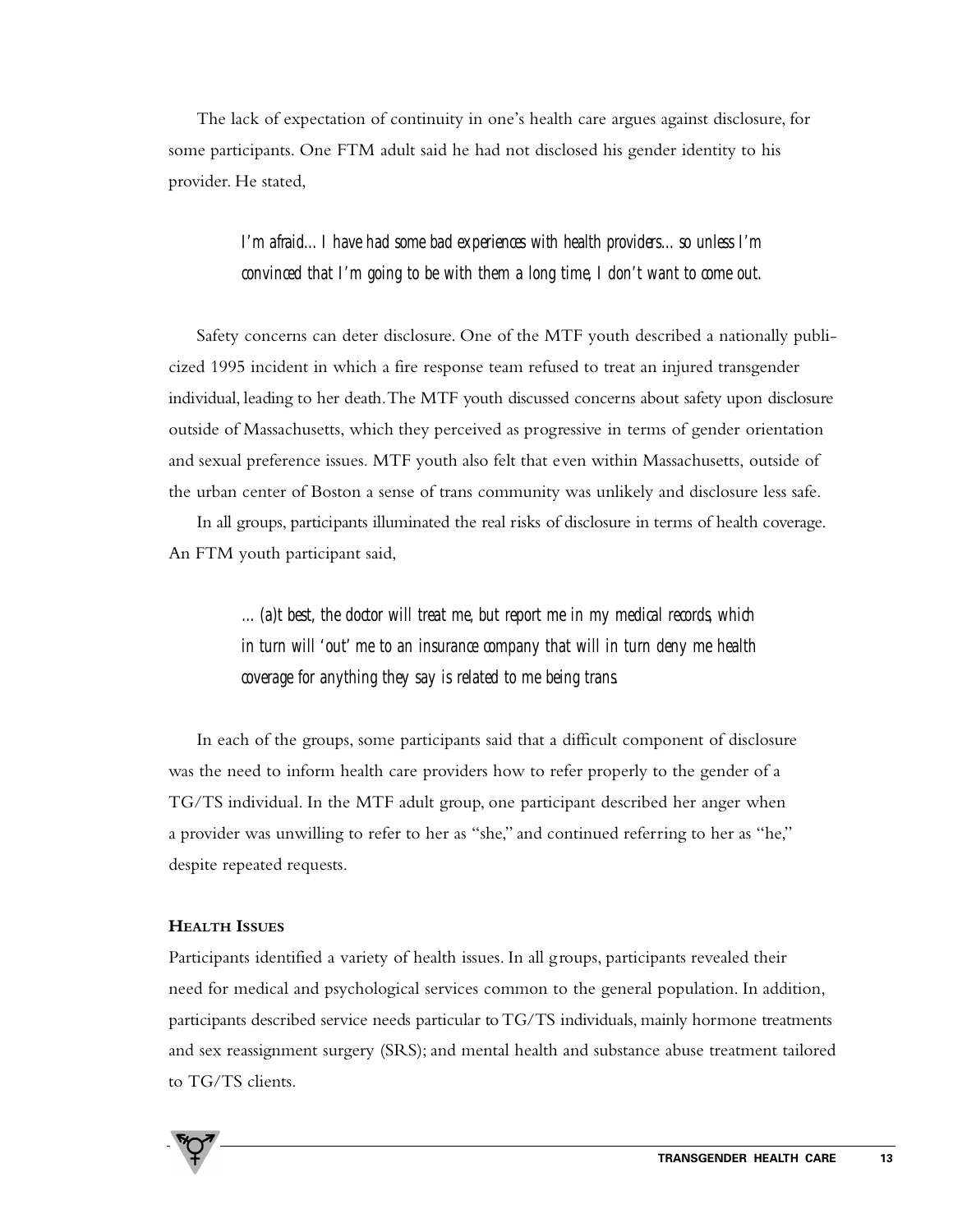Across all groups, participants identified needs for primary/general medical care, dentistry and mental health/substance abuse treatment.The adult MTF group saw substance abuse treatment and HIV/AIDS care as key; one MTF participant, a former prostitute, noted the deaths of 15 TG/TS friends, related to violence, substance abuse, or HIV/AIDS.

Both MTF groups considered endocrinology and hormone therapy to be major health issues.The MTF adult group said that endocrinology, mental health and primary care were their most important health care needs, but also mentioned hepatitis treatment, psychopharmacology, and ophthalmology. The MTF youth reported usage of a wide variety of health services, including primary care, mental health, dentistry, electrolysis, plastic surgery and silicon injections.

Both of the adult groups mentioned SRS as important.The MTF adult group discussed related needs, ranging from information resources about SRS to follow-up gynecological care.

The FTM youth participants cited inadequate provider education on FTM adolescent health issues. Participants in the FTM youth group mentioned their need for general/primary health care, gynecology, hormone therapy, endocrinology, dermatology, dental care, substance abuse treatment and mental health support, including treatment for depression and anorexia.

#### *Hormone Therapy*

Within each group, participants comprised a wide range of personal experience with hormone therapy and SRS. For example, in the FTM adult group, several participants said they had undergone surgery to reconstruct their bodies; one person said he did not want to take hormones or modify his body through surgery. Participants who had undergone or wished to undergo these therapies described a variety of hurdles to obtaining desired services.

In the MTF adult group, discussion focused on how participants used hormones and their concerns about the long-term medical effects of hormone therapy. Many participants in the MTF adult group said they do take or have taken hormones without medical supervision; one participant said she had increased her own dosage of hormones in order to speed her transformation. Another participant reported a stroke, leg swelling and kidney damage that she believes may be due to prolonged use of hormones.

In the MTF youth group, participants discussed the amount of therapy and exams required in order to obtain hormone therapy:"Health care providers want too much from you to give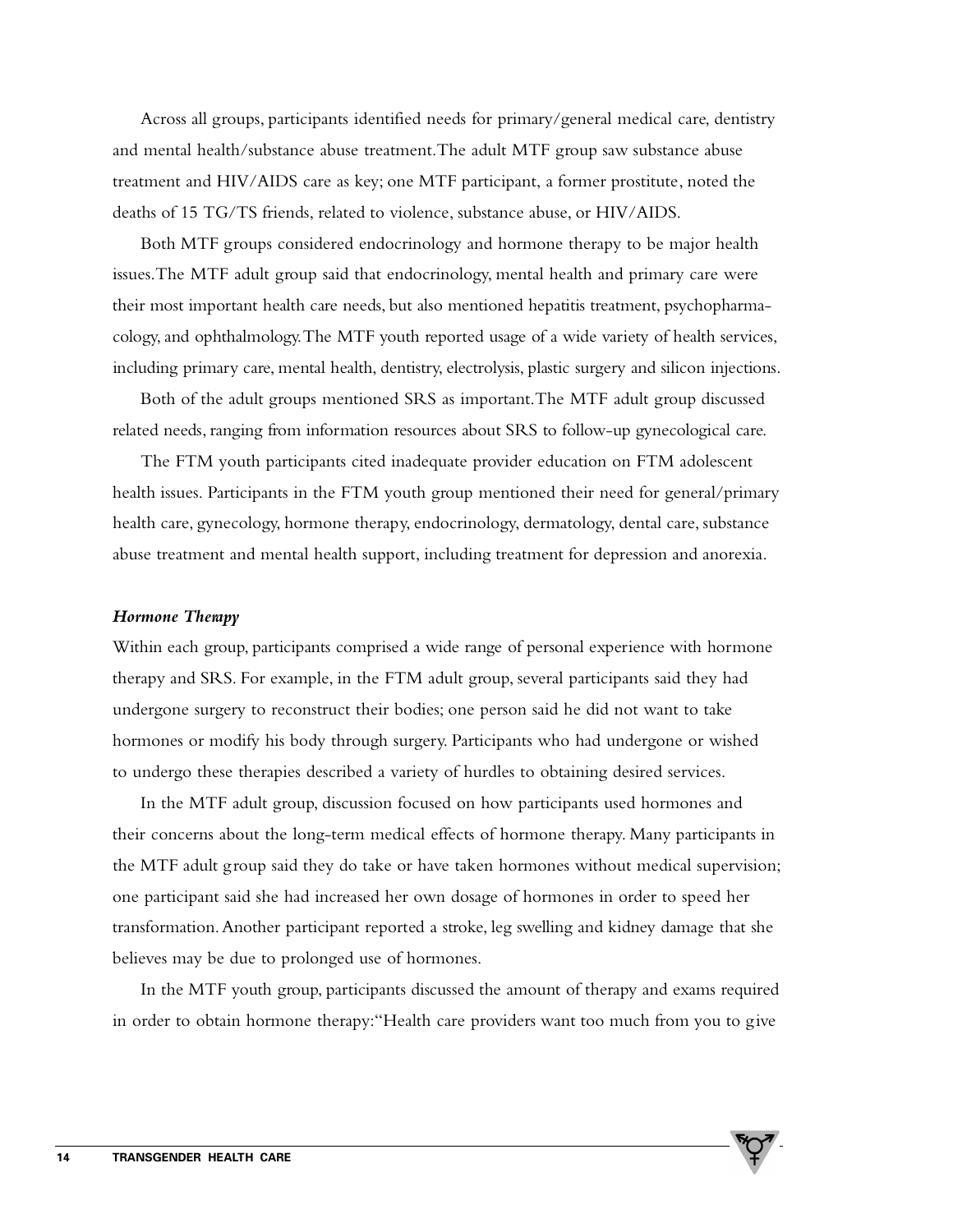you so little." Even at a Boston clinic known to welcome TG/TS people, one MTF participant stated that hormone therapy only was offered due to client demand. Participants agreed that self-advocacy was critical to obtaining hormone therapy, as well as other health care.

One MTF youth cited obstacles to obtaining hormone therapy while she was in the care of a state run agency."[The agency] is so vicious towards transsexuals."This participant stated that she was able to obtain hormone therapy more easily in prison than through this public agency.

In the MTF youth group, of seven participants using hormones, several reported obtaining their hormones illegally and one participant said she obtained prescriptions another way:

# *I don't want to wait around six months so someone could tell me,'you are what you say you are.' I started calling in prescriptions under my father's name and it worked.*

Some in the MTF youth group said they had obtained hormones from friends, due to a lack of other options.

Several participants in the MTF youth group believed that inconsistent provider implementation of standards for TG/TS health care limits their access to hormone therapy.The group shared a perception that providers are moving toward standards, signifying a readiness to address the needs of TG/TS clients. However, although the standards may recommend prescription of hormones,participants anticipated that access to hormones will come slowly because standards are not universally acknowledged or applied.An MTF youth participant said that at one health center, providers told her that decisions regarding a hormone prescription for her were "on hold" while the agency established therapeutic guidelines. Another participant, in an effort to obtain hormone therapy, showed her practitioner the  $TG/TS$  health care standards published by the Harry Benjamin International Gender Dysphoria Association, Inc.; until then, the practitioner had been unaware of these standards.

Participants in the FTM adult group who had not used hormone or SRS therapies described problems related to providers' ignorance about TG/TS conditions:

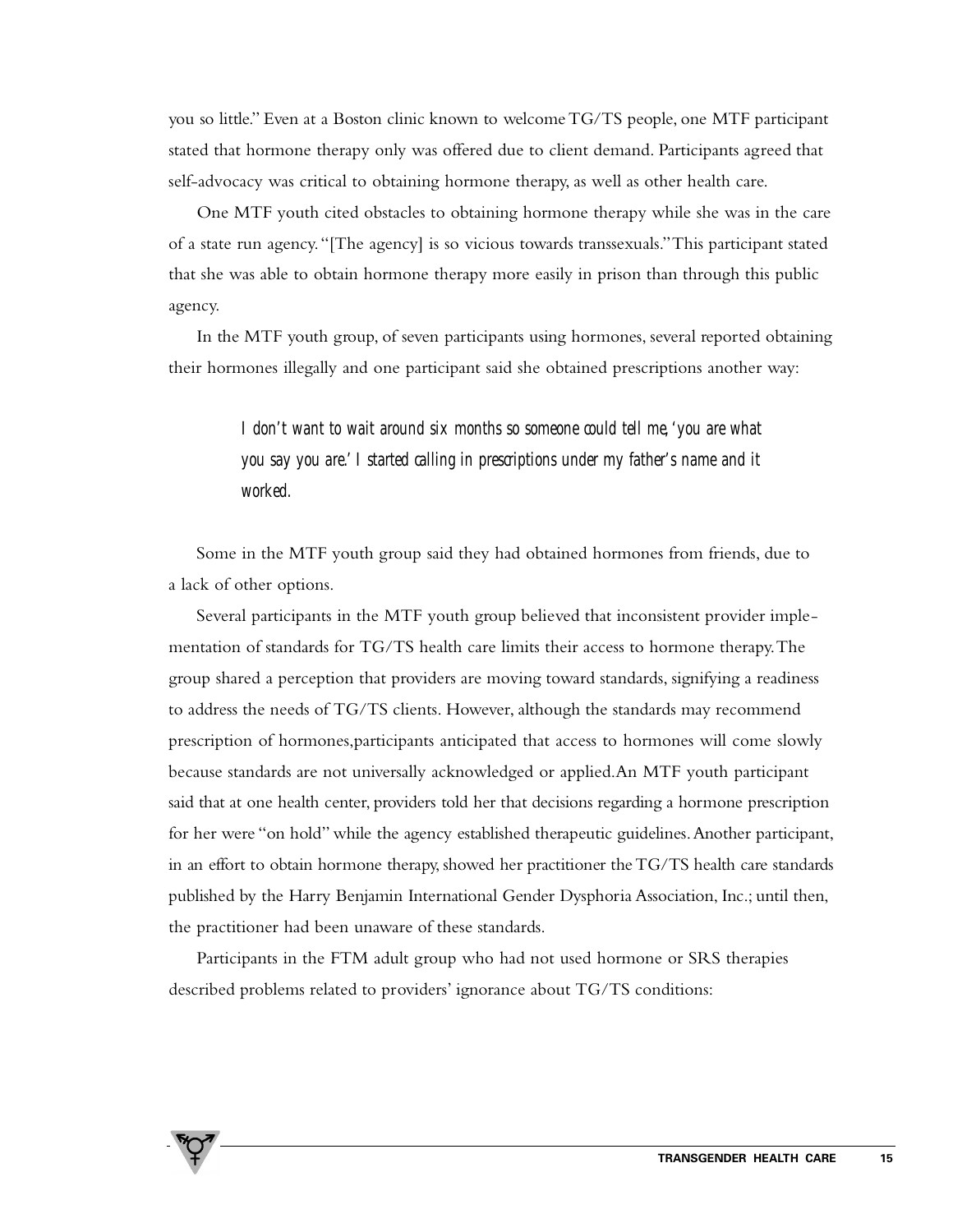*I'm not interested in medically transitioning, but I want the recognition of masculinity in terms of getting called by male pronouns….it's not like I need access to immediate hormones and surgery, but I need the respect and people to know that I am uncomfortable with a lot of parts of my body.*

#### *Mental Health Issues*

In the area of mental health, many participants reported distressing experiences. In the FTM adult group, participants said they often have to educate therapists on transgender issues. One participant reported that a therapist asked him,"Why didn't you just stay a woman?"Another participant stated that a mental health provider said to him,"You're just a different kind of woman;" the participant described feeling hurt and insulted by this comment:"If I could've lived as a 'different kind of woman' it would've been a lot easier."

In the MTF youth group, participants stated that in some instances, mental health consultations are only sought to satisfy a prerequisite for obtaining hormones. Several MTF youth described their disappointments with the mental health care they had received, mentioning therapists' lack of experience with trans people; therapists' lack of experience with TG/TS youth; overcharging by therapists; and being "bumped between therapists" at an agency.

The adult MTF group presented a different perspective on mental health and hormones. The majority of participants in the MTF adult group said they currently were seeing a mental health practitioner, in some cases due to mood swings caused by hormone therapy. Other mental health problems reported by MTF participants included depression, suicidal feelings, anorexia, difficulty in decision-making regarding SRS, and treatment for post-traumatic stress disorder after being raped.

When mental health needs include treatment for substance abuse, TG/TS people face special barriers, according to participants. Many saw the mental health component of substance abuse treatment as insensitive to and ineffective with the particular issues of trans people. One MTF adult said that during his substance abuse rehabilitation in a hospital, providers avoided discussing gender issues, "which is ironic, as [gender issues] had everything to do with it." An FTM adult said that finding a therapist was difficult when he began recovery from substance abuse, because therapists refused to help him deal simultaneously with his substance abuse and gender issues:"[I was told],'Deal with your substance abuse, and then come back."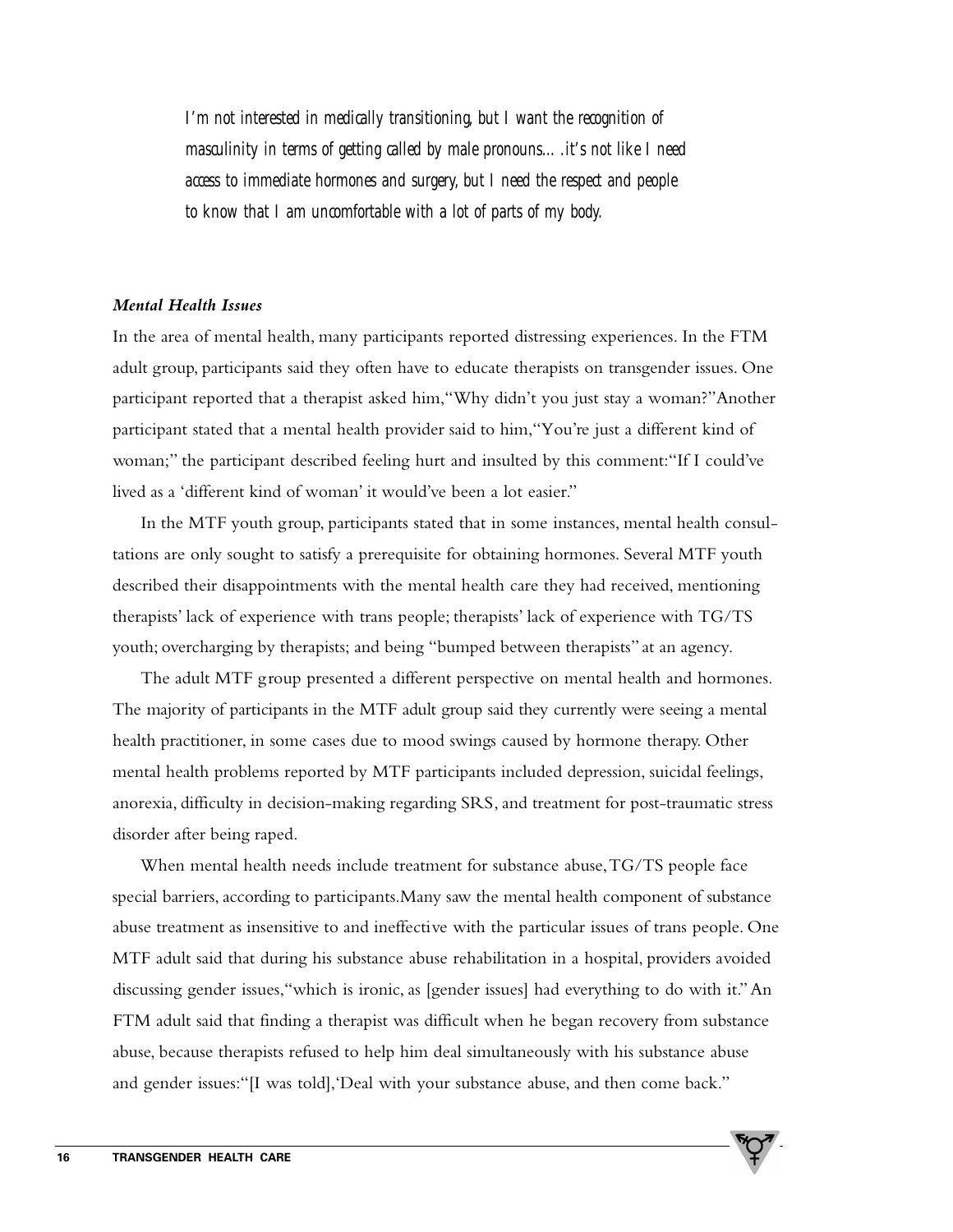#### **QUALITY AND STANDARDS OF CARE**

All groups were guided to establish definitions of quality health care and evaluate the quality of care they have received. In all four groups, participants agreed that quality health care hinged on providers' willingness to listen, learn, and allocate time to discuss conditions and issues unique to TG/TS people;"It's more than just reading your chart," said one MTF youth participant. Some participants said that the quality of care is greatly helped by access to continuity of providers and consistency in policies for health care. In all groups, participants felt that medical providers' ignorance compromised the quality of care.

In the FTM adult group, one participant said that a provider who is not sure what "transgender" means ought to let the client know:"It is unethical for them not to do that…We're supposed to be giving informed consent to be treated. So we are entitled to know, reasonably, if they have any experience [with transgender issues]."

In the MTF youth group, participants raised the point that a health care experience included not just one's interaction with a provider, but also her interactions with receptionists and other staff during the medical visit.An FTM adult echoed this perception:"I think it is…important for the support staff to be comfortable, because they are the gatekeepers." FTM youth said they frequently encountered verbal abuse and condescension from frontline health care staff such as receptionists: "I can't even make it through the front door without staff staring at me, laughing at me or whispering about my gender presentation." In the FTM youth group,all participants ag reed that they did not feel safe receiving health care; one described his health care experience as "traumatizing."

Provider acceptance of one's gender self-identification was a key aspect of quality health care.An FTM adult said that it made him uncomfortable when his provider "kept referring to me as 'people like you.'" One FTM youth found experiences with gynecological care especially upsetting:"There is a lack of sensitivity when I have to have a gynecological examination…The doctor was not sensitive to the fact that I experience myself as male and that this experience was overwhelming for me." Said one FTM adult,"I think for me it is respect and a willingness to respect your pronoun. I found that to be a huge problem.As somebody that hasn't done any body alterations, it's hard for people to switch pronouns and accept the pronoun [that I prefer]."

The adult FTM group agreed that the quality of health care was enhanced when it was possible to see the same individual provider at each health care visit:

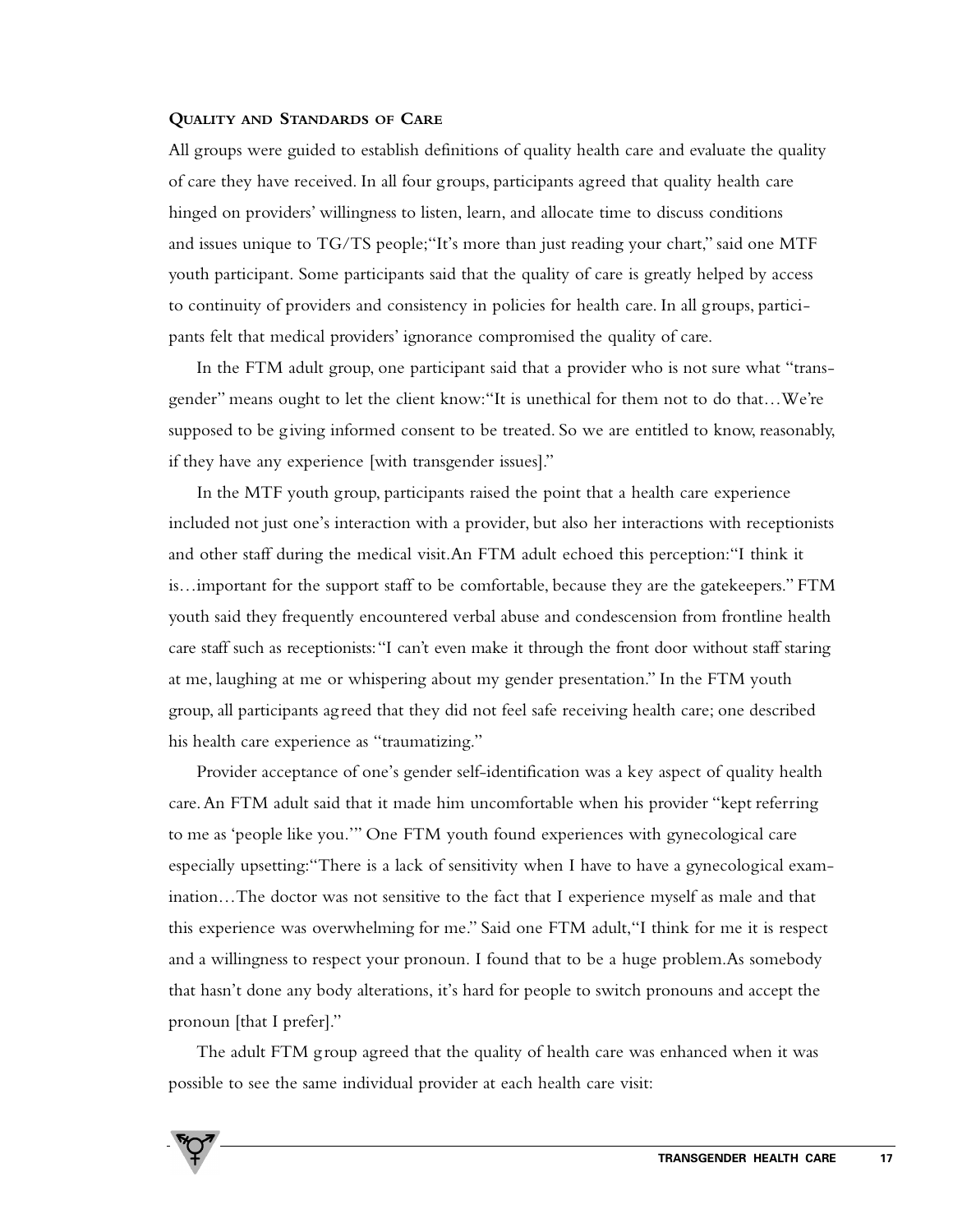There are residents (who) are interested, but if I impart a piece of information to one, and…see a different resident the next time, it doesn't give me any continuity and I have to explain my whole story over again.

In the MTF youth group, there was discussion about a provider that is sensitive to TG/TS health issues, but whose quality of care is compromised by a protracted process of creating standards for care of TG/TS individuals. One participant in the group said that her hormone treatments were delayed for several months while a policy was established regarding the type of treatment she needed.

#### **ACCESSING HEALTH CARE**

Access to health care had two components, according to participants: one, locating providers who were knowledgeable about TG/TS people and health issues; and two, securing and paying for specific needed services.

In all groups, participant statements suggested that their discomfort in the health care system had the potential to limit their access to care at any point along the continuum from seeking care to obtaining and paying for it. For example, FTM adult participants said "For ten years I didn't go to a doctor at all," and "I didn't go to a dentist because I knew she wouldn't be comfortable."Another FTM adult said he would only access care if he were very ill:"I just don't want to be in a medical environment and be vulnerable to all the [difficulties] we've been talking about."

A lack of trust in providers hinders some participants from submitting to an HIV test. One participant in the FTM adult group said he was reluctant to describe his sex life to a provider, and therefore "would not talk to one of these doctors about safe sex." In the same group, one participant said he was reluctant to be tested for HIV, because of the questions it might spark from a doctor.

#### *Locating Knowledgeable Providers*

In each group, participants described how they found providers.While some participants used HMOs, teaching hospitals and community health centers to locate and access services, a variety of alternative means were mentioned in all groups. For example,adult FTM participants mentioned the Internet,networking in the trans community, friends,co-workers, and a partner as resources for locating health care providers.

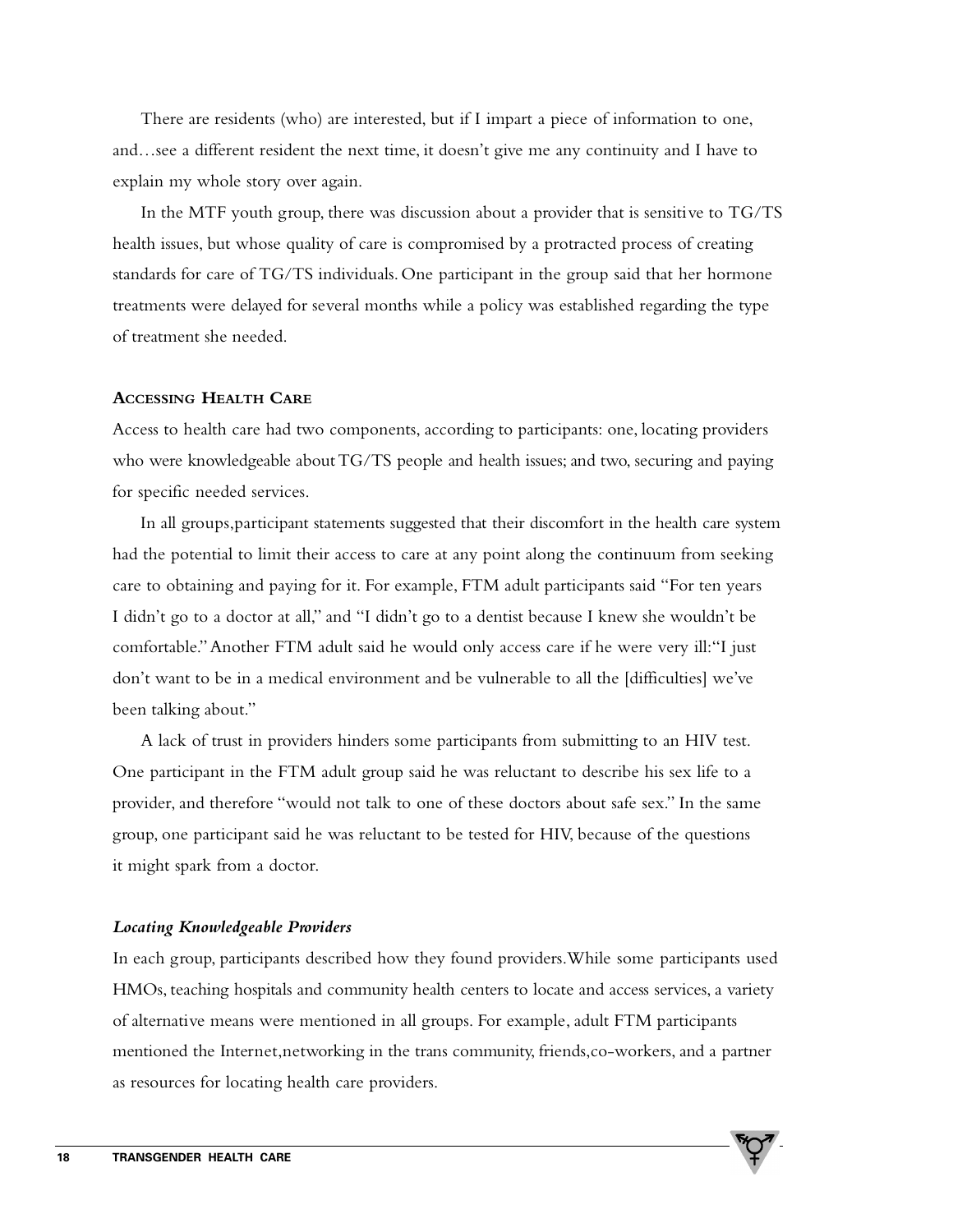Beyond the basic standard that providers be educated about trans issues and conditions, participants varied in their "wish list" for a provider setting. Some participants sought gayidentified clinics, while others avoided them.An FTM adult who has a child mentioned the difficulty of finding a family health care setting where providers were comfortable with his being a parent.Another FTM adult said,"I go someplace where they see a lot of us [TG/TS people] so if I need to see somebody in a related area [I feel more comfortable]."

In the MTF youth group,a participant who did not live in an urban area said that she had found appropriate providers in Boston, but "I have to come here every time I need to see someone. It is really inconvenient." In the FTM adult group, participants discussed the greater difficulty in accessing quality care that might be experienced by people living farther from a city, "people who are less socially sophisticated, or people who speak different languages."

Referrals within the health care system may not always be safe, according to participants. One FTM adult described what happened when he followed up on a referral for surgery:

> *I assumed that since I was at [a trans-friendly medical center] it would be fine, and I had [had] other surgery there that was absolutely wonderful…He asked about the scars on my chest [from reconstructive surgery], and when I told him what they were, his mouth dropped open and bounced off the floor, and he said, 'What are you talking about?'…That was it. I was packed up and sent away.*

A similar anecdote was told by an FTM youth:

*I was referred to a specialist and my doctor never told the specialist about my condition and the fact that I was on hormones…the specialist was harsh with me and treated me like I had mental health problems stemming from the fact that I was transgender.*

In the FTM youth group, participants discussed a lack of resources available from providers. One participant said that his local mental health provider's limited references kept him "locked" into one circle of providers.

All groups discussed resources outside the conventional health care system that can provide information and support for TG/TS people. In the FTM adult group, one participant said,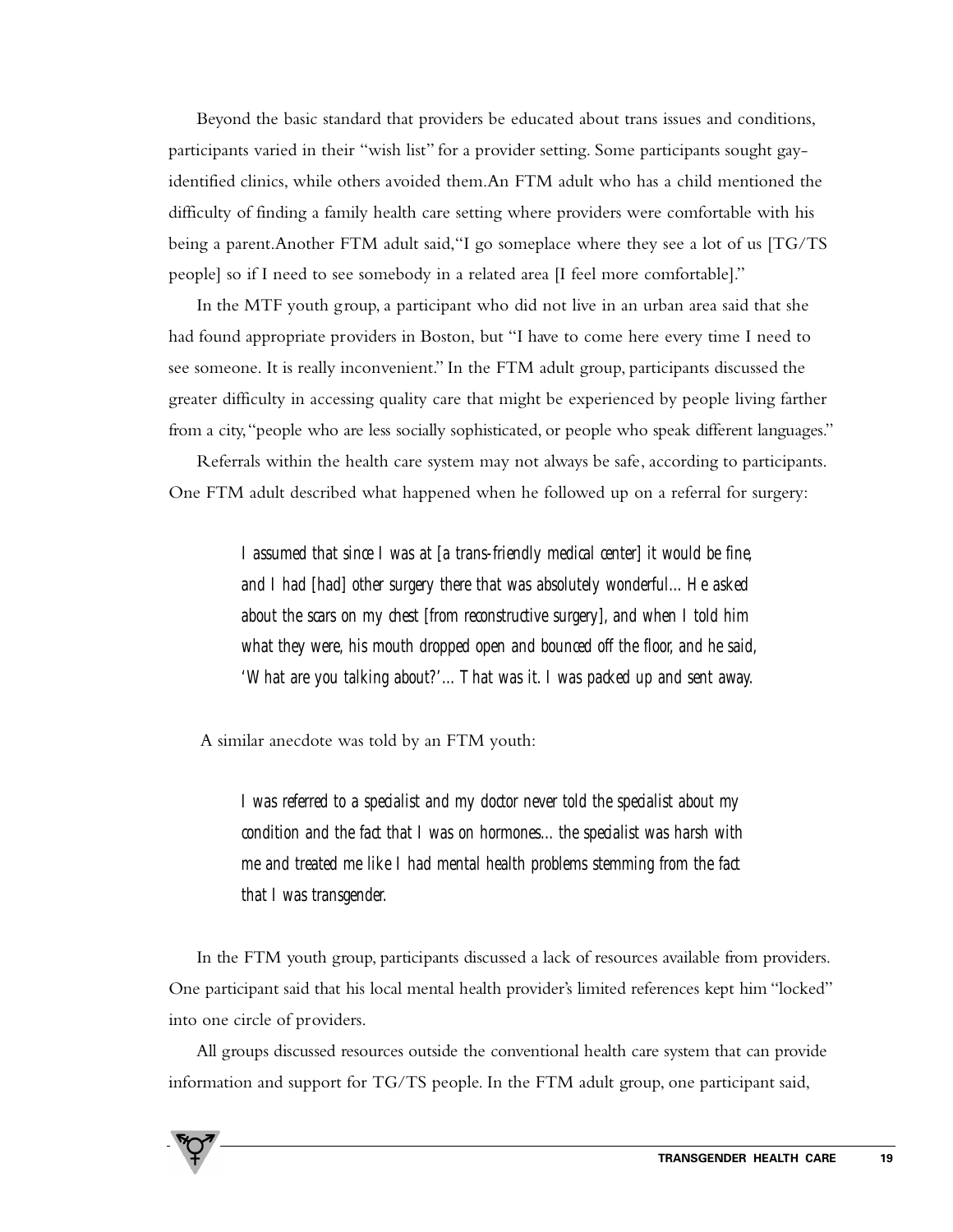"We have to be our own physicians in that we have to interact with other people going through the same thing and find out what [they] are doing." For participants in the FTM youth group, the Internet was a crucial resource, offering a safe forum for finding current, relevant health information in both Web sites and chat rooms. In the MTF adult group, many had used the Internet to locate health care information, and one participant said she had used it to find the surgeon in Europe who performed her SRS surgery.

Participants in all groups said that regardless of their ability to find appropriate health care providers, securing access to needed health care still presented problems. "I was actually turned away [from an emergency room] because the doctor said he did not treat people like me," said one FTM youth.

#### *Securing and Paying for Needed Services*

Participants' comments reflected that the trans population shares the challenges that face the general population in securing health insurance; one MTF youth said insurance is difficult "to come by if a person is not in school, or does not have a job that includes insurance."

Medical needs and concerns specific to being trans appear to make the journey toward health insurance especially tricky. One FTM adult reported that TG/TS people reverse the typical process of finding health care: "We choose the doctor first, and then the insurance. And that can be a huge barrier to getting care."

In all groups, participants expressed fear of disclosing their trans identity to insurers, for fear of facing exclusions in or loss of their health care coverage. In the FTM youth group, a participant said,"Even when I do work and pay for an HMO, they don't cover my health care cost because I have identified as transgender." One FTM adult said that his health insurance plan specifically excludes transsexual surgery, while another said he did not know what his insurance covered:"I'm almost afraid to raise the issue. I haven't told my employer, so I'm not sure what the hell I'm entitled to."

One FTM adult, after he had enrolled in an insurance plan, did not want to inform the insurance company that he was TG/TS:"It wasn't just finding a primary care physician…there were extra steps I had to take [to ensure quality care]. I had to say,'Please don't put anything in your records at this time.'"Another FTM adult wanted to go outside of a health care plan for mental health treatment: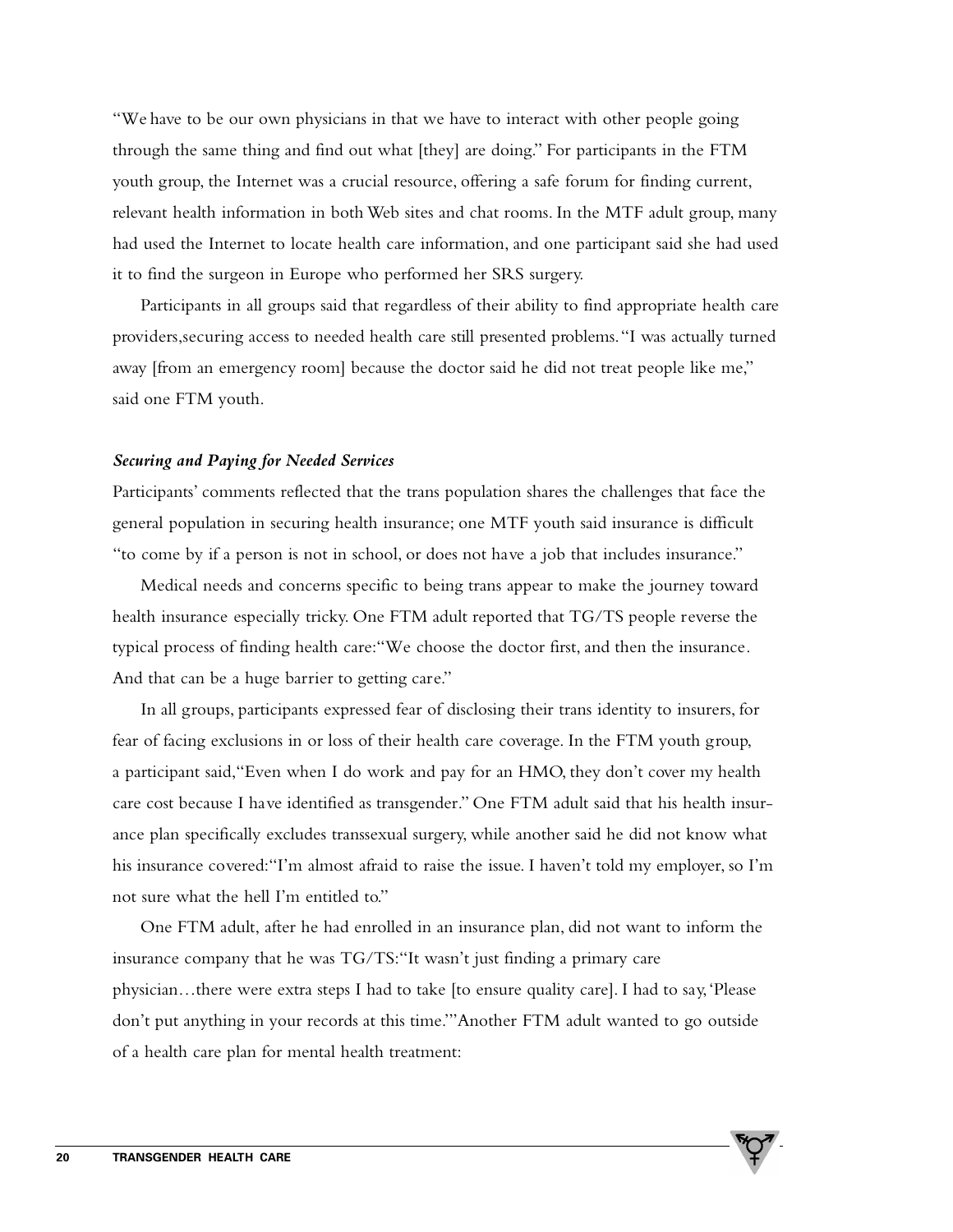*…but I was afraid that if I put down the reason I wanted out-of-network coverage, it would flag my being a transsexual and then I might lose my coverage for endocrinology and hormone therapy. So I withdrew it and opted to pay out of pocket.*

In the MTF youth group, participants who had health insurance said that basic services were covered, but not endocrinology or hormone therapy. The MTF adult group's statements corroborated that the lack of coverage for hormone therapy and/or SRS by insurance plans, SSDI, or Medicaid is a barrier to accessing these services.

In the FTM youth group, participants discussed ways to circumvent the policies of health insurers in order to obtain services. Participants said that some providers will report falsely that a patient requires therapy for a hormone imbalance, to ensure that insurance will cover the costs of hormones. An FTM adult said, "We don't have to just be experts on transsexuality; we have to be experts on the health care system."Another FTM adult said,"We have to finesse the system because most things aren't covered by insurance."

Like the general population, trans people are vulnerable to limits that provider systems place on the amount and duration of treatment. In the MTF adult group, participants agreed that HMO limits on mental health counseling presented a hardship.

At the simple level of paperwork, standard forms can be barriers to health care for trans individuals.The MTF youth group discussed the legality of checking "male" or "female" based on one's self-described gender identity; one participant said,"There is no box for me, so as far as I'm concerned [checking my self-described gender] is not false." However, there is a lingering concern that insurers will reject claims by trans individuals if they fraudulently identify their gender.

#### **RELATIONSHIPS WITH HEALTH CARE PROVIDERS**

Trust in an individual provider and the anticipation of being listened to were the key attributes that participants identified for a positive relationship with health care systems and providers. However, most of the experiences described by participants illustrated a climate where, based on past experiences,TG/TS people mistrust providers and expect not to be listened to in a health care setting.

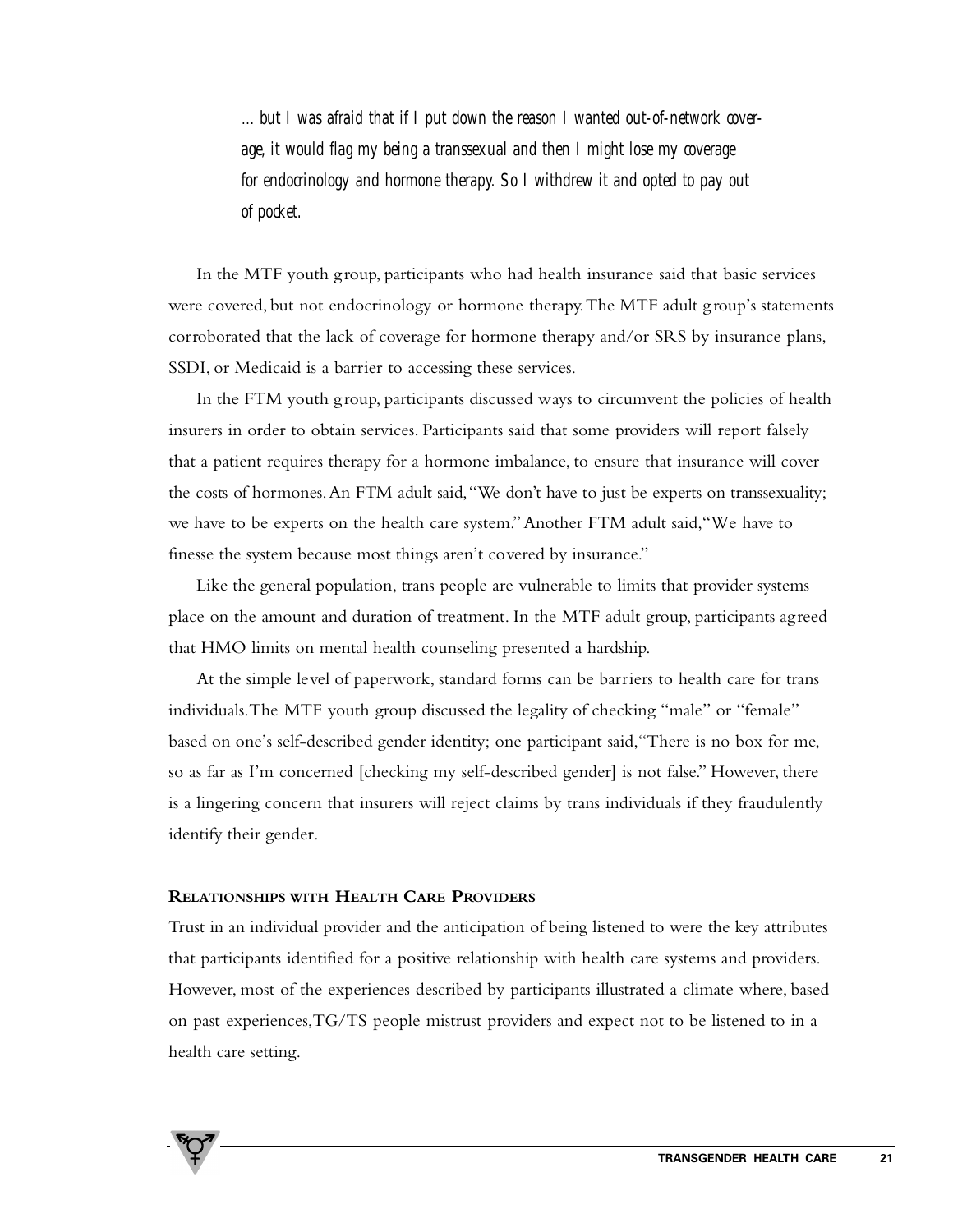In all groups, participants said they had encountered humiliating treatment from providers and outright refusal to provide services. One MTF adult said that when a provider discovered her transsexuality, the provider refused to treat her and commented that she should 'see a veterinarian' as a medical doctor was 'a doctor for people.' In the FTM adult group, one participant, who has a child, described a provider's reaction to his disclosure that he was transgender: "The change was remarkable."The participant stated that after disclosure, the provider felt that his parenting was inappropriate and questioned why he wanted both ob/gyn care and hormones evidence of ignorance about transgender issues, according to the participant.

In the FTM youth group, participants discussed a lack of sensitivity and awareness on the part of providers; said one participant,"They do not listen when I tell them that I have body issues and that I do not relate to my body as female."Another FTM youth said that a doctor caused him to leave the office in tears by suggesting a birth control prescription to address his complaint of gender dysphoria:"We are being penalized for being truthful about ourselves by both doctors and health insurance companies."

At times, unnecessary attention to his or her trans identity made participants uncomfortable with providers. Participants in the FTM youth group stated that providers focused on their gender identity despite its irrelevance to the reason for the medical visit, such as flu symptoms.

The FTM adult group agreed that a provider's willingness to listen was the key to a good relationship:

> *It's really important that you have a physician or a nurse who will listen to what our concerns are…because it's not the average concern.*

and,

*We have knowledge that if they listen to us…and take that as a starting place, then they're a lot further ahead than if they just treat us all as if we're all the same.*

In the MTF youth group, one participant shared this belief, saying that a good provider was someone who "might not have all the answers, but who is willing to listen."

In the FTM adult group, some participants said they more quickly trust a nurse than a doctor: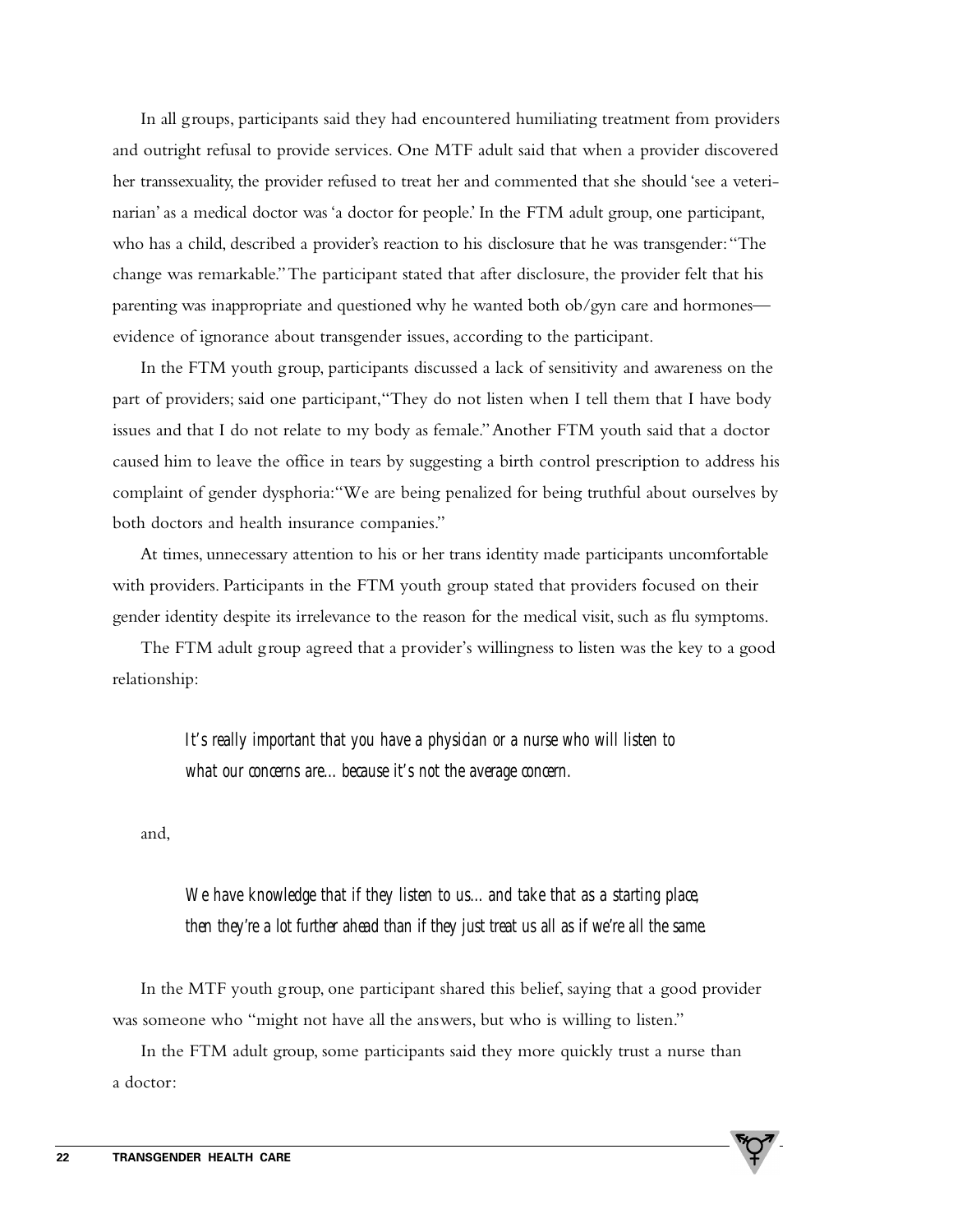*I almost immediately trust a nurse. It's like they're in the trenches.They have a different demeanor with you than the doctor does.*

Some FTM adult participants said they try to help educate providers, but often encounter the provider's lack of interest in and time for listening.

In the FTM adult group, a participant said he offers educational videotapes to providers, in order to educate them about TG/TS issues. He stated,

> *Some will watch it to see what we're about, and others will take it and not even look at it, and not even be interested…To me, how interested are they in our concerns and needs if they aren't interested in spending...half an hour to research what we might be about?*

In one case, cancellations by other patients gave one physician the time to be receptive to a FTM adult participant:

> *The doctor spent an hour and a half with me, and after a year of fighting with [various providers], I finally had someone here who listened.And he agreed with my self-treatment and my self-assessment…but I don't know if that would've happened if the weather had been better. I would have had 15 minutes and that would have been the end of it.*

Another FTM adult participant noted that not all providers are willing to listen and learn from patients: "When you have information that your primary care provider doesn't, sometimes they resent that."

In mental health units, detox centers or shelters, most of the FTM youth said they do not feel safe or accommodated:"It tends to be the staff that has more problems with me being transgender than the other clients or patients [have]." In general, this group felt that physicians and mental health providers do not want to treat FTM youth:"If they wanted to provide us services, they would treat us like human beings instead of freaks;""I have to be deathly sick before I go to a doctor."

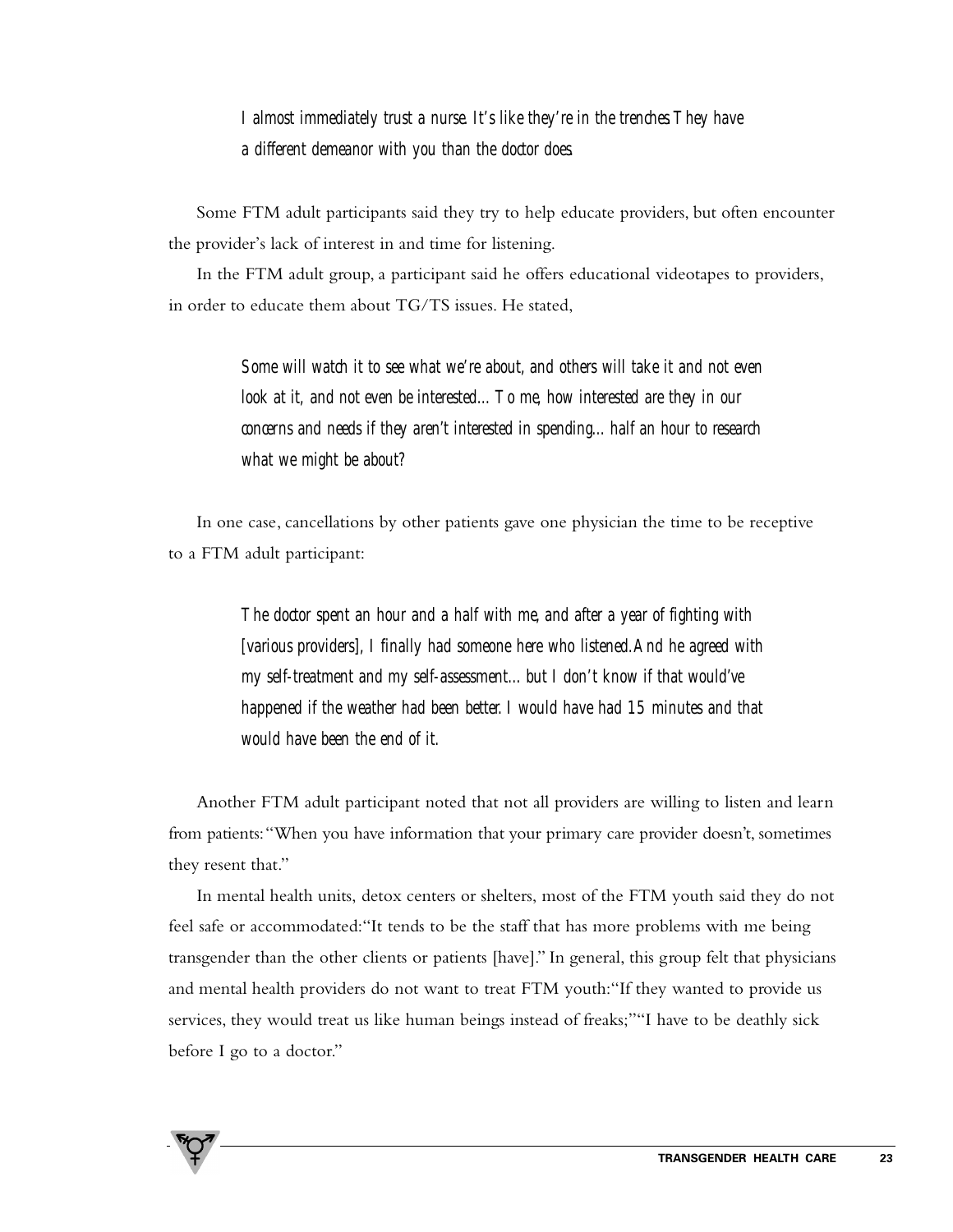Some participants had preferences as to the gender of their provider. In the MTF adult group, most participants said they felt more comfortable with a female provider, although one said:"There are some males that are good…it depends on the person."The reasons cited for preferring a female provider included participants' feeling that it was easier to communicate with a female, as well as that they were more comfortable being examined or touched by a female, due to the gynecological and hormonal aspects of the care they required. One FTM adult participant said that gender didn't matter,"as long as they are respectful, knowledgeable, and willing to listen to what my issues are."

"I am looking for a doctor who will treat me like a human being with feelings," said one FTM youth participant.

#### **PARTICIPANTS' RECOMMENDATIONS**

All groups made specific recommendations to improve health care access and quality of services for TG/TS people.

The FTM adult group stressed that providers should be made aware of what transgender is and its implications for a person's health and health care.

> *I think they have a responsibility to be educated about us before we walk in there. It's important that they listen while we're there, but it's important that they have some prior knowledge that's out there and available,*

In addition, in order to feel comfortable and satisfied with their health care, the FTM adults wanted assurance that providers who are educated about TG/TS issues also are competent practitioners:"It's important that a person not only has a sense of who…works with transgendered people, but also works well and is respected as a professional."

> *The FTM youth developed these priorities for medical care: a safe provider environment that (1) can provide health care with respect to being TG/TS, (2) is educated on transgender issues, and (3) provides a way to pay for its services.*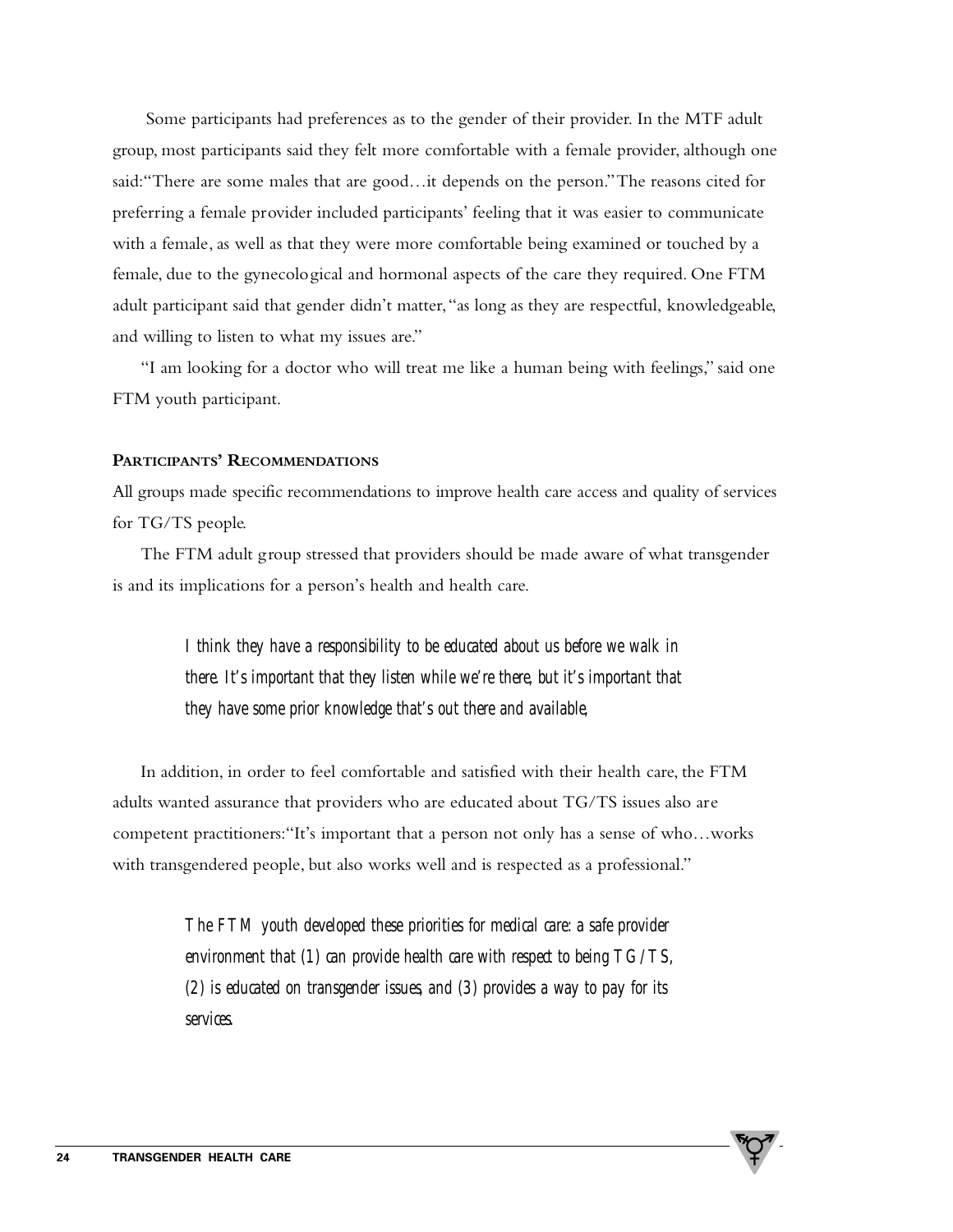The MTF youth group agreed that education and training of staff–including providers, administrators, and reception staff–would help agencies develop competence in providing care to trans people. Participants suggested that providers and agencies create and familiarize themselves with reasonable policies and standards so that all parties involved in TG/TS health care can share the same expectations about care and procedures.Additionally, one MTF youth participant recommended that each client be treated as an individual:"We might have something in common, but we're not all the same."

Participants in several groups recommended that providers create and use more inclusive intake forms to incorporate TG/TS individuals, either by letting individuals self-identify their gender or, as the MTF youth group suggested, "adding an extra box."

In the MTF youth group, one participant urged self-education and self-advocacy for TG/TS people to ensure their ability to obtain proper health care.The group agreed that access to the Internet and knowledge of how to use it would be very helpful to clients (as well as providers) for education and networking for health care information and support.

The MTF adult group asked for more research into prolonged use of hormones, and application of technology, such as MRI scanning of individuals for blood clots that hormones may cause.The MTF adults also asked that clinics that serve a TG/TS population offer full coverage for hormone therapy and SRS. They added that visible representation of trans individuals on staff and in provider publications would make  $TG/TS$  clients more comfortable in a health care provider setting.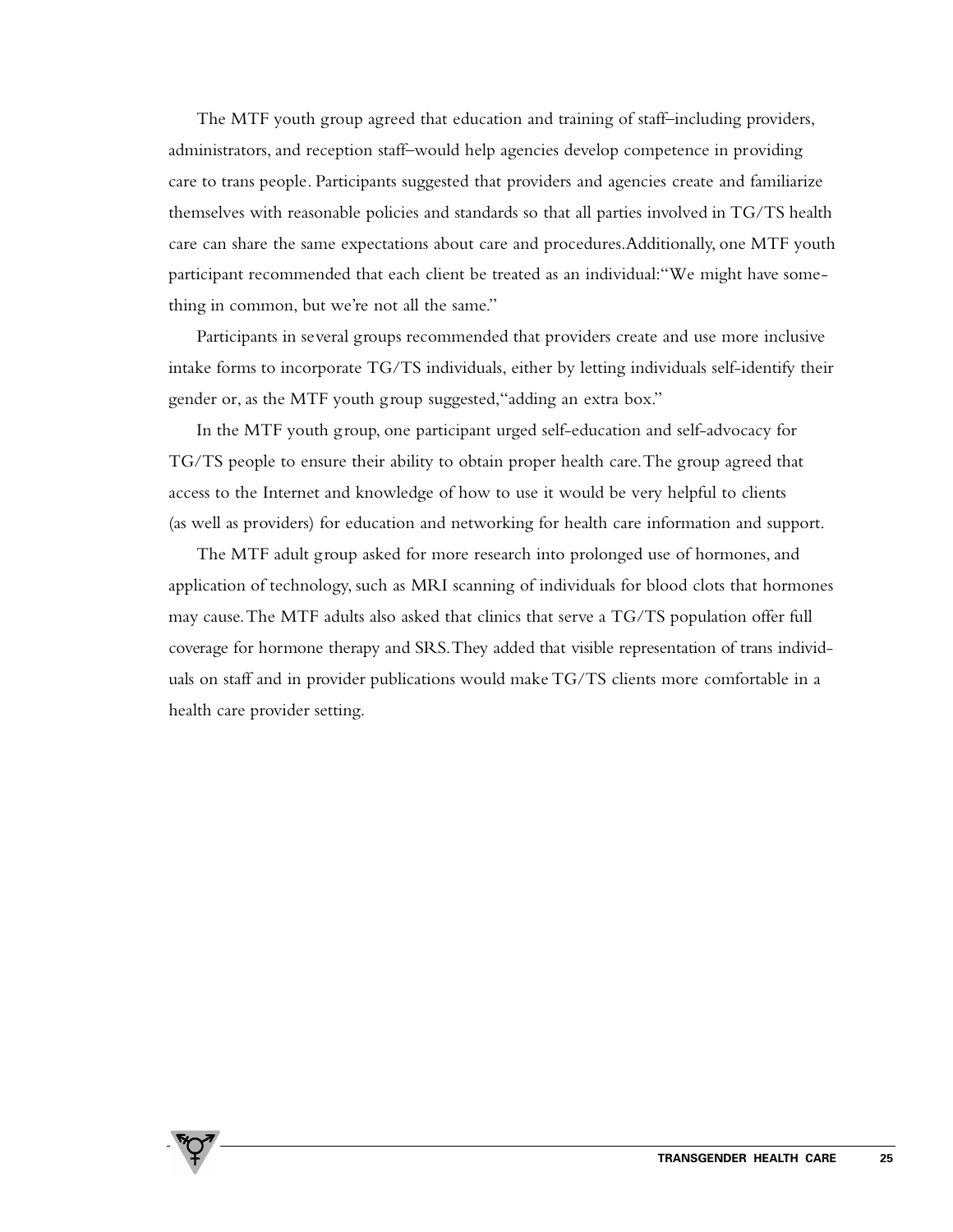## <span id="page-28-0"></span>**Discussion**

<span id="page-28-1"></span>This study set out to investigate a premise that in accessing even the most basic health care, trans people interact with health care systems that may not be prepared and providers who may not be educated to address their needs and concerns.[9,10](#page-34-0) A further premise of this study was that most providers and systems neither anticipate nor fund particular services that TG/TS in dividuals require. The focus group findings corroborated these premises, and revealed a variety of barriers for trans individuals seeking health care.

Focus group participants offered diverse examples of the barriers to health care that they encountered. Some were subtle and some were blatant.The barriers ranged from refusal to treat to inappropriate intake forms for a trans person to the lack of insurance coverage for sexual reassignment treatments and procedures under the current health care system.

A recent report,"Lesbian, Gay, Bisexual and Transgender Health: Findings and Concerns," published by the Gay and Lesbian Medical Association, describes the prevailing socio-medical theories that justify providers' restrictive policies toward treatment for gender identity disorder.<sup>11</sup> In fact, many health insurers do limit health care for trans individuals by excluding sexual reassignment surgery and/or hormones from coverage. [12,13](#page-34-0) For example, one insurance policy excludes any

> *procedure or treatment designed to alter the physical characteristics of a Member from the Member's biological sex to those of the opposite sex, regardless of any diagnosis of gender role or psychosexual orientation problems."*[14](#page-34-0)

Such policy restrictions are exacerbated by a general lack of standards across the provider world for treating trans-related conditions.Thus, transgendered and transsexual individuals are correct that disclosing their gender identity may lead to loss of coverage. Participant statements in the focus groups suggest that many trans people do indeed approach full disclosure with trepidation, much as gay and lesbian individuals may fear "coming out" to their health care providers.[15](#page-34-1)

As with most qualitative studies, this investigation yielded much soft information that indicates areas of concern, yet leaves much to be quantified and verified by future studies (see ["Recommendations,"](#page-32-0) below). One caveat for any further study of health care access

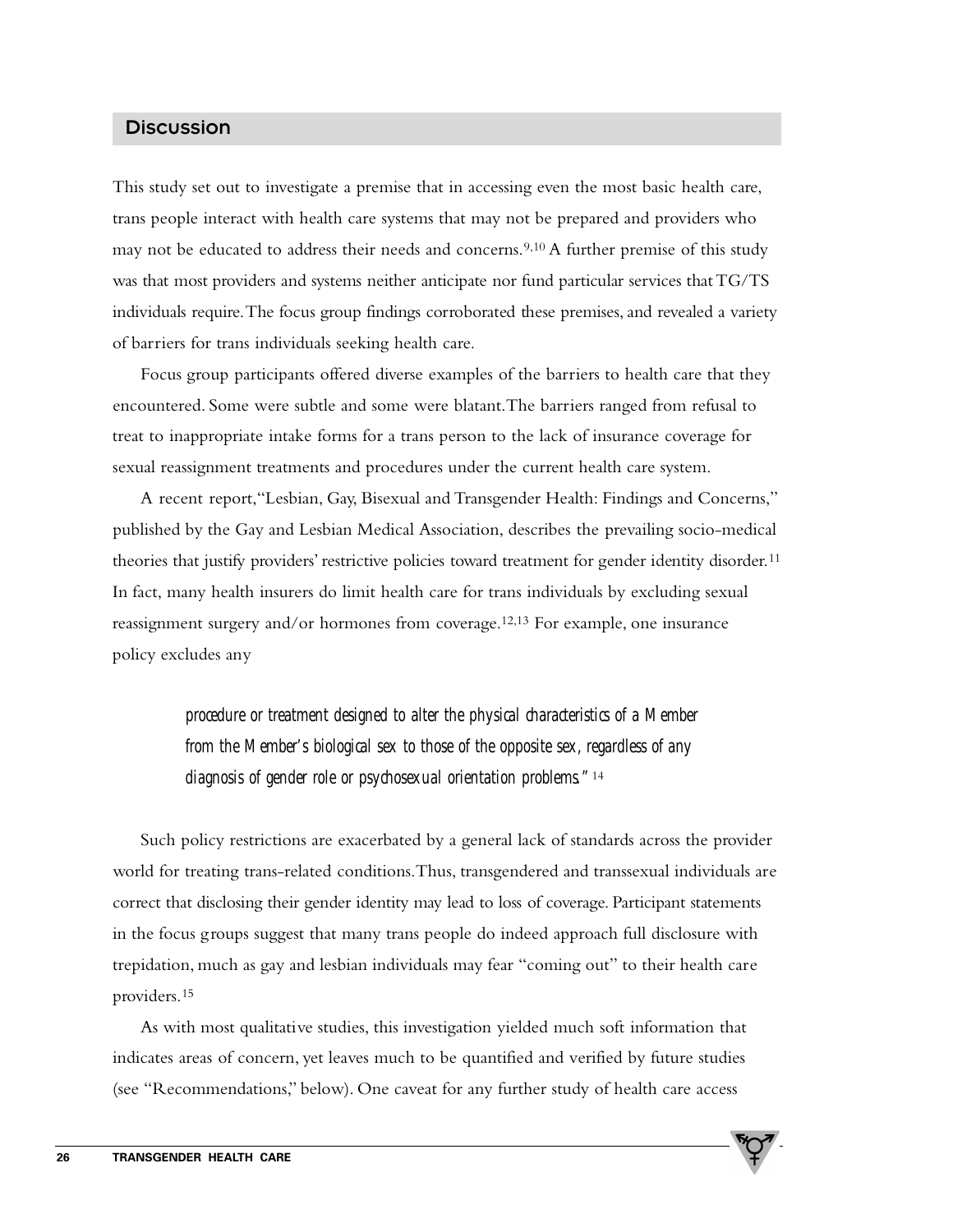among TG/TS people–whether qualitative or quantitative–is that much work still needs to be done in terms of effectively categorizing people who identify as transsexual or transgender. In this study, the difficulty of assigning individuals to an appropriate group presented methodological challenges and essentially limited the scope and power of the study.

The study limited itself by convening focus groups of transgendered or transsexual people who self-identified as transitioning from male to female or female to male.The study was unlikely to reveal the unique health care issues and barriers that may exist for nongendered people or others who do not identify with the concept of "transitioning" as an aspect of their gender.Additionally, the fact that all participants identified with some aspect of "trans" terminology, these groups still comprised many nuances of  $TG/TS$  identity. Within the groups, it was difficult to find patterns in participants' experiences because individuals' identities could not be categorized accurately enough for comparisons.

Participant statements in all four groups revealed significant emotional pain and in some cases outright fear when using the health care system. Such discomfort , unbalanced by positive experiences, clearly indicates a gap in health care access for TG/TS individuals.The obvious step forward is to work toward a situation where trans individuals can count on no less of a welcome from their health care providers than other consumers receive (see "Recommendations").

The transgender population does not lend itself easily to conventional sociological methods of study.Two types of difficulties were identified in undertaking this study:

- group dynamics; and
- evolving language.

#### **GROUP DYNAMICS**

In each group, the fact that many participants and the facilitators knew one another most likely affected the nature of the group's discussion.In the two adult groups, the facilitator had recruited the participants and was on a first-name basis with most of them.The familiarity within the groups may reflect the size of the trans community in Greater Boston.The familiarity among individuals in the groups may have inhibited participants from talking about their current personal issues, especially regarding sensitive subjects such as sexual behavior and drug use.

In the MTF adult group, stories about the past were often acceptable. Participants talked about drug use and sexual experience in the TG/TS community, although rarely talking

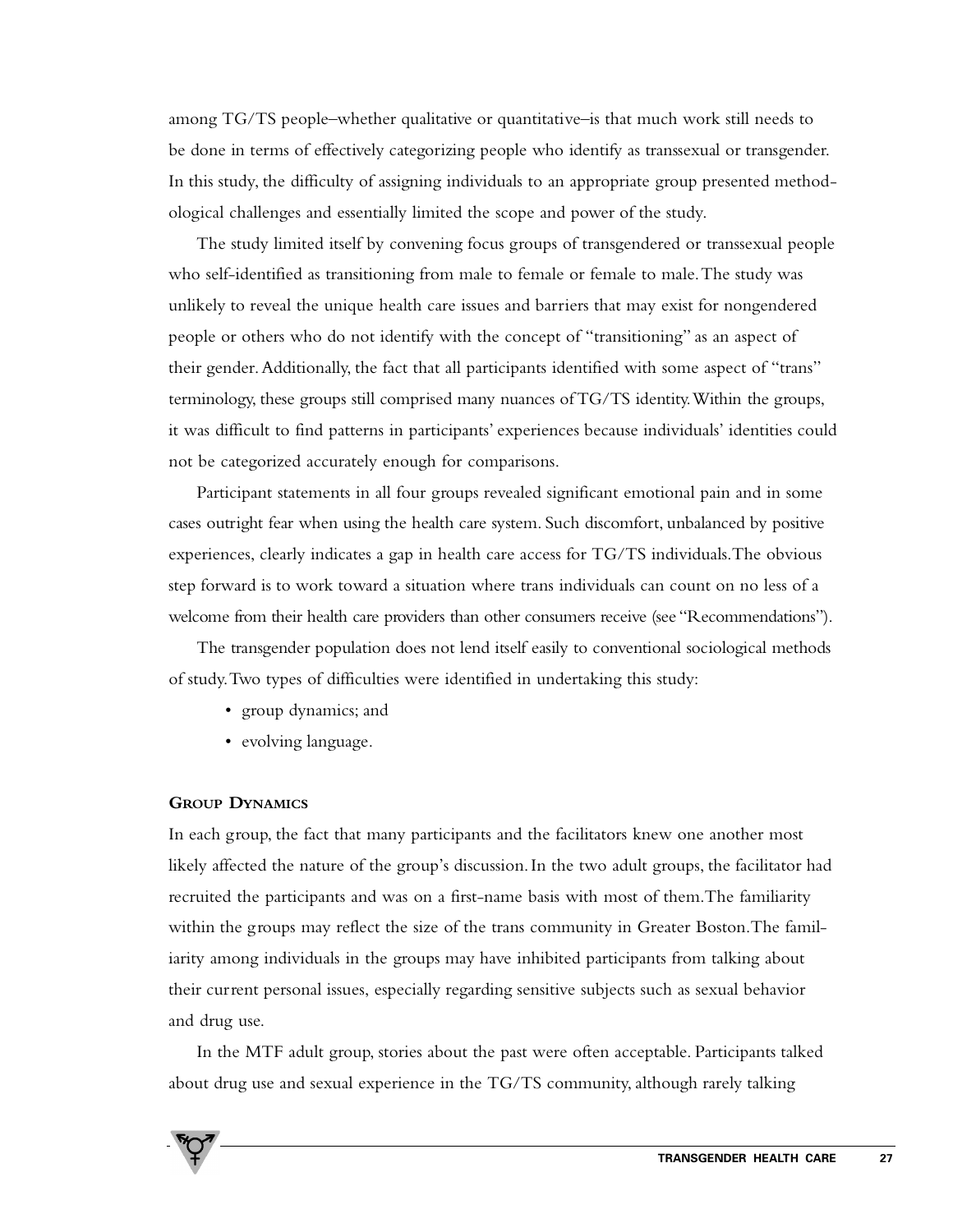specifically about themselves. Similarly, participants in the adult FTM group talked about social issues within their community, but spoke less about their own sexual and drug issues. In one exception, one FTM adult who was gay-identified did talk about having unprotected sex.

In the youth MTF group, discussion did not touch upon personal sexual behaviors or drug use. Frank discussion of these topics may have been inhibited by the presence of the recruiter (a friend to many participants); a male note-taker from JSI staff; and a facilitator known to many youth in the community.After the group disbanded, the recruiter and the facilitator mentioned that some participants had downplayed their personal problems; the facilitator said she knew this from working with these youth and being privy to their lives.

#### **EVOLVING LANGUAGE**

The discussions in all four focus groups demonstrate the important fact that the language for describing TG/TS people and issues is not fixed, but evolving. Medical science, social construct, and personal experience each contribute to the terms that exist, and the ways people use and understand them.

Although we expected to gather straightforward information about participants' self-identifications with the screening instrument, these expectations were confounded by responses. Participants were asked to describe themselves three different ways:

- 1. What is your sex or gender?
- 2. What is your transsexual/transgender identity?
- 3. What is your sexual orientation?

The survey instrument allowed respondents freedom to choose more than one identification word in each question. Further, many individuals hand-wrote additional choices for the second two questions.

Participants varied widely in their cross-identification. For example, while one individual in a group might indicate a self-identification of both transsexual and transgender, another might reject the former term and select the latter. In the MTF adult group, three people who in the screening instrument identified as transsexual or female, later in conversation expressed strong dislike of the term "transgender." By contrast, in both youth groups, the term transgender was embraced by a larger proportion of participants.The apparent preference for the term "transgender" over "transsexual" among younger participants may reflect differences in both social and physical attributes among individuals, or it may indeed reflect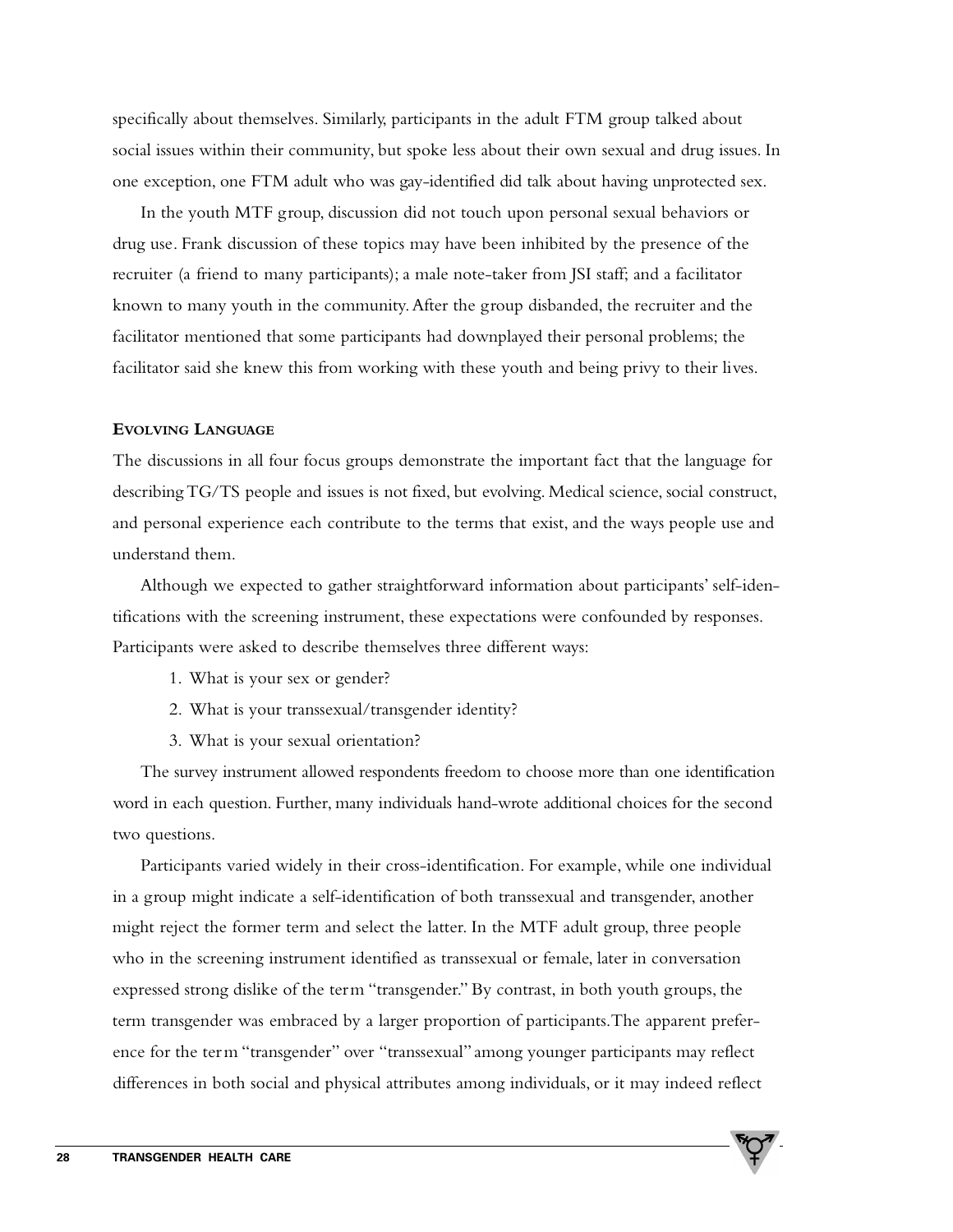changing cultural norms around language over time. In any case, this observation suggests a starting point for studying the use and meaning of language among TG/TS people.

An established vocabulary for trans people and issues is needed to increase dialogue in the health care realm. Even the participants in this study had difficulty settling on words to describe and discuss themselves. Prior to the establishment of language that providers can use to discuss and address TG/TS clients respectfully and helpfully, the existing language must be studied to capture the terms and definitions most widely accepted.Attention to the language for trans people and conditions will contribute to comfortable self-identification for TG/TS people as well as dissemination of appropriate language to providers, agencies and others who address their health care needs.

Fitting people into boxes is necessary for meaningful sociological study, however, with this population, categorization proves a big challenge. Metaphorically as well as literally speaking, there is no standardized form for this cohort. In further studies of this nature, JSI recommends detailed attention to the language used in both a screening instrument and in questions for the groups' discussion.The findings of this study also suggest a need for opportunities for TG/TS people to share with health care providers appropriate language that fits and describes their many, diverse, unique identities.

In order for the health care system to better serve trans people, it must not only find ways to listen better to these consumers, but must initiate dialogue about their identities, concerns, and specific health care needs.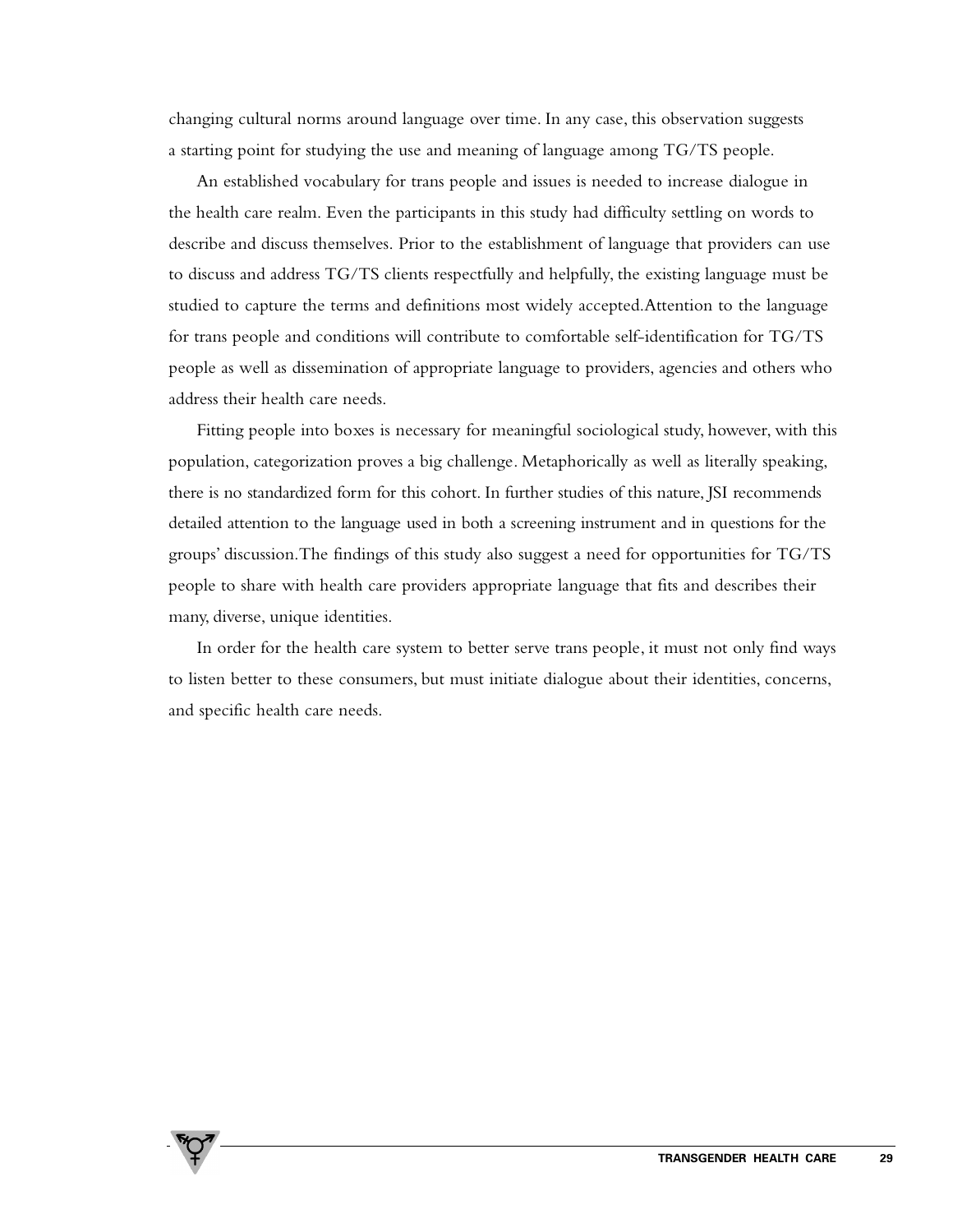## <span id="page-32-0"></span>Recommendations

<span id="page-32-1"></span>The GLBT/HAP and JSI study undertook to gather opinions and information from the four focus groups, in order to explore the following questions:

- What gaps in health care exist for TG/TS individuals, and how can they be filled?
- What can providers and agencies do to make a TG/TS individual feel, and be, welcome and well cared for?
- What resources are available to providers, agencies, and consumers to facilitate 0high quality health care for trans people?

In all four focus groups, a constant theme was a perception of vast provider ignorance of trans people and concerns. From the level of health care systems down to individual providers and front-line staff, TG/TS people reported provider unawareness of, disrespect toward, and outright refusal of treatment for their health needs, both basic and trans-related.

Many of the health care gaps that participants experienced stem from the discomfort they reported on initial contact with a health care system. Clearly, an immediate need exists to reduce the "front line" barrier to basic health care that many trans people reported in this study.A primary recommendation would embrace any activities to increase provider awareness of trans people and issues and to reinforce provider understanding of the basic right of all human beings to basic health services.

This recommendation is substantiated by a recent policy statement from the American Public Health Association (APHA), which urges researchers and health care workers to categorize transgender individuals as male-to-female, female-to-male or other as appropriate, and

> *not conflate them with gay men or lesbians (unless as appropriate to an individual's sexual orientation in their preferred gender) as well as acknowledging the variation that exists among trans individuals.* [16](#page-34-2)

The APHA report also corroborates another recommendation: that a targeted effort is needed to establish and deliver to health care providers information about appropriate language pertaining to transsexual and transgender people, conditions and procedures.The APHA report reminds the provider community to "refer to them [trans individuals] as the gender with which they identify," and "be sensitive to the lives of transgendered individuals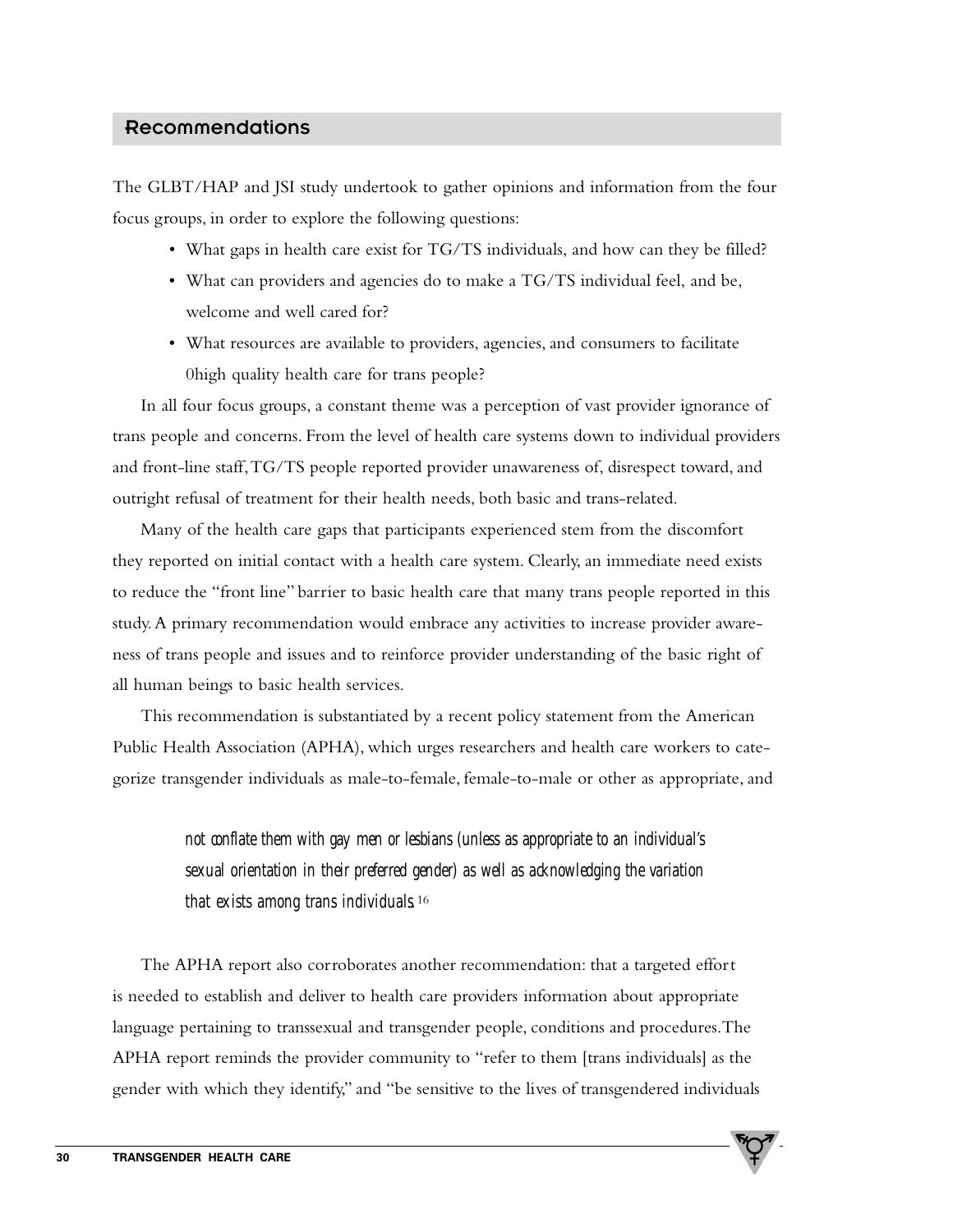and treat them with dignity and respect." JSI, too, believes that a targeted effort is needed to remind providers, especially "front lines" personnel, to affirm each patient's human dignity by holding assumptions in check, and listening and responding to the patient's self-description of identity and self-assessment of health care need.

A further step would encourage providers to examine or develop, and then adopt, standards for transgender/transsexual health care.TG/TS people reported that they are uncertain as to what services are available, and therefore may be tempted to find illegal means to procure and/or finance particular services (especially SRS and hormone therapy). Besides being unlawful, such resourcefulness may put consumers in medical danger, as much needs to be learned about safe and proper hormone dosage. In pursuit of appropriate provider standards for trans-related medical care, clinical research is needed into the long-range affects of prolonged use of hormones.

Finally, it is recommended that a deeper study of the interaction between trans people and the health care system takes place. In addition to further qualitative exploration, we recommend a quantitative study to map more precisely the health care gaps for TG/TS people and to assess in more depth the numbers, diversity and geographical clustering of trans individuals throughout Massachusetts. Such a study might include employment, socioeconomic status, age, and specific health care coverage of self-identified TG/TS participants.Any informationgathering effort that can help determine the characteristics and needs of a trans community and/or its sub-communities will help open provider arms and close the health care gap.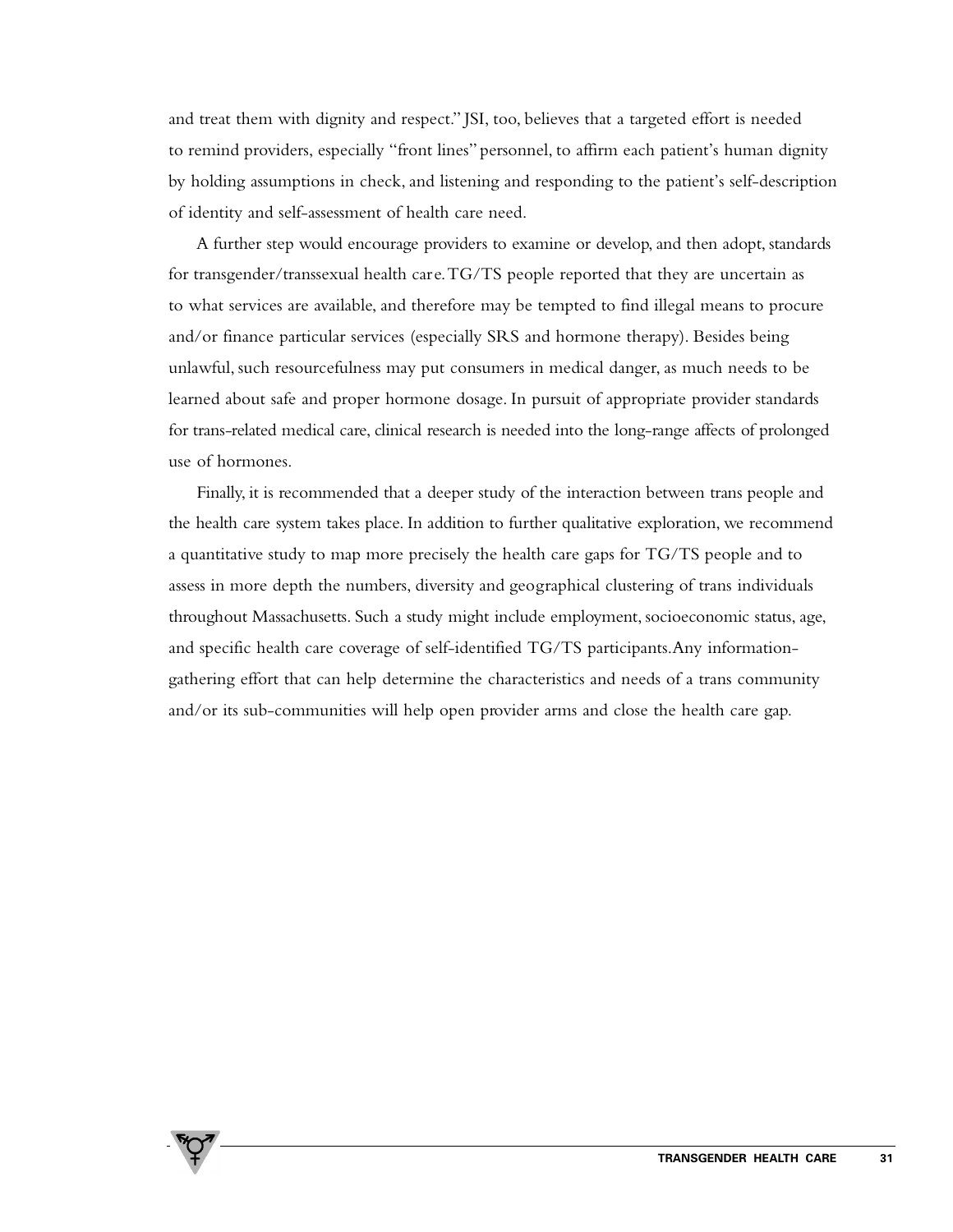## <span id="page-34-2"></span><span id="page-34-0"></span>**Endnotes**

- <span id="page-34-1"></span><sup>1</sup> Health Concerns of the Gay, Lesbian, Bisexual, and Transgender Community (2nd ed.) (1997). Prepared by The Medical Foundation.
- 2 Clements K.,Wilkinson W., Kitano K., Marx R., (1999). HIV Prevention and Health [Service Needs of the Transgender Community in San Francisco.](#page-5-0) IJT 3, http://www.symposion.com/ijt/hiv\_risk/clements.htm
- 3 Clements, K. (1999).The Transgender Community Health Project: Descriptive Results. Prepared for the San Francisco Department of Public Health.
- <sup>4</sup> Mason T., Connors M., Kammerer C. (1995). Transgenders and HIV Risks: Needs Assessment. Prepared for the Massachusetts Department of Public Health, HIV/AIDS Bureau. Gender Identity Support Services for Transgenders (GISST).
- 5 [Clements K.,Wilkinson W.,](#page-5-1) Kitano K., Marx R., (1999).
- 6 Clements, K. (1999).
- 7 Mason T., Connors M., Kammerer C. (1995).
- 8 [Clements,](#page-6-0) K. (1999).
- 9 Health Concerns of the Gay, Lesbian, [Bisexual,and Transgender Community \(2nd ed.\)](#page-28-0) (1997). Prepared by The Medical Foundation.
- 10 Haynes, R. (1998).Towards Healthier Transgender Youth. Crossroads.Winter, pp. 14-15.
- 11 [Gay and Lesbian Medical Association,"Gay,](#page-28-0) Lesbian, Bisexual and Transgender Health: Findings and Concerns," January 2000
- 12 Tufts Health Plan, [Point of Service Plan \(October 1998\).Exclusions and Limitations.](#page-28-0)
- 13 Oxford Health Plans (October 1998), Small Freedom Plan POS. Section IV: Exclusions and Limitations.
- 14 [Oxford Health Plans \(October 1998\).](#page-28-0)
- 15 [Access and Use of Health Services by Lesbians and Gay Men in the Greater Boston Area:](#page-28-1) An Exploratory Study (1997).Prepared by John Snow, Inc.
- <sup>16</sup> ["Policy Statements Adopted by the Governing Council of the American Public Health](#page-32-1) Association, November 10, 1999."

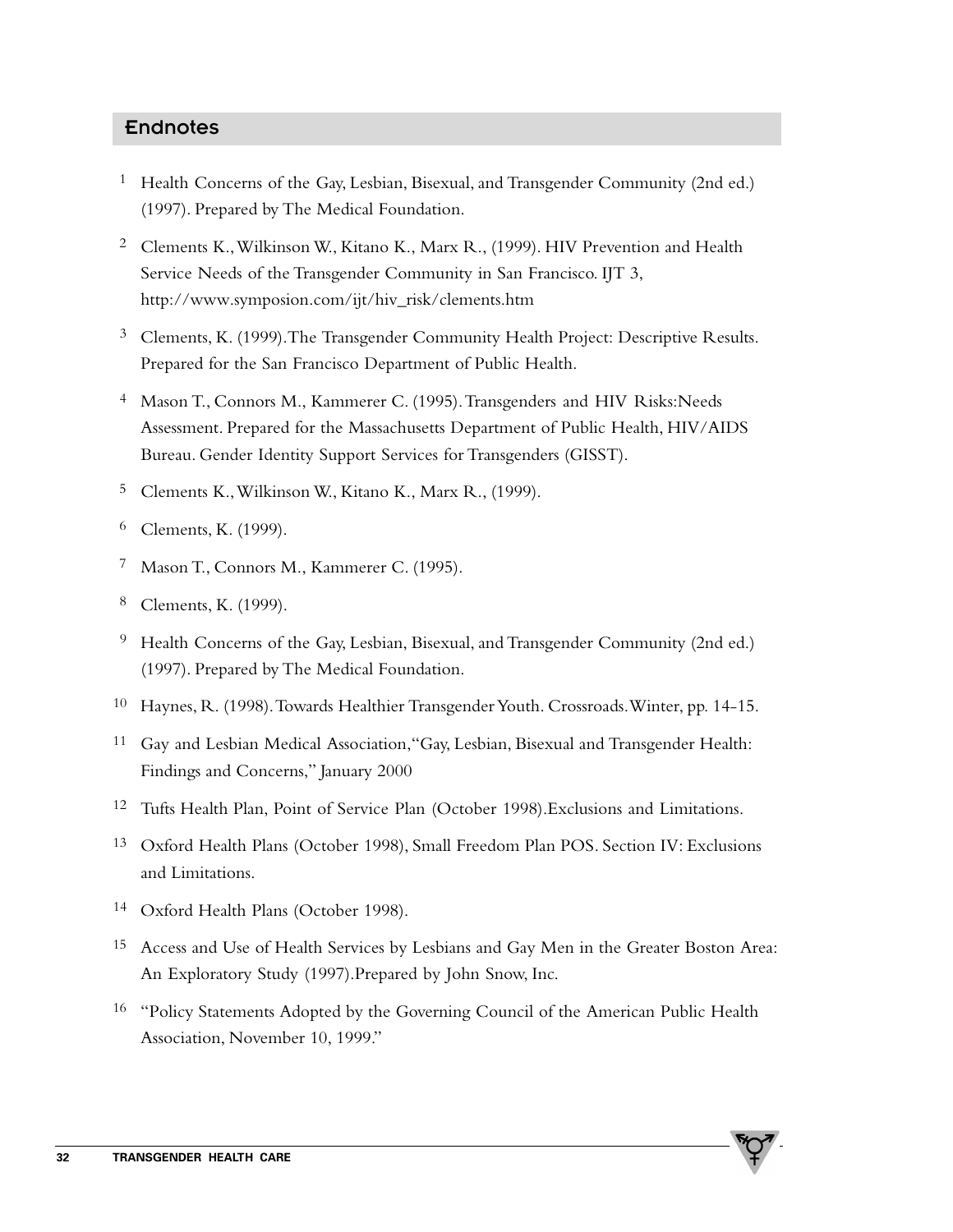# <span id="page-35-0"></span>Appendices

**RO**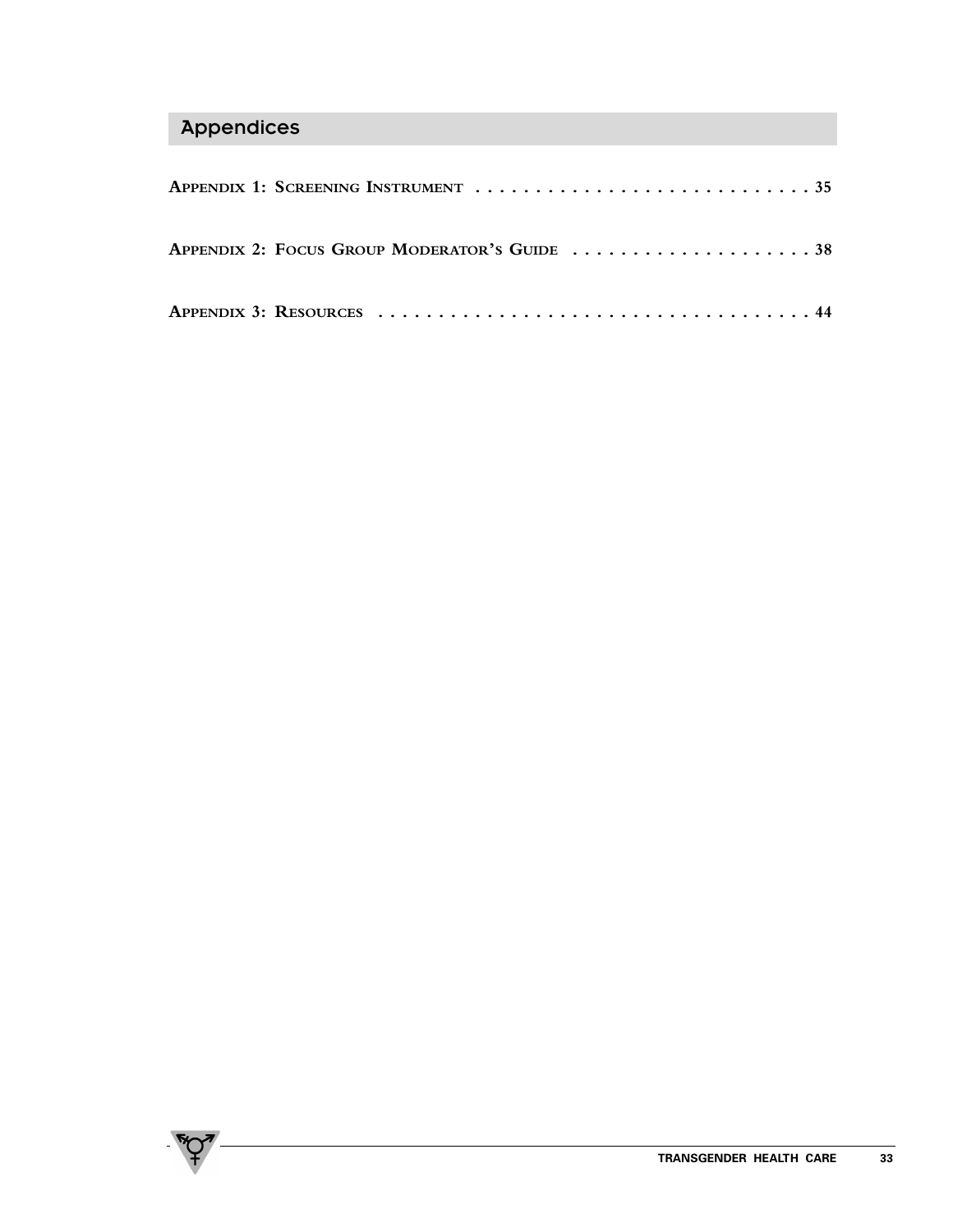## <span id="page-36-0"></span>**APPENDIX 1: GLBT HEALTH ACCESS PROJECT: FOCUS GROUPS SCREENING AND RECRUITMENT INSTRUMENT**

## **PURPOSE:**

To identify people who meet criteria for each focus group.The groups will consist of people who similarly identify and who are familiar with the health issues that affect their "community." The intention of the focus groups is to identify specific health care needs, barriers, and other issues for each of the populations that will be attending a focus group.The focus groups will be divided into different groups based on sexual orientation or gender identity.

## **SCRIPT:**

Hello. My name is  $\Box$  and I am working for a health care consulting firm called JSI Research & Training in Boston.The Gay, Lesbian, Bisexual and Transgender Health Access Project has commissioned JSI Research & Training to conduct focus group research in order to better understand the health care needs of different groups based on sexual orientation or gender identity.We will pay people a stipend of \$40 to participate in one of the two hour groups.

## *(Circle answers)*

*Do you think you might be interested in participating?* YES NO (THANK THEM AND SCREEN OUT)

*Can I get your first and last name, and a telephone number where I can reach you. (If they do not want to give their full name, an alternate name may be used.)*

| FIRST NAME            | LAST NAME (OPTIONAL)                |  |  |  |
|-----------------------|-------------------------------------|--|--|--|
|                       |                                     |  |  |  |
| HOME TELEPHONE NUMBER | OTHER NUMBER (I.E. WORK) (OPTIONAL) |  |  |  |

## *If they need to call us for any reason prior to the focus group, they can call (617) 482-9485.*

*We would like to have you participate but first we have to ask you a few questions to determine if you are eligible, ok?* 

- 1. We are currently recruiting people from the trans community who identify as female to male transgender or transsexual. Do you identify with this group? YES NO (SCREEN OUT)
- 2. For this group, we are recruiting people who are under 26 years of age? Are you under 26 years of age?

YES NO (SCREEN OUT)

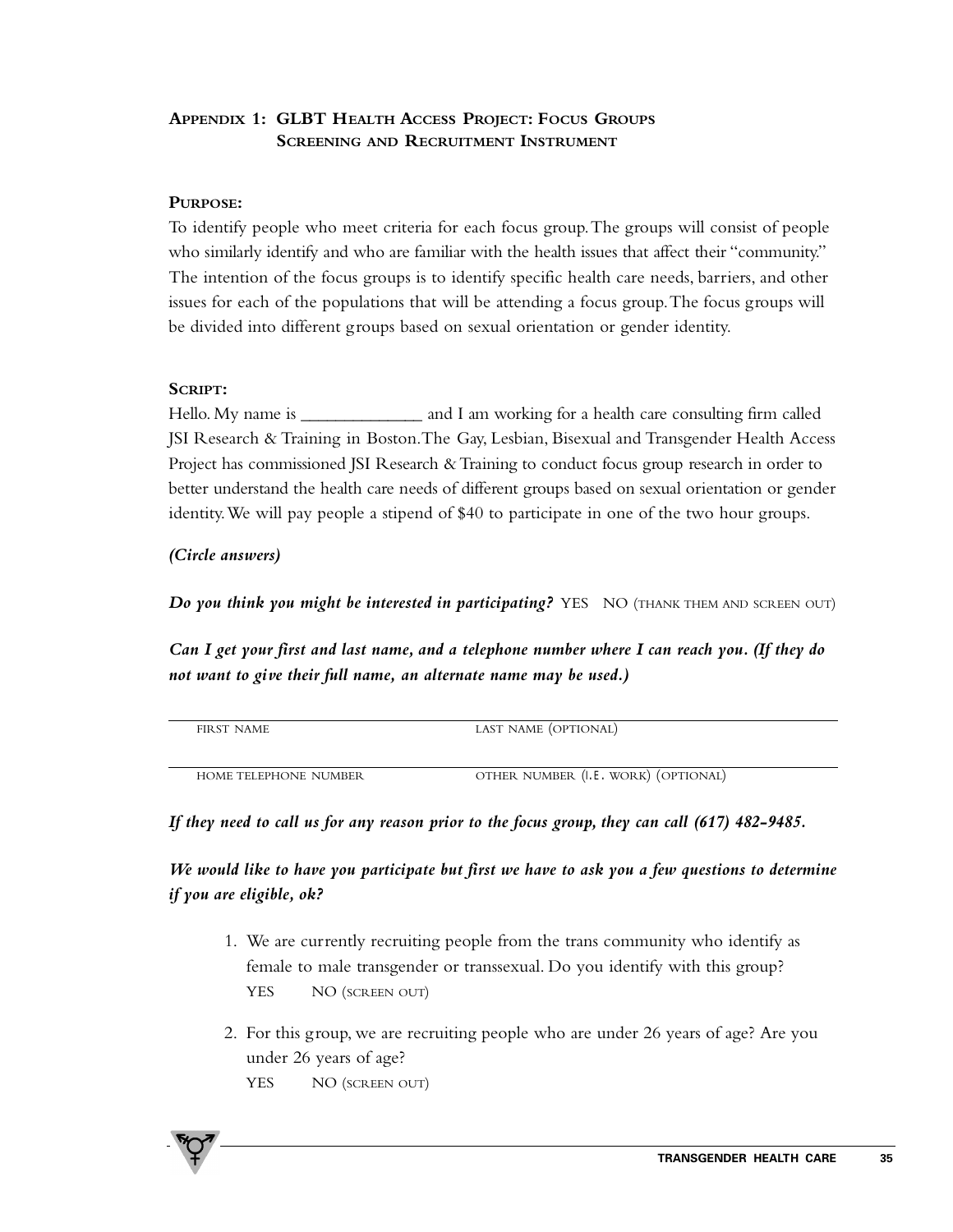- 3. In the past year, have you had any contact with a health care provider or health care service?
	- YES NO (SCREEN OUT SCREEN OUT, UNLESS THEY DID NOT SEE A PROVIDER DUE TO BARRIERSTHAT PROHIBITEDTHEM FROM GETTING CARE ORTHEY HAVE USEDTHE BLACK MARKET TO OBTAIN HEALTH CARE SERVICES NOT OFFERED BY PROFESSIONAL HEALTH CARE SERVICES)
- 4. The focus group will be taped to insure that we do not miss any information, but all information will be confidential.All the information that you will share will only be reported in summary; in other words, no one outside of the group will know who said what. Is this ok?

YES NO

## *I would also like to ask you twelve questions, which we will use to develop the focus group guide. Ok? You can skip any questions that you do not want to answer. (Circle answers)*

| 1. What is your gender identity (or sex identity)? |                                                                   |                     |  |
|----------------------------------------------------|-------------------------------------------------------------------|---------------------|--|
|                                                    | □ Transgender □ Transsexual □ Male □ Female □ Other ________      |                     |  |
|                                                    |                                                                   |                     |  |
|                                                    | 2. As a trans identified person, how do you identify?             |                     |  |
|                                                    | $\Box$ Male to Female $\Box$ Female to Male $\Box$ Trans          |                     |  |
| $\Box$ Male                                        | ∟ Eemale ⊓                                                        | $\Box$ Other $\Box$ |  |
|                                                    | 3. How do you identify when you think of your sexual orientation? |                     |  |
|                                                    | $\Box$ Heterosexual $\Box$ Gay $\Box$ Lesbian $\Box$ Bisexual     |                     |  |
|                                                    | □ Heterosexual □ Other (Queer, Questioning/Unsure) _________      |                     |  |
|                                                    |                                                                   |                     |  |
| 5. Which race/ethnicity do you identify with?      |                                                                   |                     |  |
| □ Black or African American                        |                                                                   |                     |  |
| $\Box$ White                                       |                                                                   |                     |  |
| □ Hispanic or Latino                               |                                                                   |                     |  |
| □ Asian or Pacific Islander                        |                                                                   |                     |  |
| $\Box$ Other:                                      |                                                                   |                     |  |

## 6. What is your employment or student status?

FULL-TIME JOB(MORETHAN 30 HOURS/WEEK), PART-TIME JOB (LESS THAN 30 HOURS/WEEK), STUDENT (FULL-TIME OR PART-TIME), UNEMPLOYED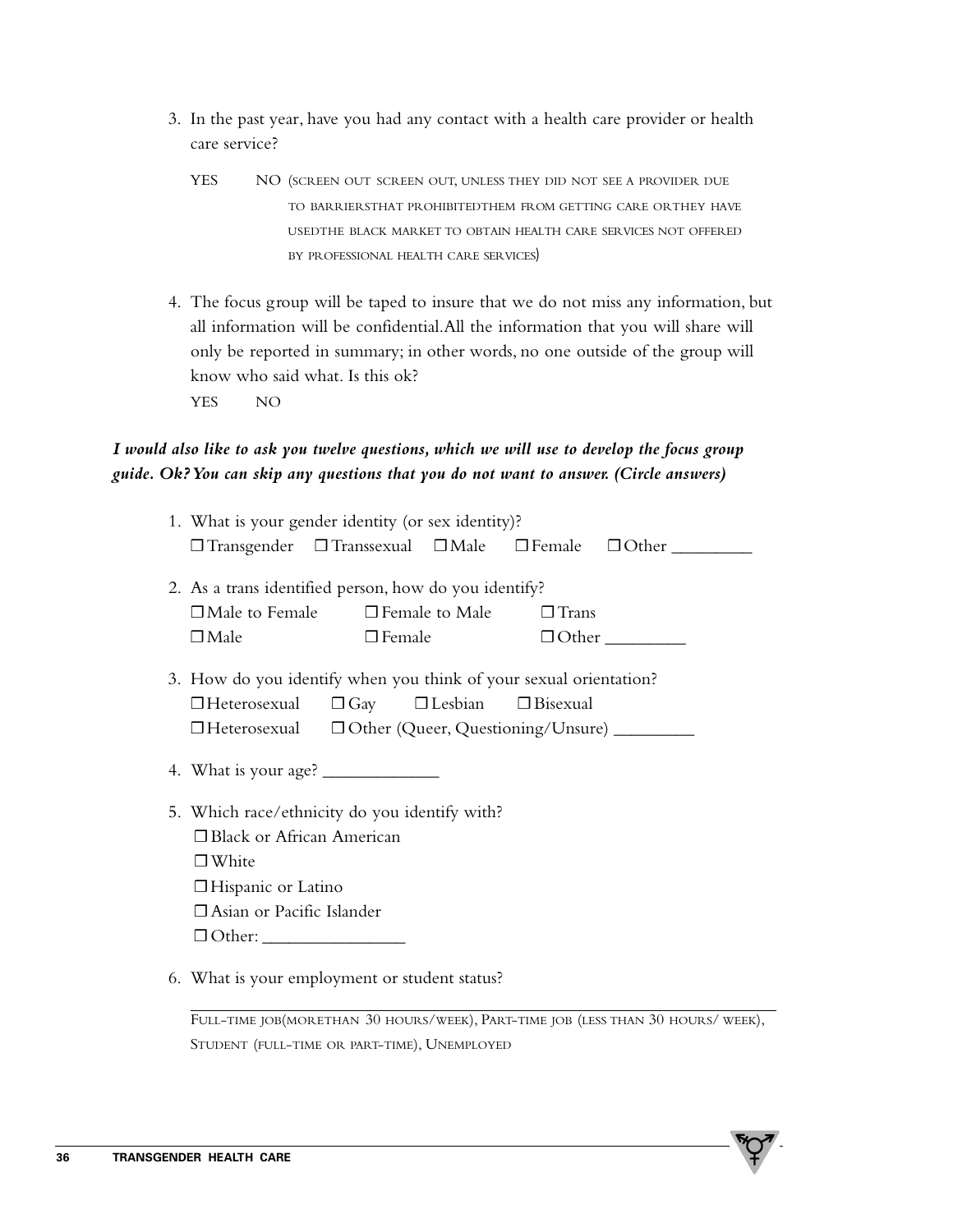- 7. What city or town is your primary residence? \_\_\_\_\_\_\_\_\_\_\_\_\_\_\_\_\_\_\_\_\_\_\_\_\_\_\_\_\_\_\_\_
- 8. Are you currently taking hormones that are prescribed by a professional health care provider? YES NO (Are they receiving hormones from other sources? YES NO)
- 9. Have you had any procedure that would be considered to be part of sex reassignment or gender reassignment surgery? YES NO
- 10. Do you currently have insurance coverage? YES Where do you receive your insurance coverage through (employment,parent,etc.)?

Services covered/not covered by health insurance (i.e. GRS surgery, hormones,etc.)

#### NO

Do you currently receive any assistance to cover your health care costs?

- 11. Do you have a health care provider that you can see when you need medical care? YES NO
- 12. What do you consider to be your most important health care need? Describe any barriers that you have experienced trying to receive this care.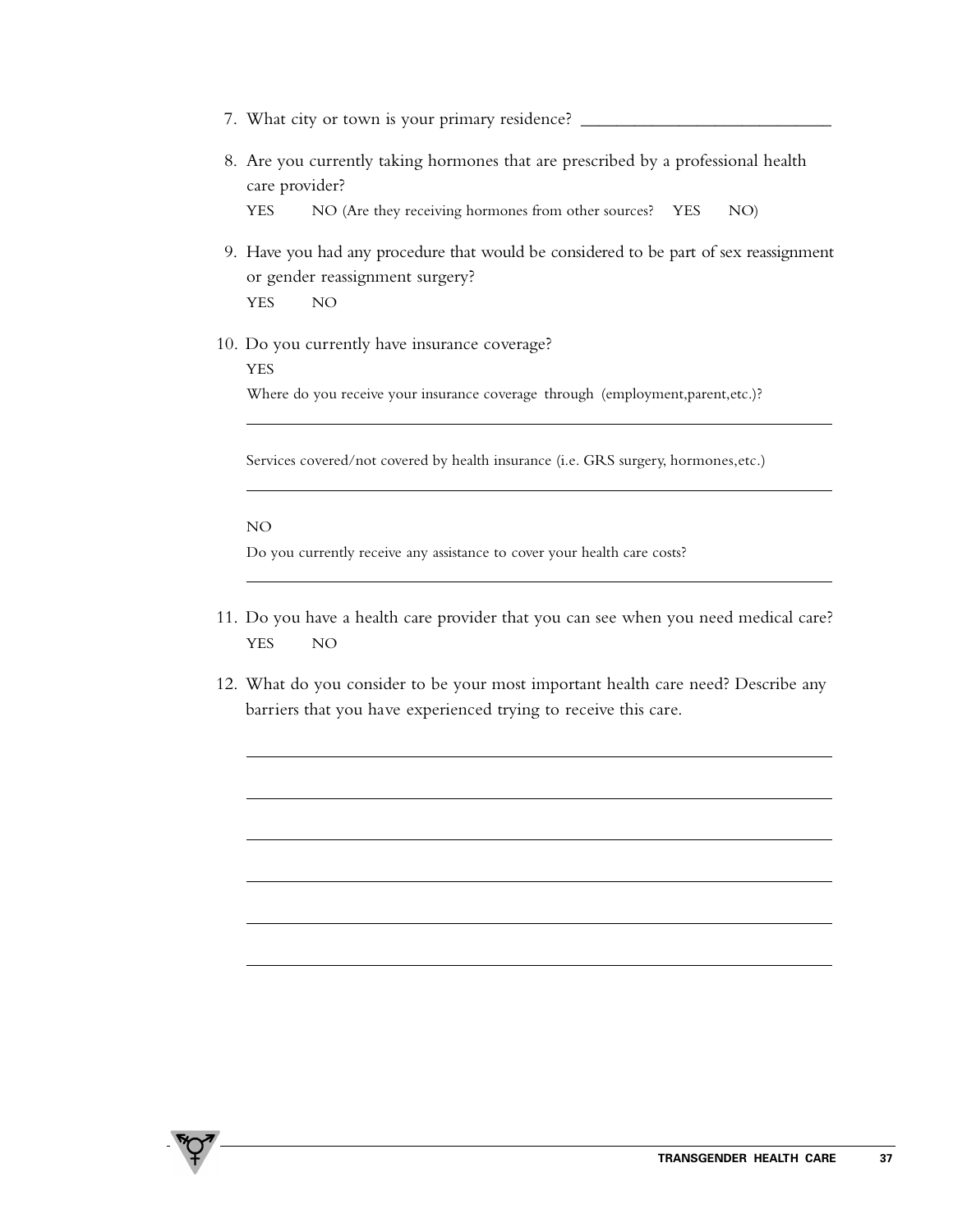## <span id="page-39-0"></span>**APPENDIX 2: FOCUS GROUP GUIDE IDENTIFYING THE HEALTH SERVICE AND SUPPORT NEEDS OF MALE-TO-FEMALE TRANSGENDERS AND AND TRANSSEXUALS TWENTY-FIVE YEARS OF AGE AND YOUNGER DATE: FEBRUARY 22, 1999 — 7:00 PM TO 9:00 PM**

## **OBJECTIVES AND GROUP COMPOSITION**

## *(a) Statement of Group Objectives*

To explore the experiences and perceptions of transgenders and transsexuals who are using the current health care system.

- To identify the health needs of transgenders and transsexuals in Massachusetts.
- To learn about their perceptions and experiences in the present health care system.
- To identify any barriers to obtaining services, support and/or resources.
- To identify whether the services provided are sensitive quality services meeting their needs.
- To identify the degree to which the current health care system meets their needs.
- To understand how services may be enhanced to better meet the target population's needs.

## *(b) Identification of Group Composition*

- Five to twelve participants
- Male-to-Female transgenders or transsexuals
- Youth who are twenty-five years old or younger
- Who have attempted to access health care services within the last year.
- Participants who seek health care in Massachusetts

## *(c) Materials Needed*

- Flipchart
- Markers
- Tape
- Tape recorder/ cassettes
- Name tags
- Focus Group Guides for facilitator and notetaker
- Notepads and pens for facilitator and notetaker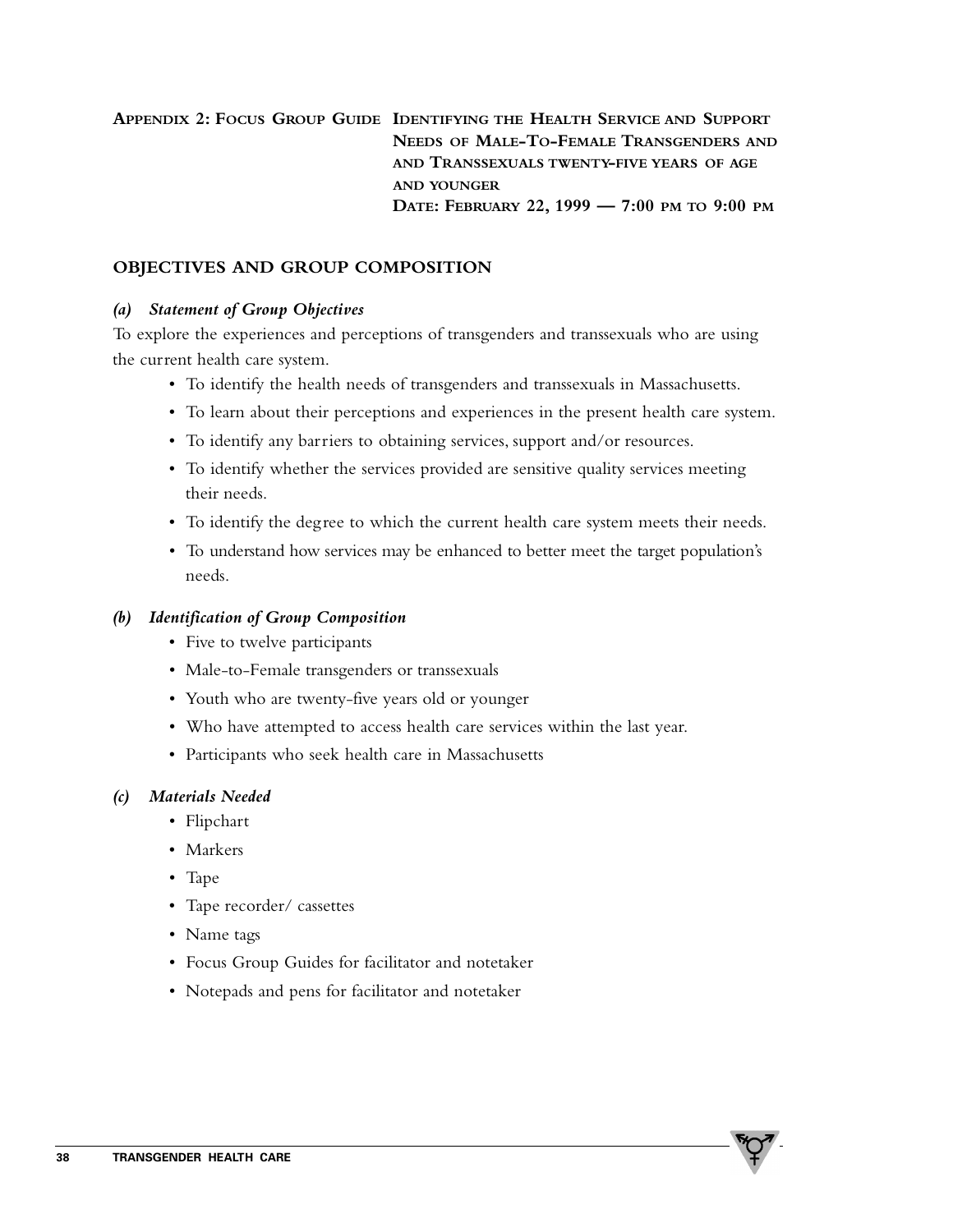## **I. INTRODUCTIONS AND INSTRUCTIONS (10 MIN)**

#### **INTRODUCE FACILITATOR AND RECORDER**

Welcome. I would like to begin by thanking everyone for coming to the focus group, and by introducing myself and my colleague. My name is \_\_\_\_\_\_\_\_\_\_\_, and I have been trained as a focus group facilitator by JSI, which is the public health organization that is holding this focus group. My colleague, \_\_\_\_\_\_\_\_, is \_\_\_\_\_\_\_\_\_\_\_\_\_\_\_\_, and his/ her role is to be a second observer and notetaker to make sure that I get everything people have to say.

#### **STATEMENT OF GROUP'S PURPOSE**

The goal of this group is to explore the experiences and perceptions that you have had using the current health care system.

JSI is talking with many different groups of people as part of the Gay, Lesbian, Bisexual and Transgender Health Access Project to understand their experiences accessing and receiving health care services in Massachusetts.We are interested in getting your input to learn whether and how services might be enhanced to best meet your needs.

I would like to spend the next hour and a half talking with you about your views and experiences accessing and receiving health care services, and how being transgendered or transsexual has played a role in these experiences.The information that you share with us today will be documented in a report.This report will assist the Gay, Lesbian, Bisexual and Transgender Health Access Project in supporting and promoting the health care needs of the transgender and transsexual community.

In order for me to fully concentrate on everyone, I am going to audiotape this session. This helps me to review the session later on, and to ensure that I get everything that you say—in your words.This tape will not be shared with anyone other than JSI Research and Training Staff, and what you say will never be linked with your name in any report.

#### **GUIDELINES**

#### *There are a few guidelines that I would like to share with you.*

• We need your honest answers so please speak freely.Anything you say will be confidential.All the information you give will be shared with others only in summary; in other words, no one will know who said what.

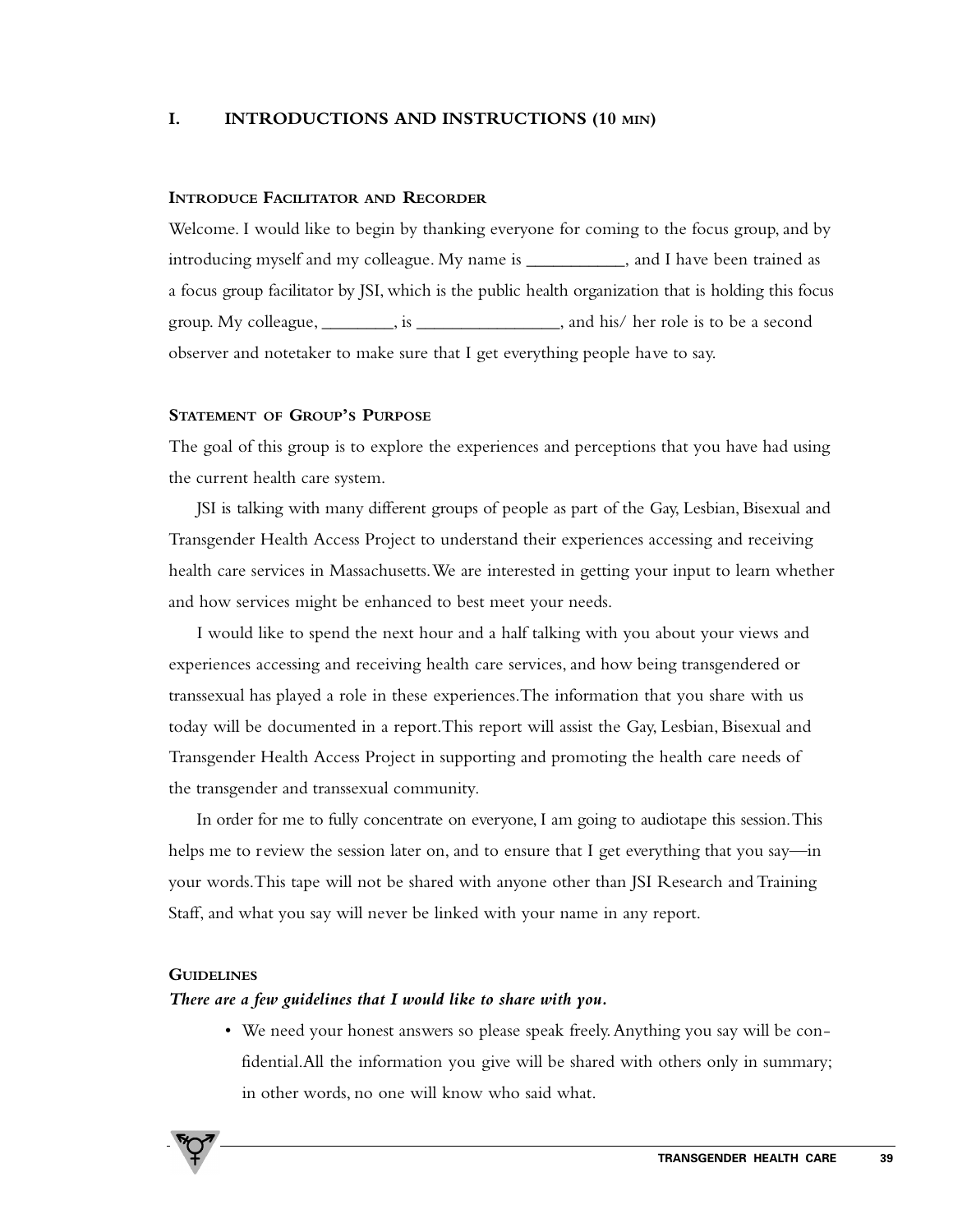- There are no right or wrong answers.We are interested in your thoughts and ideas. If you agree or disagree with something someone has said, please let me know.
- And,as we only have an hour and a half to get through a lot of information, I will need to keep the group focused on the objectives of this g roup.
- We want to value and confirm all people's identities, so please respect how other group members identify.

## **PARTICIPANT INTRODUCTIONS**

So, let's get started. I would like each of you to introduce yourself by giving your first name only,and telling us about any health services that you have used in the last year. Gary will list each of the health care services on the flip chart.

## **II. BODY OF THE INTERVIEW**

## **HEALTH CARE SERVICES (FLIP CHART)**

- 1. Now, let's review the list to make sure that we all agree on what services can be considered to be health care services.
	- Go through their list and make sure that it matches the health care service categories that are listed below. Correct any inconsistencies between the list that they provided and the definition that is below- you may want to read the definition to make sure that they understand what services are included when we refer to health care services.
	- Health care includes the following services: primary care, mental health and professional counseling, substance abuse, specialty care such as the treatment of HIV disease, medical surgery and urgent care such as emergency room service.

## **QUALITY HEALTH CARE (FLIP CHART)**

2. How would you describe "*quality health care*"? *This can be a brainstorm session, but try and find the major themes that the group has mentioned.*

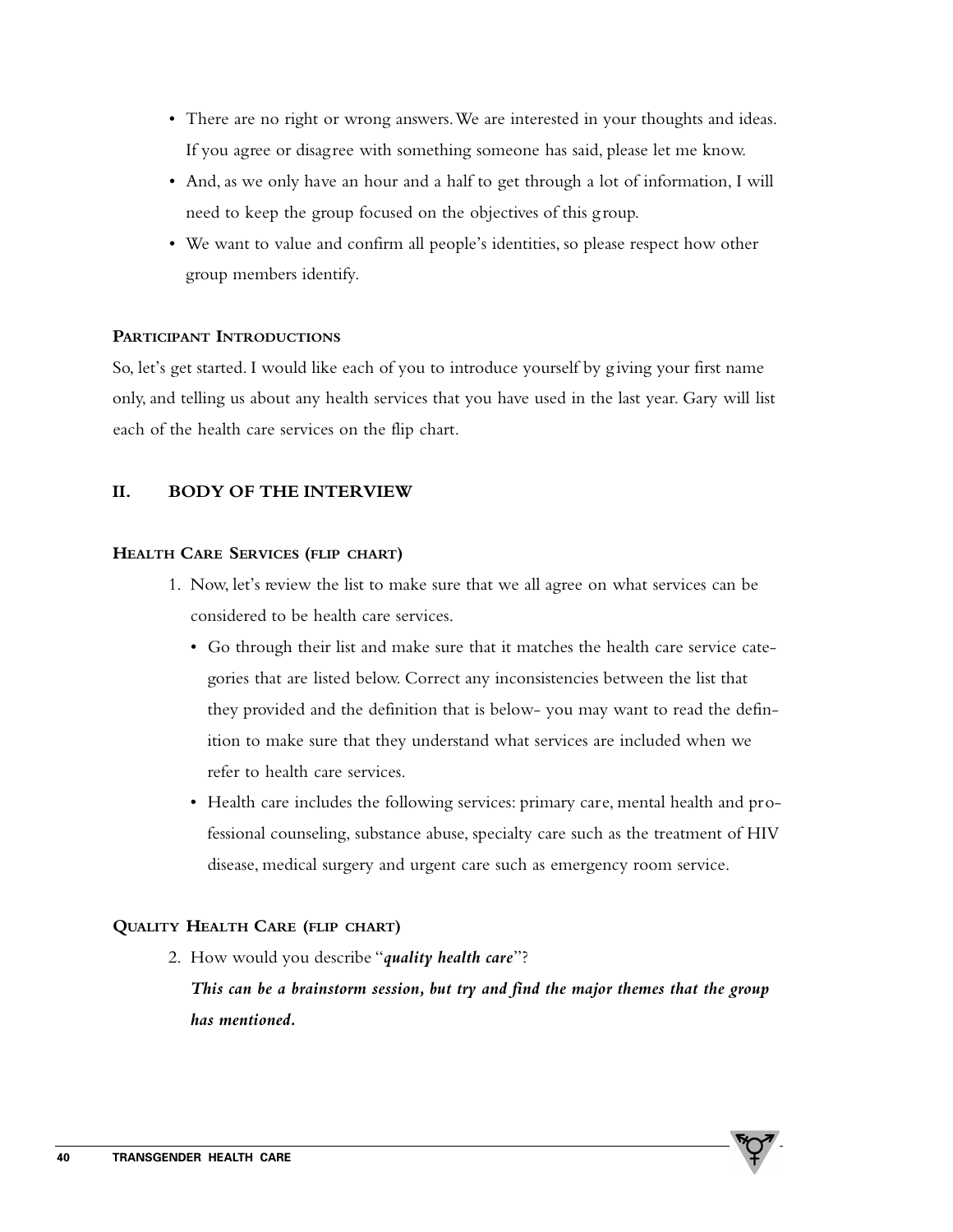## **PROVIDER AND QUALITY HEALTH CARE**

## *Now, I would like us to talk about the type of provider who is able to provide the quality health care that we have just listed.*

- 3. First,What characteristics would you attribute to a provider who provides quality health care?
	- Describe any ideal characteristics for a provider
- 4. Do you all have a health care provider? [refer to the screening tool]
	- How did you find your health care provider?
- 5. Some people may feel that the health care that they receive as a transgender or transsexual is not of high quality. How would you describe the quality of the health care that you receive from your provider?
	- Give specific examples
	- Describe any aspect of the care that you have receive.
	- Tell us about any experiences about the care that you've received.
	- What was good about it?
	- What would you have changed?
- 6. What suggestions would you make for your health care provider to improve the quality of health care?
	- Consider a scenario:The Director of your local community health center wants to know how to improve the quality of health care that providers in Massachusetts offer to transgender or transsexual clients.What suggestions would you have?

## **RELATIONSHIP WITH HEALTH CARE PROVIDER**

- 7. Where do you turn when you have a health care concern?
	- Has there ever been a time that you have not contacted your health care provider, even though you needed health care services?
	- When do you seek health care services?
		- *(When you feel sick, urgent care/ER, Check-up, hormones, specialty services?)*

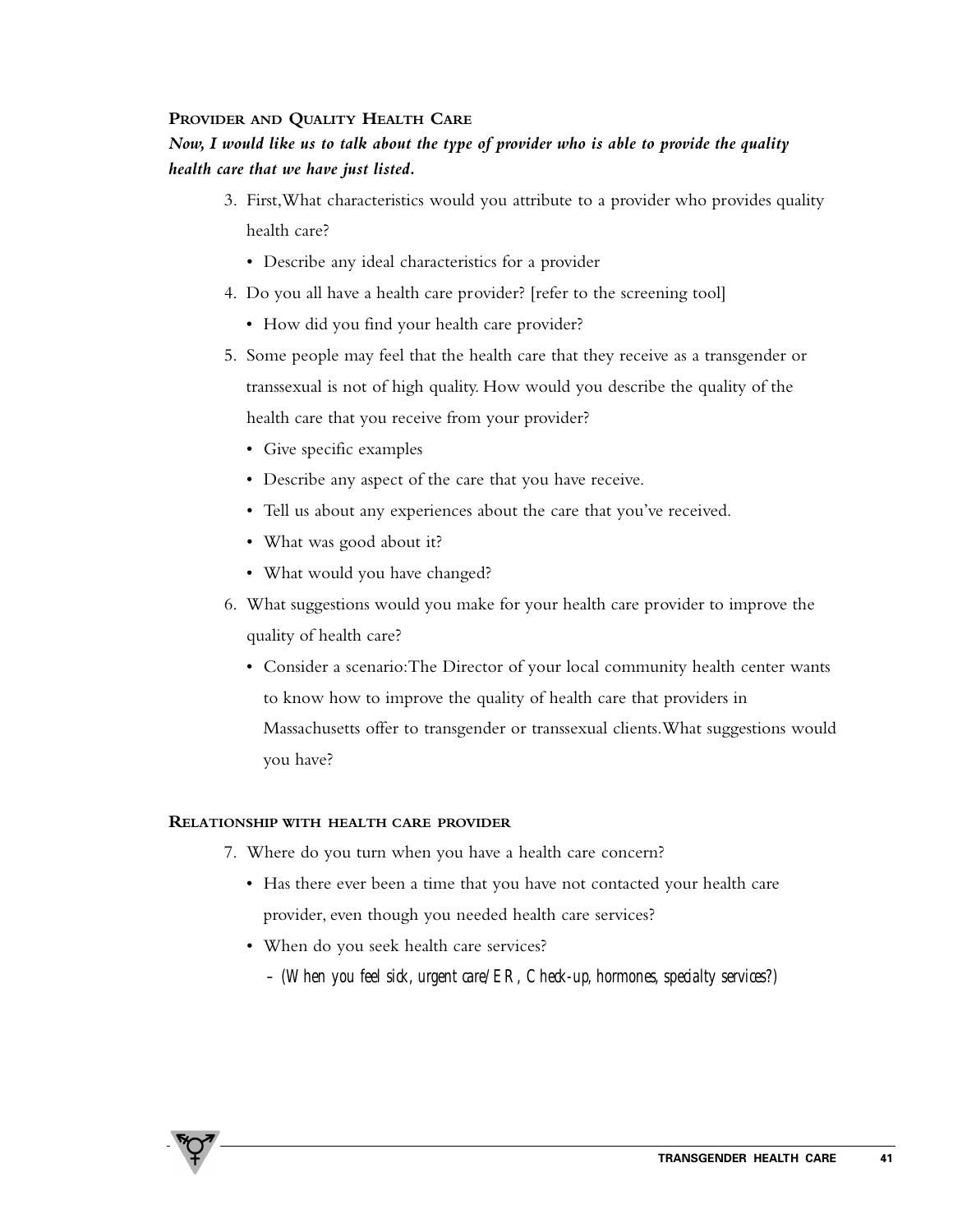## *For the next few questions, think about your relationship with your provider.*

- 8. How would you describe your relationship with your provider?
	- What issues have you felt comfortable sharing with your health care provider?
	- Please talk about any issues that you have not felt discussing with your health care provider?
- 9. Have you told your provider about your gender identity?
	- Describe how you think telling your provider about your gender identity has affected the health care that you receive? …or will affect the health care that you receive?
	- (NOT's) Describe how you think that NOT telling your provider about your gender identity has affected the health care that you receive? ….or will affect the health care that you receive?
	- (NOT's) Describe the reasons for not telling your health care provider
	- (NOT's) What do you think would help you feel more comfortable about disclosing your gender identity?

#### **HEALTH CARE SERVICES ACCESSED**

- 10. Review the services that are listed on the flip chart.
	- What other services not mentioned have you EVER used?
	- What additional services have you wanted to use but haven't? Please describe.

#### **ACCESSING HEALTH CARE**

- 11. Considering the services [see flipchart], how did you feel about accessing any of these services?
	- Are some services easier to access than others? Please explain.
	- Are there any specific barriers that have prohibited you from getting health care services? ("What about cost")
	- What do you think might be done to make the health care services or resources that you use more user friendly?

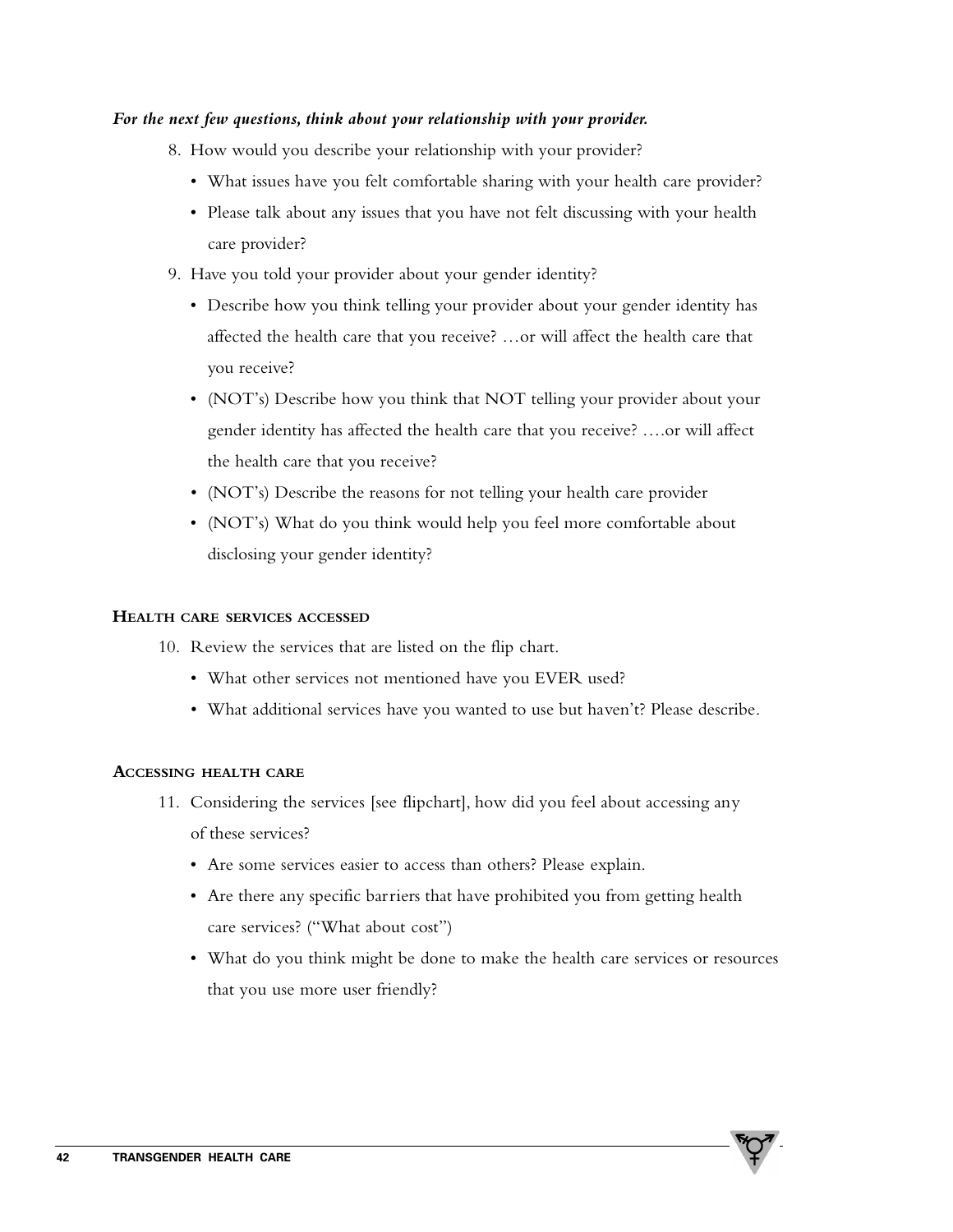- 12. How do you think that being transgendered or transsexual has affected how you seek the health care services that you receive?
	- Have you been able to access these services when you've needed to?
	- What services have you had difficulty accessing?
	- How have you been able to find the health care services that you currently use? OR…..that you have used?

## **III. CLOSING**

- 1. Summarize key themes around each topic.
- 2. Ask if there are any other ideas, and ask them if you have missed anything.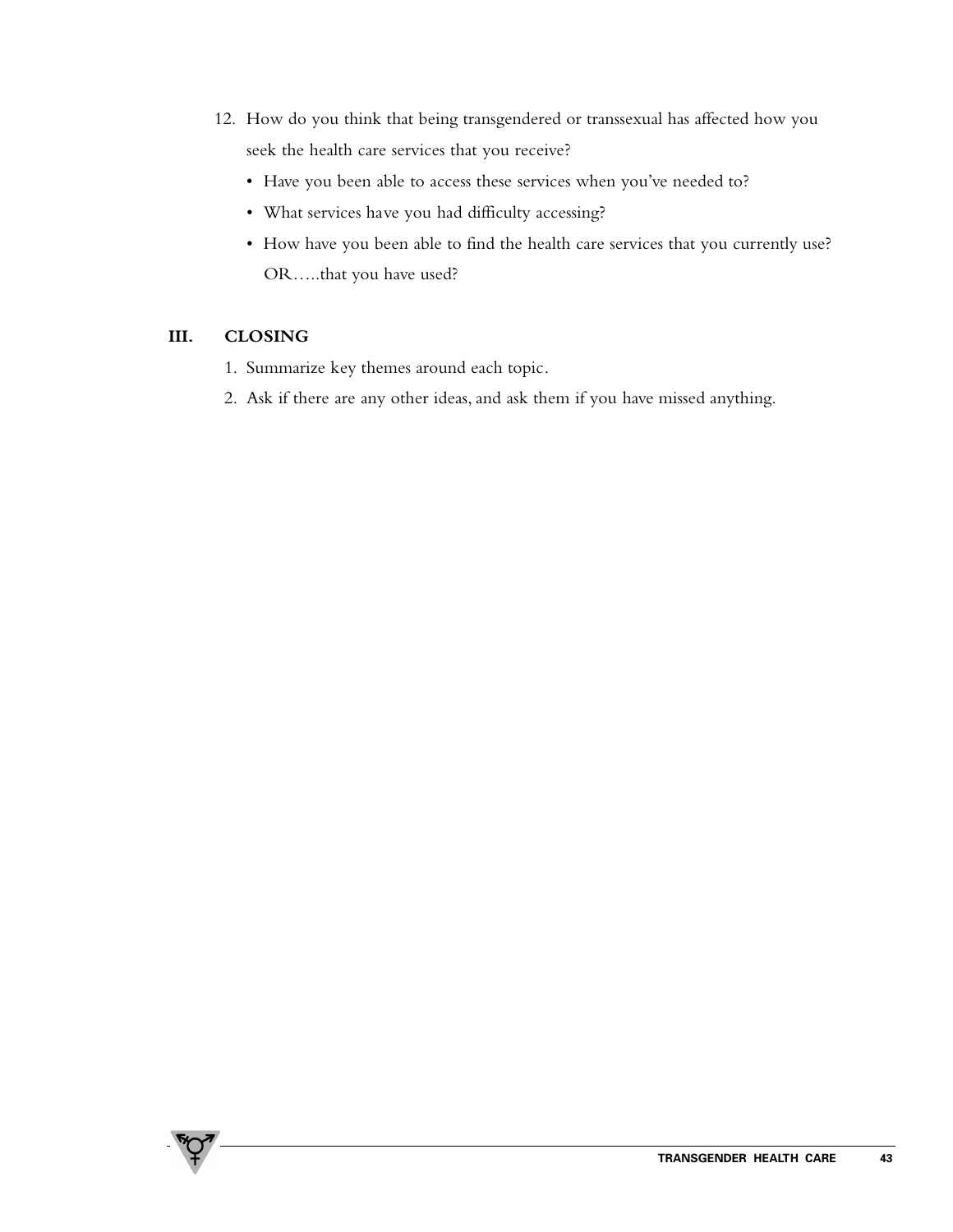## <span id="page-45-0"></span>**APPENDIX 3: RESOURCES**

## **BOOKS**

*Transgender Care : Recommended Guidelines, Practical Information, and Personal Accounts*  Gianna E. Israel, Donald E., Ii., Md.Tarver, Joy Diane, M.D. Shaffer Temple University Press, 1997

*Medical, Legal and Workplace Issues For The Transsexual* Sheila Kirk, MD and Martine Aliana Rothblatt, JD Together Lifeworks, 1995

*Physician's Guide to Transgendered Medicine* Sheila Kirk, MD Together Lifeworks, 1997

*Gender Outlaw : On Men,Women, and the Rest of Us* Kate Bornstein Vintage Books, 1995

*Read My Lips: Sexual Subversion and the End of Gender* Riki Anne Wilchins Firebrand Books, 1997

## **RESEARCH AND ARTICLES**

American Public Health Association (1999).The need for acknowledging transgendered individuals within research and clinical practice. Policy Statements Adopted by the Governing Council of the American Public Health Association, November 10, 1999. Available online at [http://www.apha.org.](www.apha.org)

Access and Use of Health Services by Lesbians and Gay Men in the Greater Boston Area:An Exploratory Study (1997). Prepared by John Snow, Inc.

Clements K.,Wilkinson W., Kitano K., Marx R., (1999). HIV Prevention and Health Service Needs of the Transgender Community in San Francisco. IJT 3, [http://www.symposion.com/ijt/hiv\\_risk/clements.htm](http://www.symposion.com/ijt/hiv_risk/clements.htm)

Clements, K. (1999).The Transgender Community Health Project: Descriptive Results. Prepared for the San Francisco Department of Public Health.